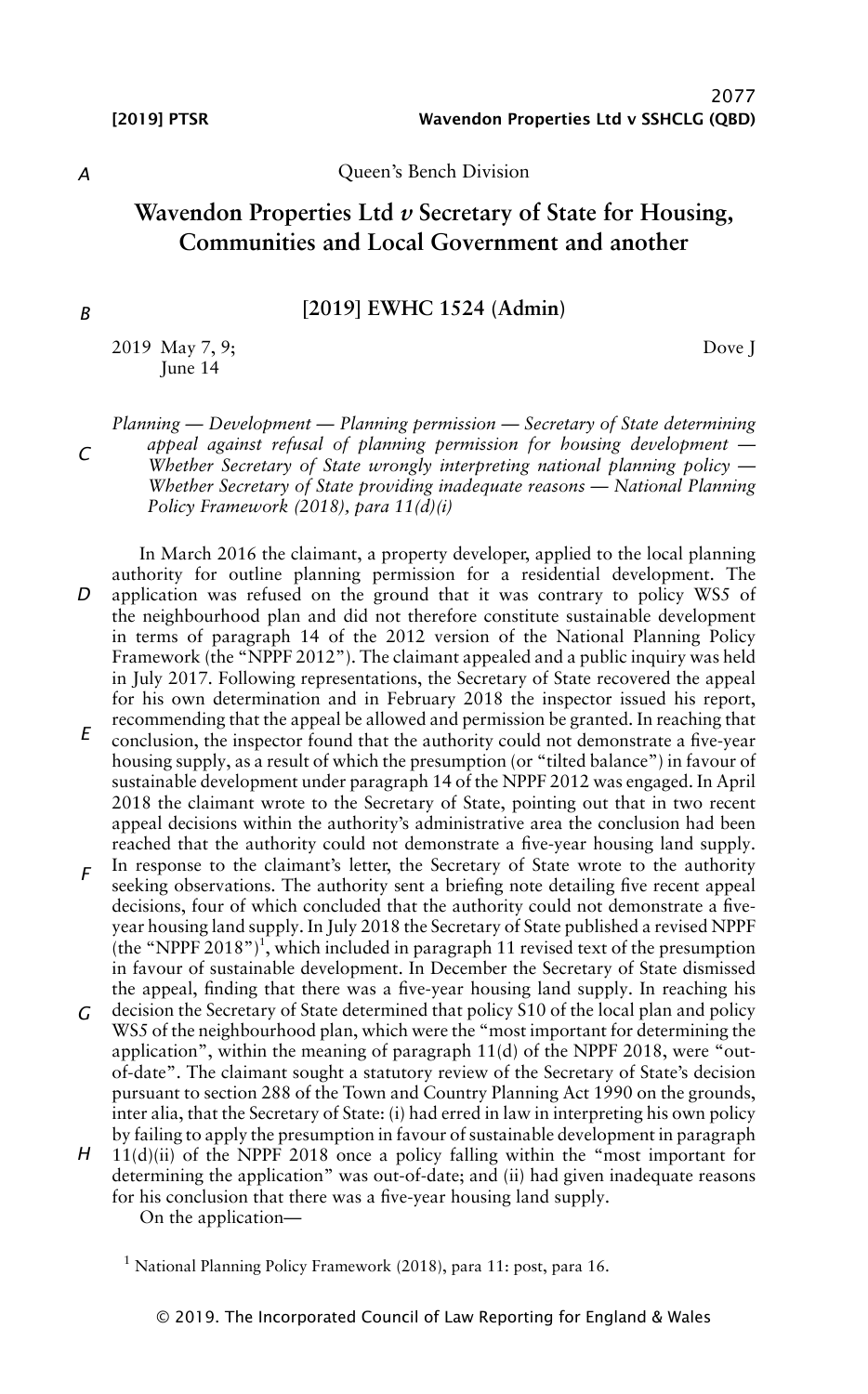*Held*, (1) that under paragraph 11(d) of the NPPF 2018, the first step was to identify which policies were most important for the determination of the application; that having done so, it was then necessary for the decision-taker to examine each of them individually, applying the NPPF, and to consider whether taken in the round, bearing in mind that some might be consistent and some inconsistent with the NPPF and that some might have been overtaken by events and others not, the overall assessment was that the basket of policies was rightly to be considered out-of-date so as to trigger the presumption in favour of sustainable development; that the language did not require that every one of the most important policies be out-of-date before the tilted balance would apply but neither did it specifically say that the tilted balance would apply when "one of" or "any of" the important policies for determining the application had been found to be out-of-date; that the assessment was a planning judgment, dependent upon the evaluation of the policies for consistency with the NPPF taken together with the relevant facts of the particular decision at the time it was examined; that that approach was consistent with the emphasis in the NPFF (consonant with the statutory framework) that the decision-taking process should be plan-led and the question of consistency with the development plan was to be determined against the policies of the development plan taken as a whole; that it would be inconsistent with that purpose to apply the tilted balance in cases where only one policy of several of those most important for the decision was out-of-date, and several others were up-to-date and did not support the grant of consent; that there was nothing in the Secretary of State's decision to suggest that paragraph 11(d) of the 2018 NPPF had been overlooked or misinterpreted; that the Secretary of State could be taken to be familiar with the provisions of his own policy and the fact that he had not applied the tilted balance to the decision in question carried the clear inference that his evaluation was that all of the policies that were of most importance in determining the application, when examined individually and then taken as a whole and in the round, were not properly to be considered to be out-of-date; and that he had correctly applied his policy (post, paras 55–59). *A B C D E*

*Bloor Homes East Midlands Ltd v Secretary of State for Communities and Local Government* [2017] PTSR 1283 applied.

But, granting the application, (2) that since the Secretary of State had for the first time in the decision-making process concluded that a five-year housing land supply was available to the local planning authority, which was pivotal in relation to the application of the tilted balance, he had been required to provide some reasoning to explain how he had treated the material before him so as to arrive at that conclusion; and that, in that respect and in the particular circumstances of the case, the Secretary of State's reasons had been inadequate (post, paras 66–69, 75). *F*

The following cases are referred to in the judgment:

- *Bloor Homes East Midlands Ltd v Secretary of State for Communities and Local Government* [2014] EWHC 754 (Admin); [2017] PTSR 1283
- *Canterbury City Council v Secretary of State for Communities and Local Government* [2018] EWHC 1611 (Admin); [2019] PTSR 81
- *Hallam Land Management Ltd v Secretary of State for Communities and Local Government* [2018] EWCA Civ 1808; [2019] JPL 63, CA
- *Hopkins Homes Ltd v Secretary of State for Communities and Local Government* [2017] UKSC 37; [2017] PTSR 623; [2017] 1 WLR 1865; [2017] 4 All ER 938, SC(E) *H*
- *South Bucks District Council v Porter (No 2)* [2004] UKHL 33; [2004] 1 WLR 1953; [2004] 4 All ER 775, HL(E)
- *St Modwen Developments Ltd v Secretary of State for Communities and Local Government* [2017] EWCA Civ 1643; [2018] PTSR 746, CA

*G*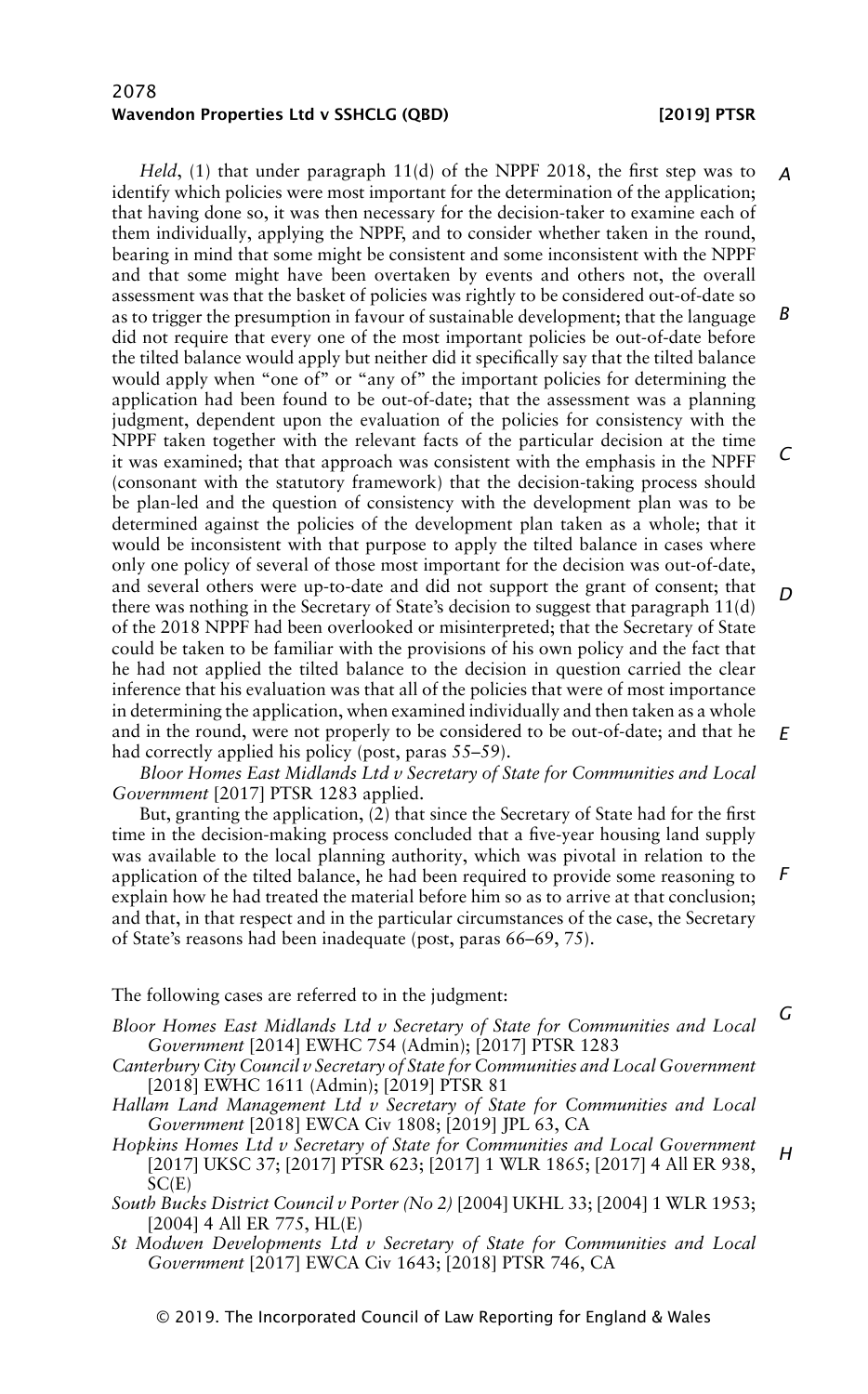*D*

*H*

*A Tesco Stores Ltd v Dundee City Council (Asda Stores Ltd intervening)* [2012] UKSC 13; [2012] PTSR 983, SC(Sc)

The following additional cases were cited in argument or referred to in the skeleton arguments:

*Associated Provincial Picture Houses Ltd v Wednesbury Corpn* [1948] 1 KB 223; [1947] 2 All ER 680, CA

*B East Staffordshire Borough Council v Secretary of State for Communities and Local Government* [2017] EWCA Civ 893; [2018] PTSR 88, CA

*MJT Securities Ltd v Secretary of State for the Environment* [1997] 3 PLR 43, CA

- *R (Alconbury Developments Ltd) v Secretary of State for the Environment, Transport and the Regions* [2001] UKHL 23; [2003] 2 AC 295; [2001] 2 WLR 1389; [2001] 2 All ER 929, HL(E)
- *C R (Newsmith Stainless Ltd) v Secretary of State for the Environment, Transport and the Regions* [2001] EWHC Admin 74; [2017] PTSR 1126
	- *San Vicente v Secretary of State for Communities and Local Government* [2013] EWCA Civ 817; [2014] 1 WLR 966, CA

*Seddon Properties Ltd v Secretary of State for the Environment* (1978) 42 P & CR 26 *Simplex GE (Holdings) Ltd v Secretary of State for the Environment* [2017] PTSR 1041, CA

*Tweed v Parades Commission for Northern Ireland* [2006] UKHL 53; [2007] 1 AC 650; [2007] 2 WLR 1; [2007] 2 All ER 273, HL(NI)

*Wind Prospect Developments Ltd v Secretary of State for Communities and Local Government* [2014] EWHC 4041 (Admin)

**APPLICATION** under section 288 of the Town and Country Planning Act 1990

- *E* By a CPR Pt 8 claim form the claimant developer, Wavendon Properties Ltd, sought a statutory review, pursuant to section 288 of the Town and Country Planning Act 1990, of the decision of the Secretary of State for Communities and Local Government, dated 5 December 2018, dismissing its appeal against a refusal by the second defendant local planning authority, Milton Keynes Council, of outline planning permission for a residential development. The grounds of challenge were, inter alia, that the Secretary of State: (i) had erred in law in interpreting his own policy by failing
- *F* to apply the presumption in favour of sustainable development in paragraph  $11(d)(ii)$  of the National Planning Policy Framework 2018 once a policy falling within the "most important for determining the application" was outof-date; (ii) had given inadequate reasons for his conclusion that there was a five-year housing land supply; (iii) had misinterpreted policy H88 of the local plan in respect of housing density; and (iv) had acted contrary to regulation
- *G* 17(5) of the Town and Country Planning (Inquiries Procedure) (England) Rules 2000 (SI 2000/1624) in failing to notify the claimant that he disagreed with the inspector on various points of fact.

The facts are stated in the judgment, post, paras 1–34.

*Peter Goatley* and *James Corbet Burcher* (instructed by *Clyde & Co*) for the claimant.

*Richard Honey* (instructed by *Treasury Solicitor*) for the Secretary of State.

*Daniel Stedman Jones* (instructed by *Solicitor, Milton Keynes Council, Milton Keynes*) for the local planning authority.

The court took time for consideration.

© 2019. The Incorporated Council of Law Reporting for England & Wales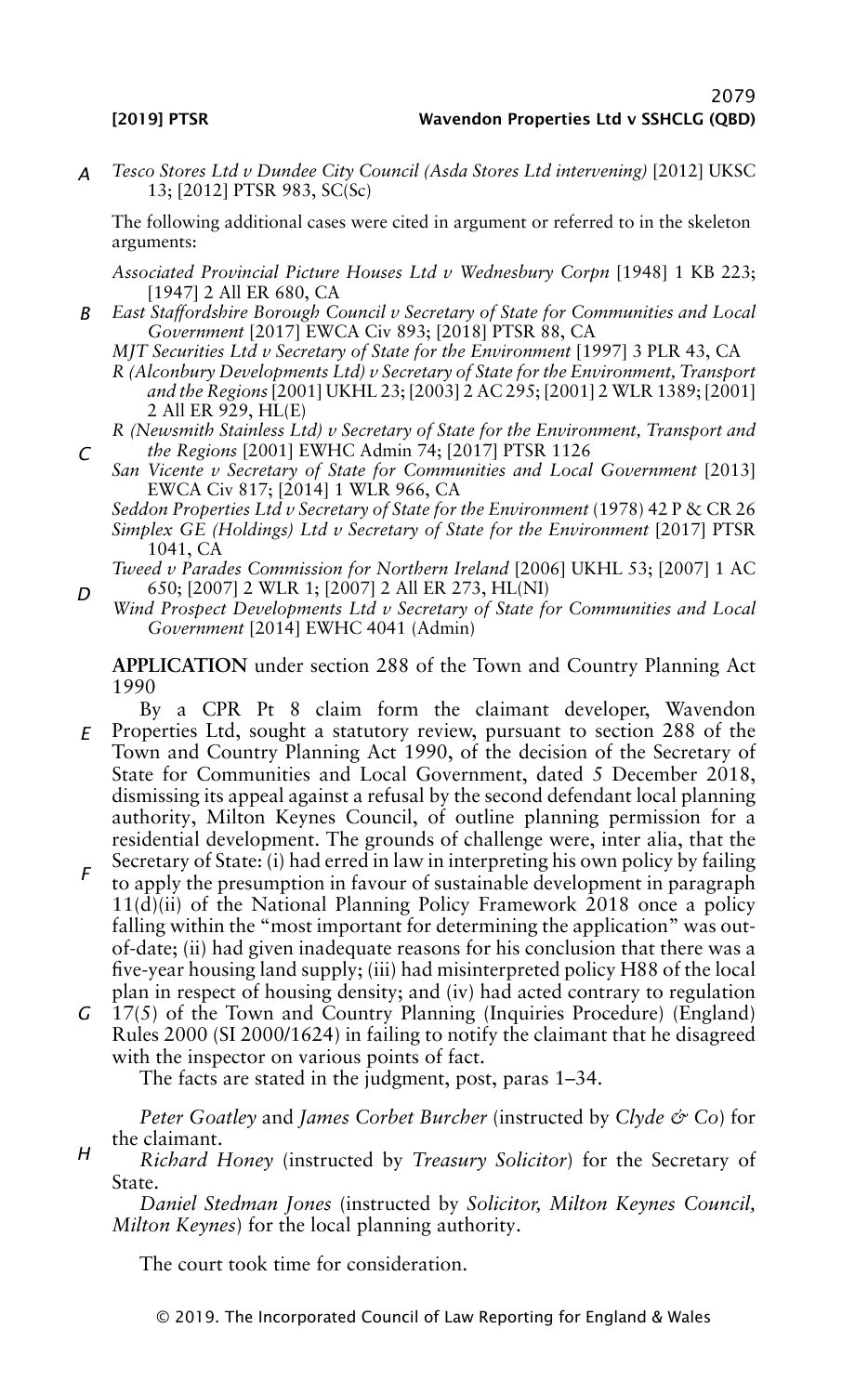14 June 2019. **DOVE J** handed down the following judgment.

#### *The facts*

**1** On 20 July 2016 the claimant submitted an application in outline for development of up to 203 dwellings together with other ancillary infrastructure. The application was reported to the second defendant's planning committee and, contrary to the officer's recommendation that development should be approved, it was refused on 5 December 2016. The reasons for refusal were: *B*

"1. The committee resolved to refuse planning permission on the basis that any such development of this site would result in the loss of future development and infrastructure options, causing significant and demonstrable harm and is therefore not sustainable development in accordance with Resolution 24/187 of the United Nations General Assembly definition of sustainable development and the National Planning Policy Framework ('NPPF') in respect of future generations. The development would also therefore be contrary to paragraphs 14 and 19 of the NPPF, saved policy D1 of the adopted Milton Keynes Local Plan 2001–2011 (adopted 2005) and policy WS5 of the Woburn Sands Neighbourhood Plan 2014–2026 (adopted 2014). This does not constitute sustainable development in terms of paragraph 14 of the NPPF. *C D*

"2. Furthermore the low density of this proposed development would not be considered sustainable given the current objectives of central government and this Council to both optimise use of land and to build both quickly and strategically." *E*

Subsequently, by way of the second defendant's statement of case the first reason for refusal was effectively amended to read: "1. The development would be contrary to policy WS5 of the Woburn Sands Neighbourhood Plan 2014–2016 [sic] (adopted 2014). This does not constitute sustainable development in terms of paragraph 14 of the National Planning Policy Framework."

**2** The claimant appealed and a public inquiry was held in July 2017. Following the close of the inquiry requests were made to the first defendant that the appeal should be recovered for his own determination in August 2017 which were declined. Subsequently further representations were made in September 2017 by the local Member of Parliament following which, on 31 October 2017, the first defendant recovered the appeal for his own determination.

**3** The inspector's report to the first defendant in relation to the appeal was produced on 2 February 2018. It remained confidential until it was published alongside the first defendant's decision on 5 December 2018. In between the receipt of the inspector's report and the first defendant's decision there were a number of further representations submitted to the first defendant.

**4** Firstly, on 6 April 2018, the claimant's planning consultant wrote to the first defendant pointing out that in two recent appeal decisions within the second defendant's administrative area the conclusion had been reached that the second defendant could not demonstrate a five-year housing land supply. On 23 July the claimant's solicitors wrote to the first defendant

*A*

*H*

*F*

*G*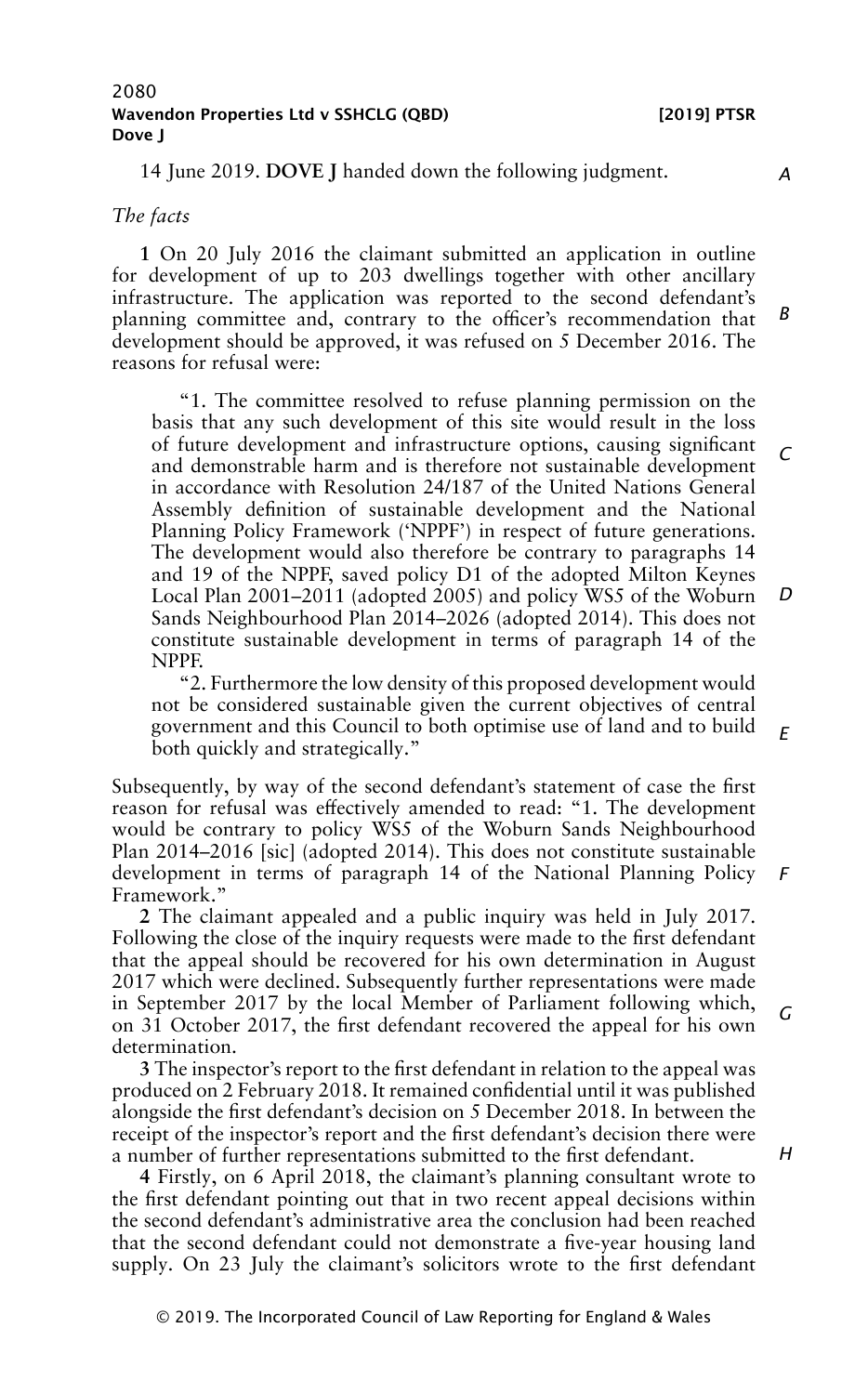- *A* expressing their concern at the amount of time that had passed since the close of the inquiry, and including a recent briefing note which had been issued by the second defendant's chief planning officer to its relevant cabinet member confirming that the council could not demonstrate a five-year housing land supply, whether applying the (then current) Liverpool or the Sedgefield method of addressing under-supply in previous years. The briefing note
- *B* confirmed that if the Liverpool method was used (which was the second defendant's preferred position) a land supply of 4·66 years arose, and if the Sedgefield method was deployed the land supply was 4·16 years. In the papers before the court a copy of a document produced by the second defendant in July 2018 which underpinned the observations in the briefing note has been produced in which the following table sets out the figures leading to these overall calculations:

*C*

*D*

|                               | Liverpool Method Total | Sedgefield Method Total |
|-------------------------------|------------------------|-------------------------|
| Overall requirement 2016-     | 13,096                 | 14,653                  |
| 2021                          |                        |                         |
| Overall supply of deliverable | 12,920                 | 12,920                  |
| sites                         |                        |                         |
| Overall supply with 10%       | 12,195                 | 12,195                  |
| discount to applicable sites  |                        |                         |
| Overall supply compared to    | $-901$                 | $-2,458$                |
| requirement                   |                        |                         |
| Overall years supply          | $4.66$ years           | $4.16$ years            |

- *E F* **5** As part of this document (albeit not before the first defendant) a housing supply trajectory was produced setting out in the form of a schedule each of the sites relied upon by the second defendant as forming part of the supply taken into account for the coming five years. In response to the claimant's letter of 29 April 2018 the first defendant wrote to the second defendant seeking observations upon the letter referring to other appeal decisions. In response the second defendant sent in a briefing note detailing five recent
- appeal decisions, and in the four which had been decided it was concluded that the second defendant did not have a five-year housing land supply, albeit that in two cases the appeals were dismissed.

**6** On 26 July 2018 the first defendant wrote to the claimant and the second defendant seeking observations in relation to the newly published revised National Planning Policy Framework ("the Framework", which

- *G* unless it appears otherwise, is the version published in July 2018), and the emergence of the Milton Keynes Site Allocations Plan. The second defendant responded on 1 August 2018 noting that the Milton Keynes Site Allocation Plan had been adopted to address any shortfall in five-year housing land supply and that the site concerned in the appeal had not been allocated. The objections to the appeal were maintained. The claimant's solicitors responded by contending that there was nothing in the Framework which was adverse
- *H* to the claimant's case put at the inquiry, and that there remained a shortfall in the second defendant's five-year housing land supply.

**7** On 27 September 2018 the first defendant wrote to the claimant and the second defendant seeking views in relation to a number of further developments since the previous correspondence. First, on 13 September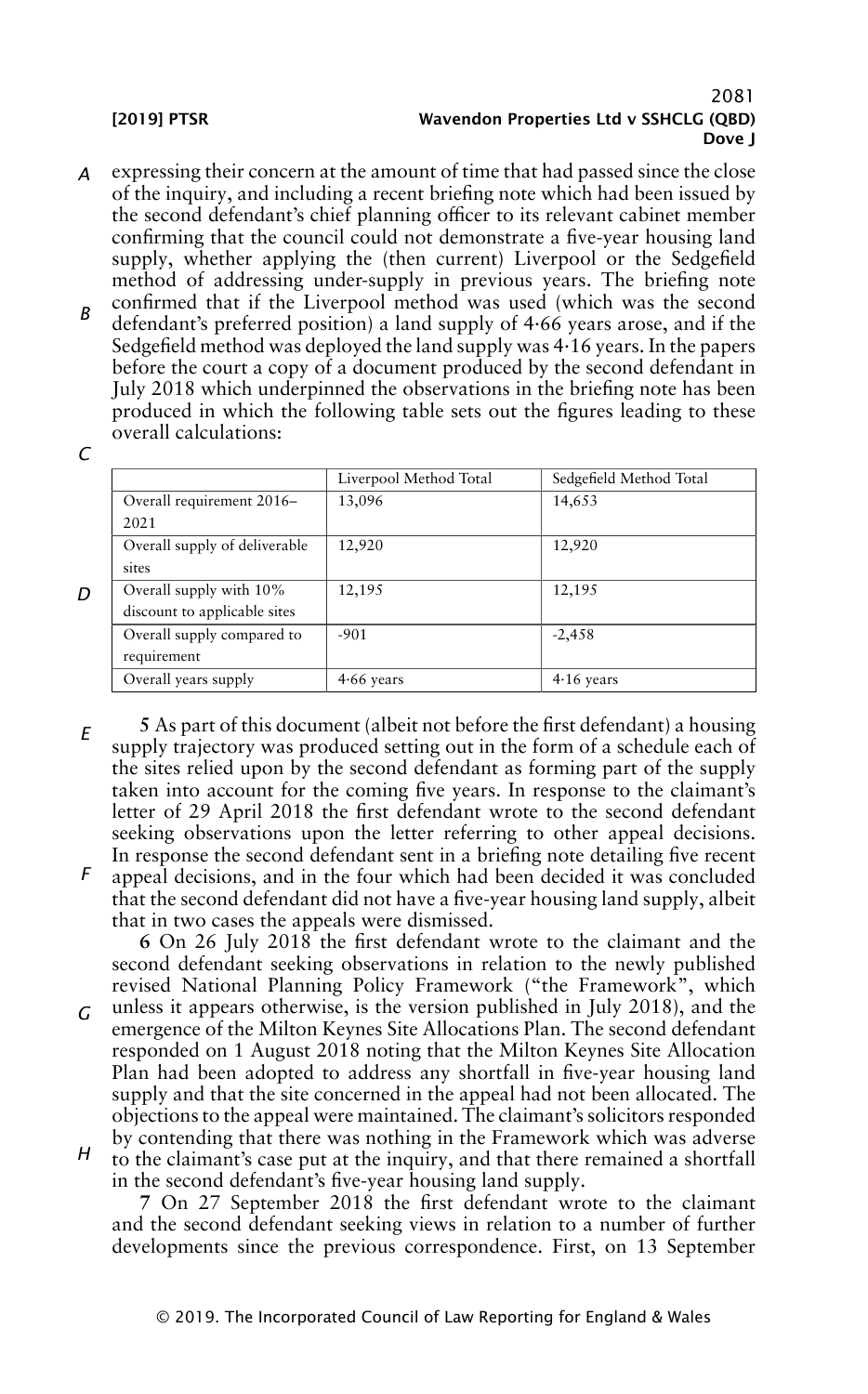2018, revised guidance had been issued in relation to how local planning authorities should assess their housing needs. Secondly, new household projections for England had been published by the Office of National Statistics on 20 September 2018 and, thirdly, interim findings had been issued in relation to the emerging Milton Keynes local plan. *A*

**8** At para 5 of the letter the first defendant sought views on the following issue:

"The Secretary of State particularly seeks parties' views on the applicability of paragraph 73 of the new Framework to this case, and if applicable, any implications for housing land supply. He further seeks views on the consistency of local plan policy H8 (Housing Density) with the new Framework."

**9** On 5 October 2018 the claimant responded to the letter of 27 September from the first defendant. In the letter the claimant's planning consultant addressed issues in relation to the consistency of policy H8 with the Framework. He contended that policy H8 remained consistent with the Framework in particular in seeking a flexible approach to the density of new residential development which responded to the character and appearance of the surrounding area. Accompanying the letter was material from the strategic planning research unit of DLP Planning Ltd, addressing issues associated with the five-year housing land supply ("the SPRU report"). The SPRU report noted that the most recent document published by the second defendant on housing land supply issues accepted that the second defendant could not demonstrate a five-year housing land supply. The SPRU report then went on to address issues arising from the new policy contained within the revised Framework. The SPRU report noted that as the housing requirement in the second defendant's development plan was more than five years old paragraph 73 of the Framework required the decision-taker to undertake a calculation of local housing need using the standard methodology. That calculation produced a figure for the housing requirement of 1,604 dwellings per annum. *C D E*

**10** Having reached conclusions as to the appropriate requirement the SPRU report then went on to consider the calculation of the available housing land supply, applying the definition of "deliverable" provided in the Framework, and using the housing land trajectory which had been published alongside the second defendant's most recent assessment of its housing land supply. The SPRU report contained some key tables which are appended to this judgment and which contain the following information. Table 10 was an analysis of extant housing allocations which the SPRU report contended should not be counted within the housing land supply for the purposes of calculating the five-year housing land supply. As a consequence of the analysis in table 10, 1,156 units were removed from the supply. Table 11 addressed sites which had outline planning permission only, and identified from that category of site those which should not be counted as deliverable for the purposes of the five-year housing land supply calculation. This analysis led to a reduction of 4,101 from the housing land supply. Table 12 contained an analysis of sites which had detailed planning permission, and provided for an adjustment in the applicable build out rates leading to a further reduction in the deliverable supply for the purposes of calculating the five-year housing land requirement. Finally, tables 13 and *F G H*

*B*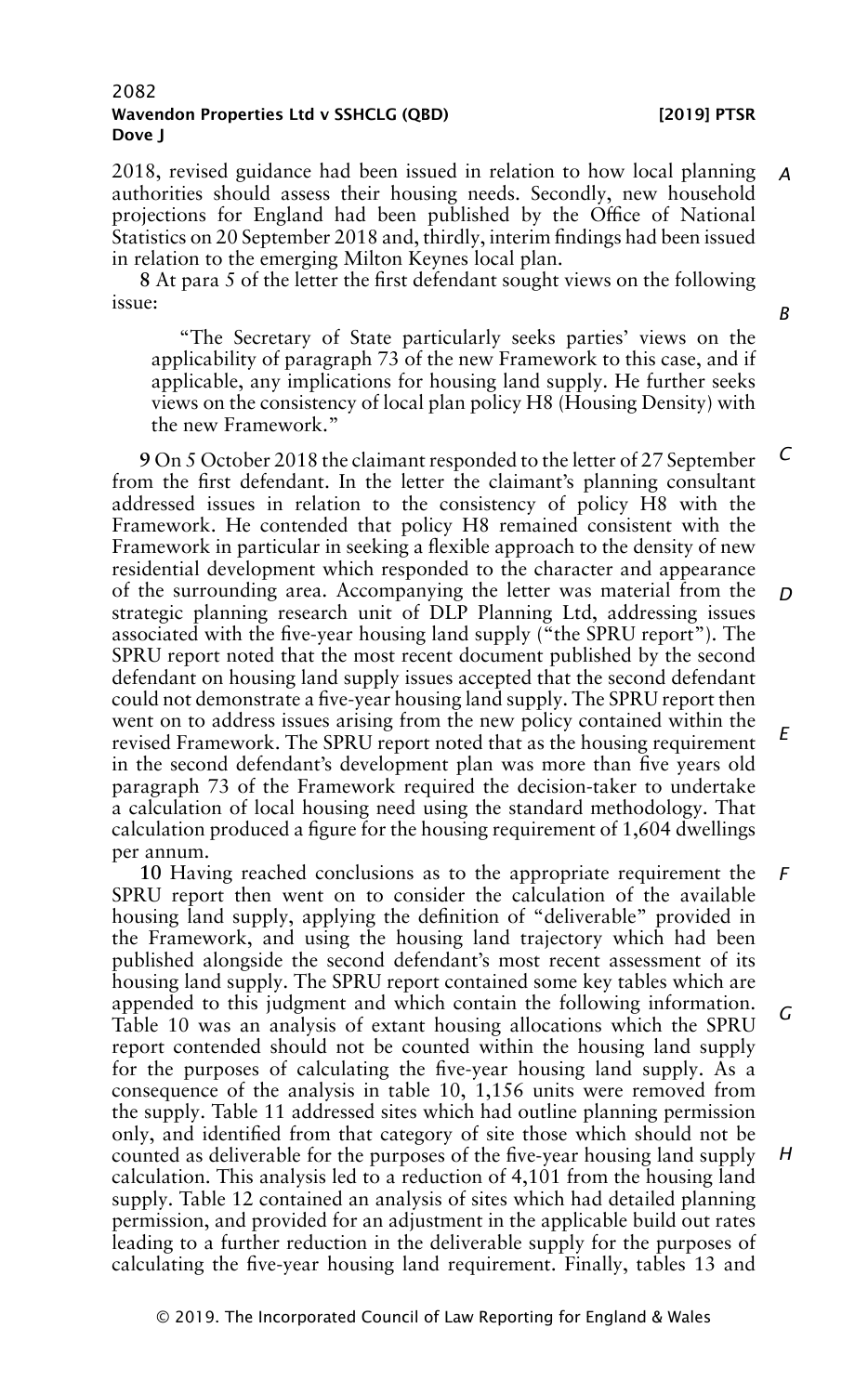- *A* 14 provided two alternative calculations of five-year housing land supply incorporating the adjustments to the supply from the second defendant's figure to reflect the SPRU report's analysis of whether or not that supply was deliverable, coupled with the alternative requirements of the local housing needs requirement calculated using the standard methodology and a calculation using the housing requirement from the emerging local plan. All of this analysis demonstrated that, in addition to the second defendant's most
- *B* recent published analysis showing there was no five-year land supply there was, equally, a failure to demonstrate the existence of a five-year housing land supply on the basis of the SPRU report's analysis.

**11** The second defendant did not provide any response either to the correspondence from the first defendant or the SPRU report and its analysis. All of this material, alongside the inspector's report and the documentation

*C* accompanying the inquiry, was before the first defendant for the purposes of reaching a decision. It should be noted that the appeal was supported by an obligation under section 106 of the Town and Country Planning Act 1990 providing covenants:

"The owners covenant as follows:

"1. That, subject to para 2 below, the owners will use reasonable endeavours to build out the development [within five] years of the council approving the last reserved matters application.

"2. In the event that, prior to the development being built out, there are more than [four] successive quarters of negative growth in GDP para 1 shall not apply and the owners will issue a revised date to the council by reference to the date that the council approves the last reserved matters application and use reasonable endeavours to build out the development by that date."

### *Planning policy*

*F* **12** There were a number of development plan and national policies which were considered in the decision-taking process. Starting with the development plan, policies from the Milton Keynes core strategy (the "core strategy") adopted in July 2013 which particularly featured in the decision were policies S10 and H8. Policy S10 provided:

"The open countryside is defined as all land outside the development boundaries defined on the proposals map. In the open countryside, planning permission will only be given for development that is essential for agriculture, forestry, countryside recreation or other development which is wholly appropriate to a rural area and cannot be located within a settlement."

**13** Policy H8 and relevant parts of its explanatory text provided:

"Housing density

"Objectives of policy:

• To encourage high densities in locations well served by public transport

• To ensure land for housing is used efficiently …

"9.53 PPG3 advocates that low density development (at less than 30 dwellings per hectare) should be avoided and puts forward minimum

© 2019. The Incorporated Council of Law Reporting for England & Wales

*D*

*E*

*H*

*G*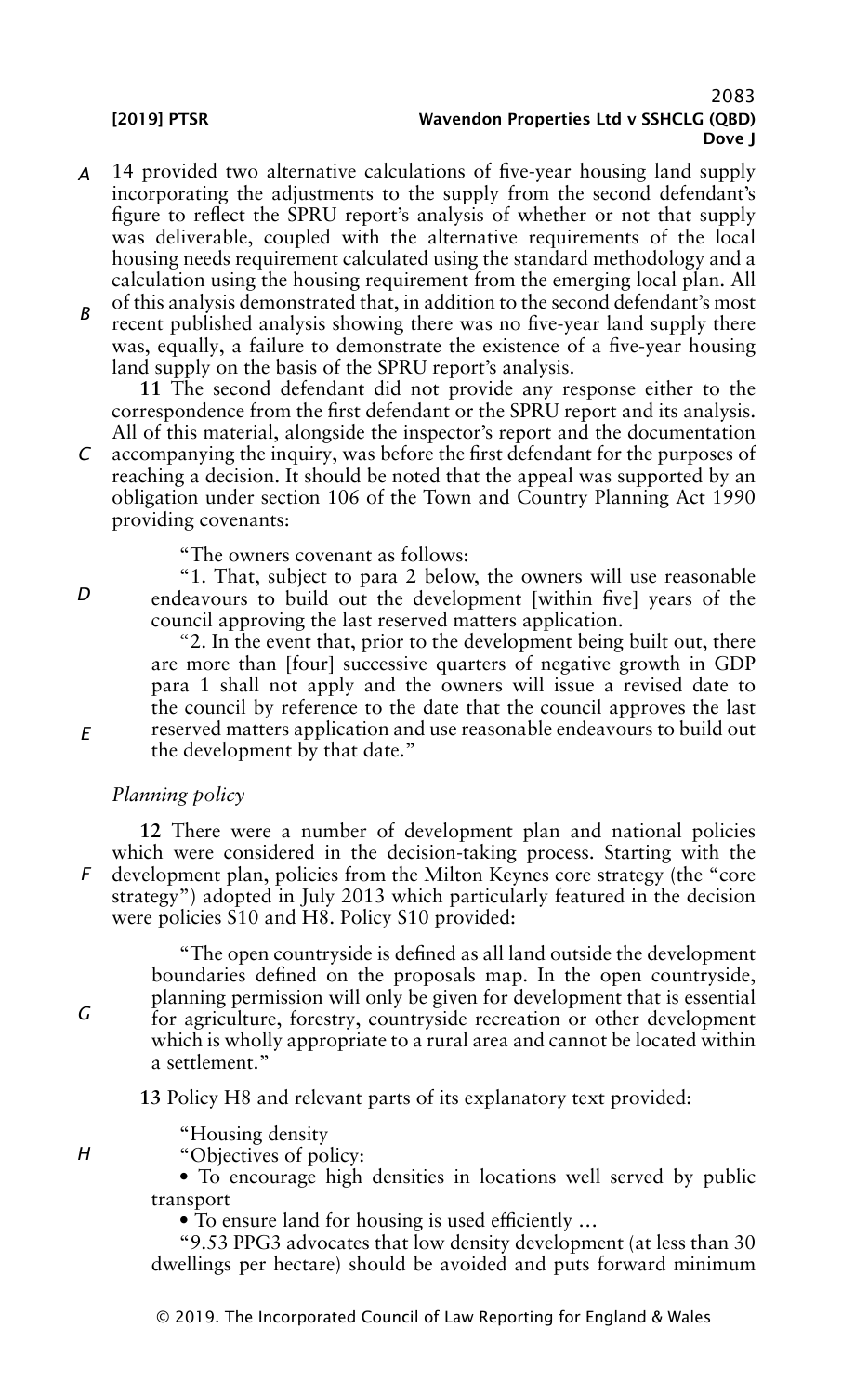densities of 30–50 dwellings per hectare. However, while aiming to secure higher densities in future, Policy H8 recognises the unique character of the borough—particularly its diverse character—and seeks realistic increases in density in the appropriate locations. Well designed development can facilitate higher densities and will be crucial in ensuring the new development is successfully integrated into the borough. *A*

"9.54 The policy promotes lower densities in the smaller rural settlements outside the city so that new development will be more compatible with their character and also to allow choice and diversity in the type of residential development that is available within the borough. *B*

"HOUSING DENSITY

"POLICY H8

"The density of new housing development should be well related to the character and appearance of development in the surrounding area.

"The council will seek the average new densities set out below for development within each zone as defined on the accompanying plan:

"Zone 1: CMK (including Campbell Park) 100 dws/ha

"Zone 2: Adjoining grid squares north and south of CMK, Bletchley, Kingston, Stony Stratford, Westcroft and Wolverton: 40 dws/ha

"Zone 3: The rest of the city, city expansion areas, Newport Pagnell, Olney and Woburn Sands 35 dws/ha *D*

"Zone 4: The rest of the borough 30 dws/ha

"Developments with an average net density of less than 30 dwellings per hectare will not be permitted."

**14** The development plan also included the Woburn Sands Neighbourhood Plan 2014–2026 ("the neighbourhood plan") which *E* contained policy WS5. That policy and the relevant explanatory text provides:

"Development boundary

"6.5 The attractiveness of the wider Woburn Sands area depends to a very significant extent upon the preservation of the existing countryside both within the Woburn Sands parish and neighbouring parishes. It is essential for the health and wellbeing of the population that the current network of public footpaths and links through the wider area be maintained and this would not be possible if development encroaches on the countryside around Woburn Sands. This is the unanimous view of all the Parish Councils and residents in the area." *F*

"6.14 There is therefore no support for the extension of the current development boundary. However it is recognised that the future work on the preparation of the core strategy review (PlanMK) may propose that the boundaries be amended in the future. *G*

"Policy WS5 The preservation of the countryside setting, existing woodland and footpath links into the countryside is key to the future of Woburn Sands. Accordingly no extension to the current Woburn Sands development boundary will be permitted other than in the following exceptional circumstances:

• Plan MK identified a specific need for an amendment to the development boundary, and

• Any proposed amendment is brought forward following full consultation with, and agreement by, Woburn Sands Town Council and

*H*

*C*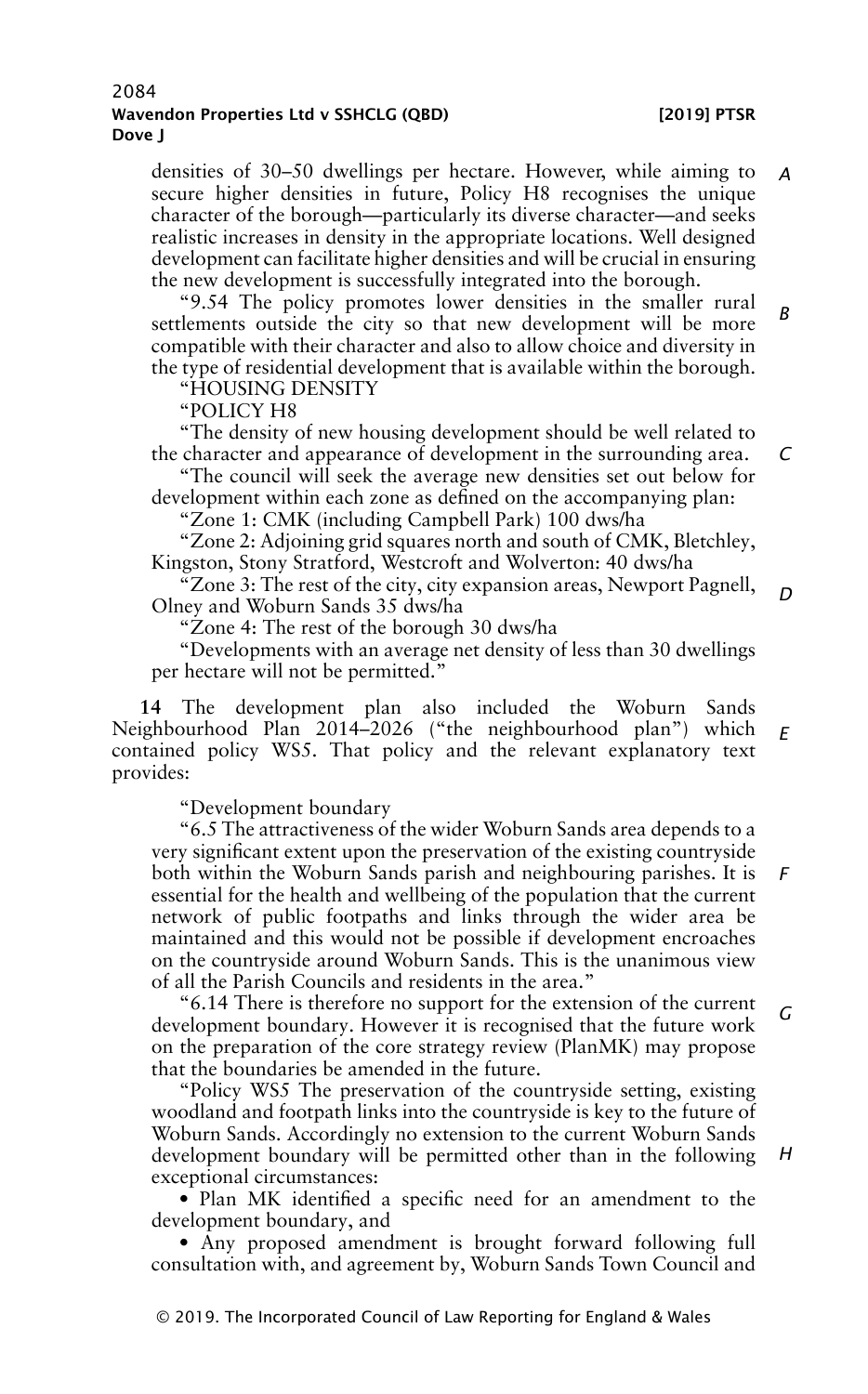• The implications of any revised development boundary has been assessed in terms of the need to protect and maintain the character of the countryside setting of Woburn Sands."

*B* **15** A feature of both the superseded 2012 and 2018 editions of the Framework is the presumption in favour of sustainable development. As articulated in the 2012 edition of the Framework the presumption was set out in paragraph 14 in relation to decision-taking:

> "At the heart of the National Planning Policy Framework is a presumption in favour of sustainable development, which should be seen as a golden thread running through both plan-making and decisiontaking."

"For decision-taking this means:

• Approving development proposals that accord with the development plan without delay; and

• Where the development plan is absent, silent or relevant policies are out-of-date, granting permission unless: (i) any adverse impacts of doing so would significantly and demonstrably outweigh the benefits, when assessed against the policies in this Framework taken as a whole or; (ii) specific policies in this Framework indicate development should be restricted."

**16** The revised text of the presumption in favour of sustainable development contained in the 2018 Framework provided as follows in decision-taking:

"11. Plans and decisions should apply a presumption in favour of sustainable development."

"For *decision-taking* this means … (c) approving development proposals that accord with an up-to-date development plan without delay; or (d) where there are no relevant development plan policies, or the policies which are most important for determining the application are out-of-date [footnote 7], granting permission unless: (i) the application of policies in this Framework that protect areas or assets of particular importance provides a clear reason for refusing the development proposed [footnote 6]; or (ii) any adverse impacts of doing so would significantly and demonstrably outweigh the benefits, when assessed against the policies in this Framework taken as a whole."

*G* **17** Footnote 7 pertaining to paragraph 11 of the 2018 Framework provides:

> "This includes, for applications involving the provision of housing, situations where the local planning authority cannot demonstrate a fiveyear supply of deliverable housing sites (with the appropriate buffer, as set out in paragraph 73); or where the Housing Delivery Test indicates that the delivery of housing was substantially below (less than 75% of) the housing requirement over the previous three years. Transitional arrangements for the Housing Delivery Test are set out in Annex 1."

**18** Footnote 7 cross-refers to the requirement to demonstrate a five-year supply of deliverable housing sites (together with an appropriate buffer) from paragraph 73 of the Framework. Paragraph 73 provides:

© 2019. The Incorporated Council of Law Reporting for England & Wales

*C*

*A*

*D*

*E*

*F*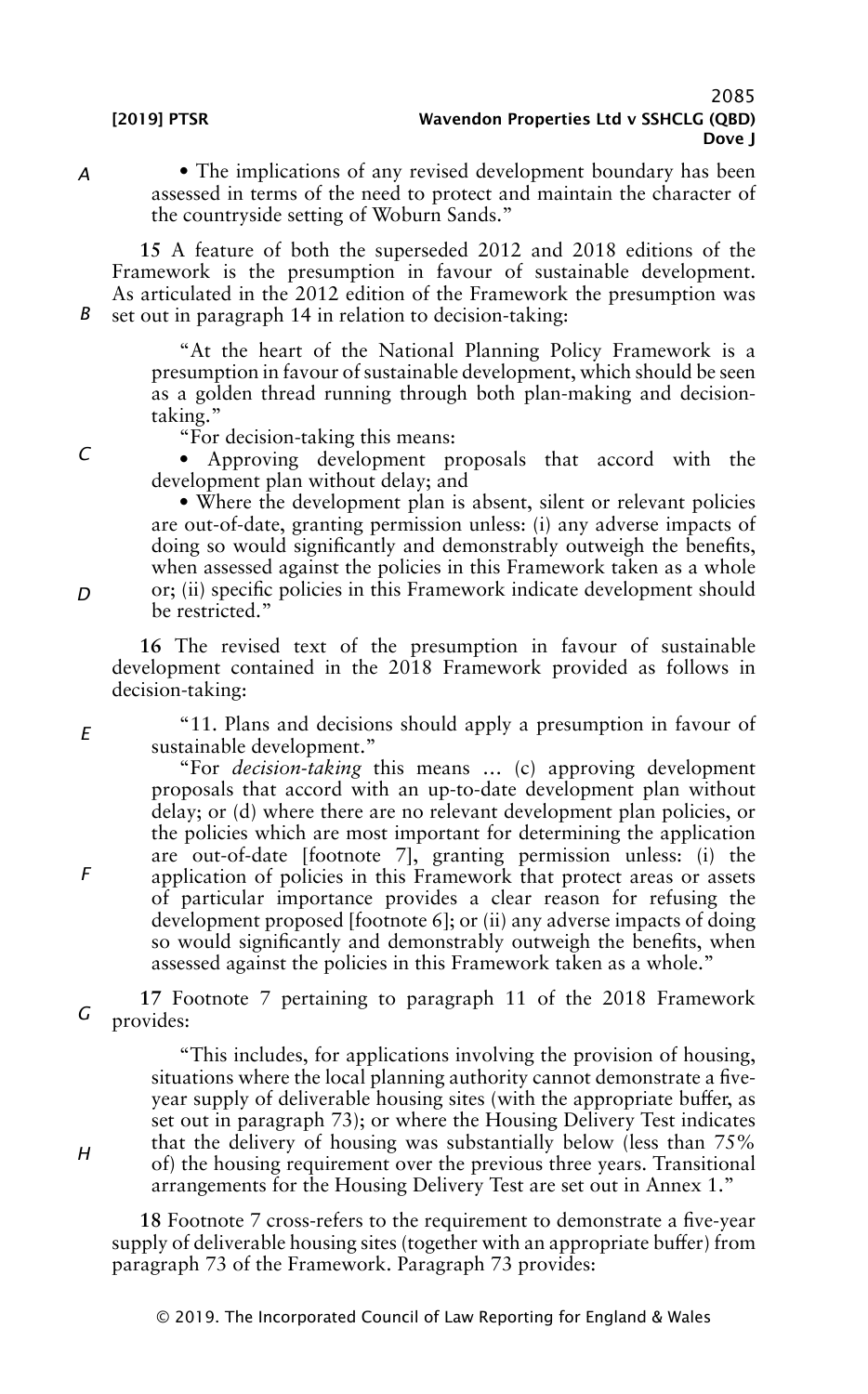"Strategic policies should include a trajectory illustrating the expected rate of housing delivery over the plan period, and all plans should consider whether it is appropriate to set out the anticipated rate of development for specific sites. Local planning authorities should identify and update annually a supply of specific deliverable sites sufficient to provide a minimum of five years' worth of housing against their housing requirement set out in adopted strategic policies, or against their local housing need where the strategic policies are more than five years old. The supply of specific deliverable sites should in addition include a buffer (moved forward from later in the plan period) of: (a) 5% to ensure choice and competition in the market for land; or 10% where the local planning authority wishes to demonstrate a five-year supply of deliverable sites through an annual position statement or recently adopted plan, to account for any fluctuations in the market during that year; or (b) 20% where there has been significant under delivery of housing over the previous three years, to improve the prospect of achieving the planned supply." (Footnotes omitted.) *A B C*

**19** Paragraphs 212 and 213 of the 2018 Framework address the question of the assessment of whether or not existing policies should be considered to be out-of-date. The paragraphs provide:

"212. The policies in this Framework are material considerations which should be taken into account in dealing with applications from the day of its publication. Plans may also need to be revised to reflect policy changes which this replacement Framework has made. This should be progressed as quickly as possible, either through a partial revision or by preparing a new plan.

"213. However, existing policies should not be considered out-ofdate simply because they were adopted or made prior to the publication of this Framework. Due weight should be given to them, according to their degree of consistency with this Framework (the closer the policies in the plan to the policies in the Framework, the greater the weight that may be given)."

**20** The Framework contains a glossary identifying the definition of various terms which are used during the course of its text. In particular so far as is pertinent to the present case it contains a definition of the term "deliverable" which is used in the context of paragraph 73. The definition provides:

"Deliverable: To be considered deliverable, sites for housing should be available now, offer a suitable location for development now, and be achievable with a realistic prospect that housing will be delivered on the site within five years. Sites that are not major development, and sites with detailed planning permission, should be considered deliverable until permission expires, unless there is clear evidence that homes will not be delivered within five years (eg they are no longer viable, there is no longer a demand for the type of units or sites have long term phasing plans). Sites with outline planning permission, permission in principle, allocated in the development plan or identified on a brownfield register should only be considered deliverable where there is clear evidence that housing completions will begin on site within five years."

© 2019. The Incorporated Council of Law Reporting for England & Wales

*D*

*E*

*G*

*F*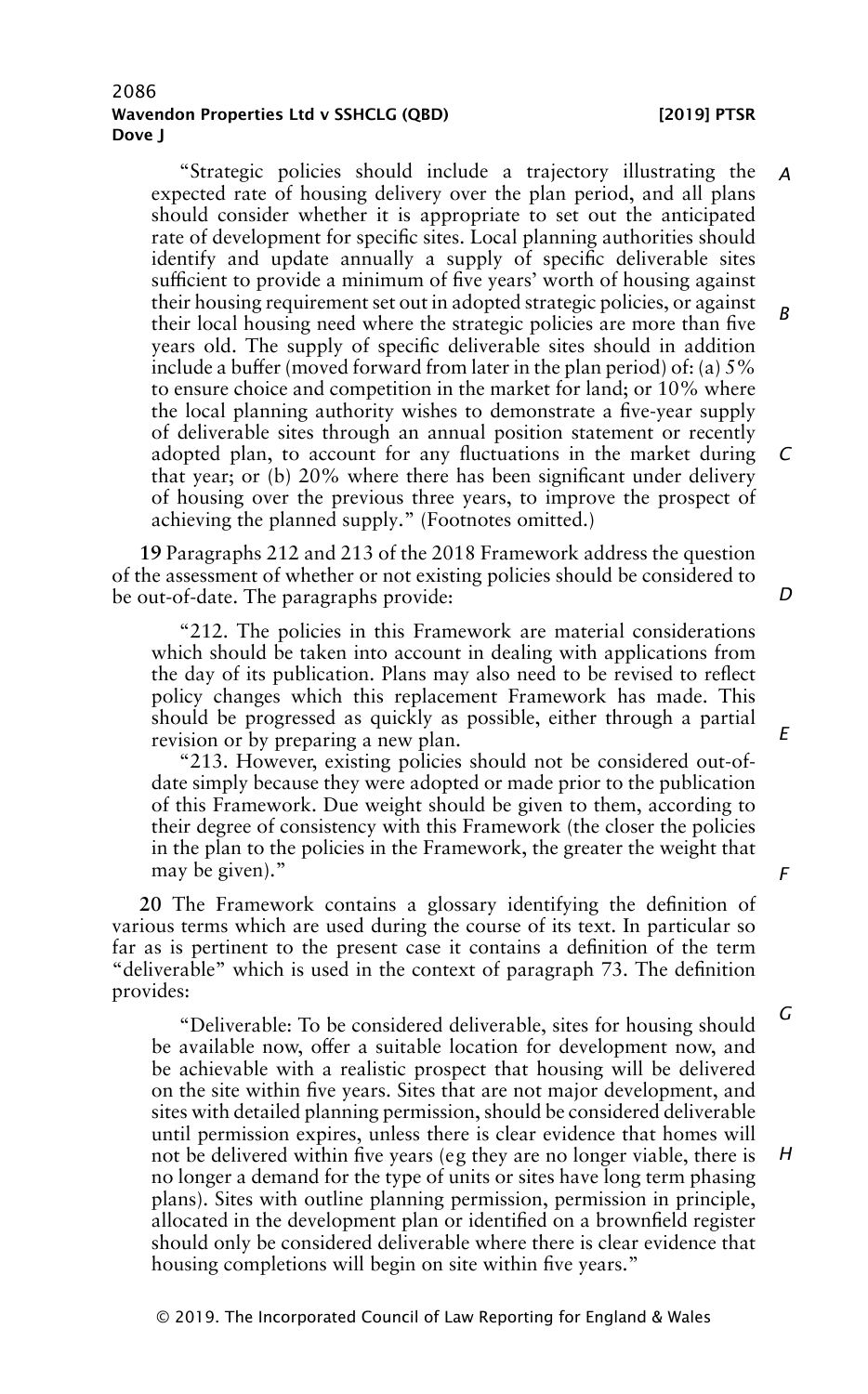*A* **21** The claimant notes that further assistance is provided in relation to the concept of a deliverable site, and the evidence required in relation to it, in the following material from para 3-063-20180913 of the Planning Practice Guidance ("the PPG") and para 3-047-20180913 in relation to the annual review of the five-year land supply:

"What constitutes as a deliverable site in the context of housing policy?

"Annex 2 of the National Planning Policy Framework defines a deliverable site in terms of an assessment of the timescale for delivery and the planning status of the site. For sites with outline planning permission, permission in principle, allocated in a development plan or identified on a brownfield register, where clear evidence is required to demonstrate that housing completions will begin on site within 5 years, this evidence may include:

• Any progress being made towards the submission of an application;

• Any progress with site assessment work; and

• Any relevant information about site viability, ownership constraints or infrastructure provision

"For example:

•A statement of common ground between the local planning authority and that site developer(s) which confirms the developers' delivery intentions and anticipated start and build-out rates.

•A hybrid planning permission for large sites which links to a planning performance agreement that sets out the timetable for conclusion of reserved matters applications and discharge of conditions."

**22** The 2018 Framework provides policies in relation to achieving appropriate densities in paragraphs 122 and 123. These paragraphs provide as follows on this topic:

"122. Planning policies and decisions should support development that makes efficient use of land, taking into account: (a) the identified need for different types of housing and other forms of development, and the availability of land suitable for accommodating it; (b) local market conditions and viability; (c) the availability and capacity of infrastructure and services both existing and proposed as well as their potential for further improvement and the scope to promote sustainable travel modes that limit future car use; (d) the desirability of maintaining an area's prevailing character and setting (including residential gardens), or of promoting regeneration and change; and (e) the importance of securing well-designed, attractive and healthy places.

"123. Where there is an existing or anticipated shortage of land for meeting identified housing needs, it is especially important that planning policies and decisions avoid homes being built at low densities, and ensure that developments make optimal use of the potential of each site. In these circumstances: (a) plans should contain policies to optimise the use of land in their area and meet as much of the identified need for housing as possible. This will be tested robustly at examination, and should include the use of minimum density standards for city and town centres and other locations that are well served by public transport.

*D*

*E*

*F*

*G*

*B*

*C*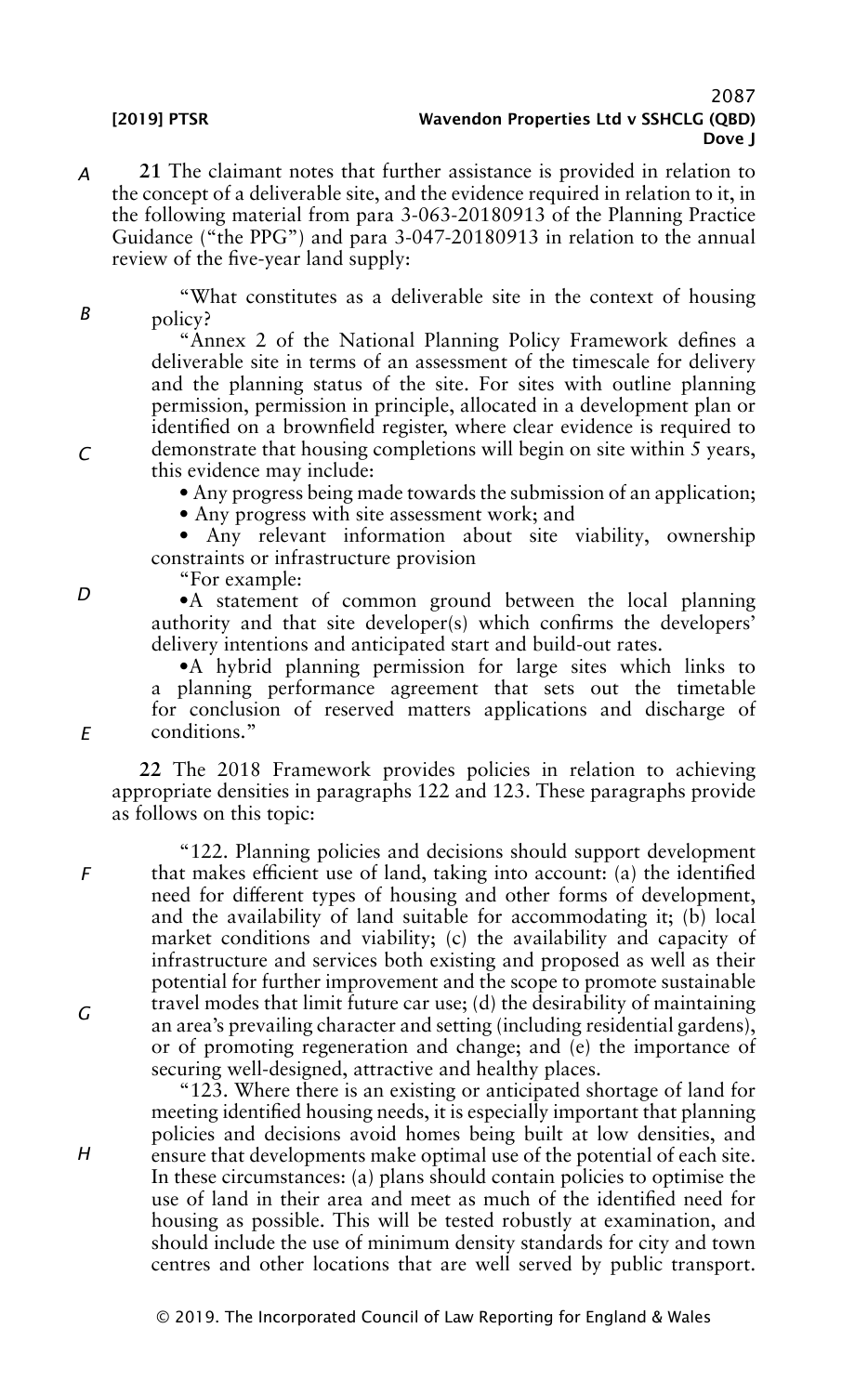These standards should seek a significant uplift in the average density of residential development within these areas, unless it can be shown that there are strong reasons why this would be inappropriate; (b) the use of minimum density standards should also be considered for other parts of the plan area. It may be appropriate to set out a range of densities that reflect the accessibility and potential of different areas, rather than one broad density range; and (c) local planning authorities should refuse applications which they consider fail to make efficient use of land, taking into account the policies in this Framework. In this context, when considering applications for housing, authorities should take a flexible approach in applying policies or guidance relating to daylight and sunlight, where they would otherwise inhibit making efficient use of a site (as long as the resulting scheme would provide acceptable living standards)." *A B C*

**23** The earlier provisions of the 2012 Framework required local planning authorities to "set out their own approach to housing density to reflect local circumstances" as recorded by the inspector in para 9.43 of his report: see below.

#### *The decision*

**24** The essential backdrop to the decision reached by the first defendant was the report provided to him by the inspector following the public inquiry into the appeal. At the public inquiry the second defendant had contended that it was able to demonstrate an almost 5·2-year supply of deliverable housing sites. The claimant's case was that in truth the supply was barely three years. One of the key issues which the inspector had to resolve, therefore, was the question of whether or not the second defendant was able to demonstrate a five-year supply of housing. In his conclusions the inspector identified a number of key issues governing the difference between the alternative analyses of the five-year housing land supply position. He set out these key distinctions and disagreements: *E*

"9.5 So, how do the council now convince themselves that a fiveyear supply of housing land can be demonstrated? First, the shortfall is distributed over the rest of the Plan period rather than just over the next five years (the Liverpool rather than the Sedgefield approach); using the latter in place of the former would be enough to reduce the provision to well below five years. Second, an odd optimism is imputed to the delivery of dwellings so that everything forecast to be built within the first four years is deemed to materialise and a 10% non-implementation allowance only applied to dwellings expected to materialise later; numerically this amounts to a 5% reduction (roughly) to reflect the uncertainties inherent in forecasts of housing delivery which, even if it captures the effects of non-implementation may not allow for 'slippage'. This contrasts with a 10% reduction (quite common elsewhere) that would be sufficient on its own to reduce the provision available to below five years in any of the methods outlined in table 2. Third, the imputed cumulative rate of delivery and the delivery implied on some sites, appears to become unrealistically high. For example, the current trajectory (in the 2017 monitoring report) anticipates a rate of delivery increasing to over 3,500 dwellings per annum, a figure not even *F G H*

*D*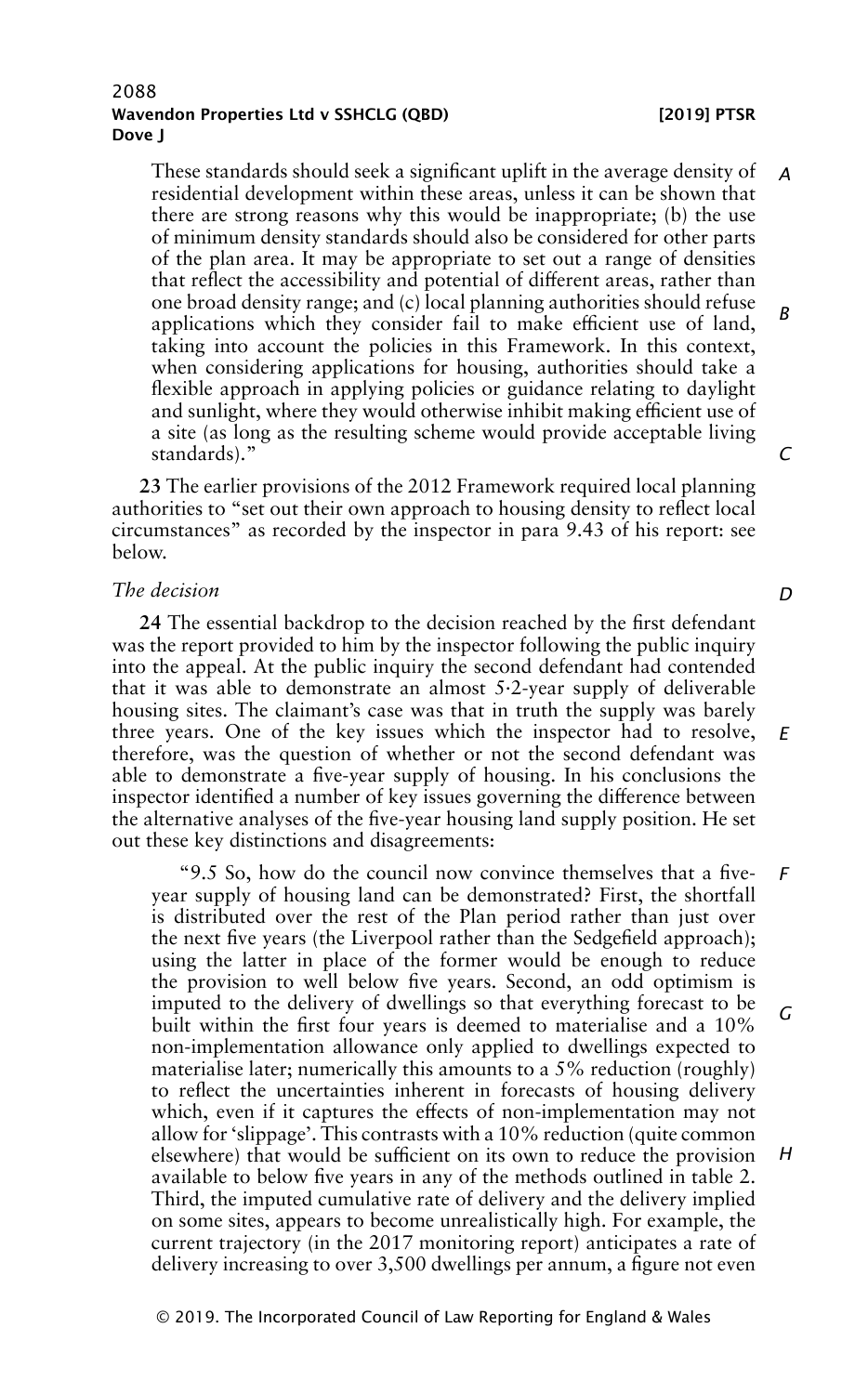*A B* achieved within the last decade of the development corporation, about twice the average annualised requirement of the core strategy and close to three times the level recently achieved. Doubts about this inform the scale of adjustments applied to the estimates of provision; a reduction of about 670–700 dwellings for the council and a reduction of nearly 5,000 units for the appellants (see table 2). I examine each of those disagreements below."

**25** In respect of the first of the issues the inspector concluded that there was no reason why the Sedgefield approach should not be applied in the present case. He then went on to deal with the issues in relation to uncertainty slippage and failure in forecasts of housing delivery and reached the following conclusion at para 9.9 of his report:

*C D E F* "9.9 An odd optimism inflates the forecasts of housing delivery. One expression of this is that past forecasts of housing delivery over successive five-year periods from 2007/2008 to 2012/2013 have (apart from one year in the era of the Milton Keynes Partnership Committee) always over-estimated the delivery anticipated. That is in spite of the forecasts being based on surveys of builders and developers, thereby asking those directly involved in the industry how they anticipate development proceeding. On average, the delivery achieved has been about 25% below the delivery forecast, though the 'failure' varies from roughly 20% to 37%. It may be that these flawed forecasts have served to provide a false sense of security masking the real need to take appropriate action. But, whether or not that is so, the result is that the core strategy trajectory has simply not been met and subsequent monitoring has not galvanised effective measures to get the trajectory 'back on track', a good reason not to adhere to it now. Moreover, these results demonstrate that the current effective 5% reduction to reflect uncertainty is well wide of the mark. Indeed, even a reduction of 10% (common elsewhere) might not be sufficient, albeit that it would reduce the estimated supply closer to four years rather than five. And, although I think that the 'windfall' allowance estimated by the council is legitimate, the difference between the parties (less than 0·3% of the fiveyear housing requirement) is too small to make any material difference. In my view, therefore, the current method of factoring in uncertainty, slippage or failure in the forecasts of housing delivery fails to adequately reflect reality; reasonable adjustments would clearly reduce the result to less than five years."

*G*

**26** Having made this assessment of this area of disagreement, he moved to consider the rival contentions in relation to delivery on large sites, and sites in the site allocations plan. His conclusions were:

*H*

"9.11 It is hard to see what special circumstance might occur because, although delivery on some sites in Milton Keynes has been spectacular in the past, the current forecasts entail even greater feats in the future. As an example, the 'eastern expansion area' (consisting of sites at Broughton Gate and Brooklands) achieved the second highest average delivery rate in the country recorded in the NLP research into the delivery of dwellings on 'large' sites; an average of 268 dwellings were delivered annually over the five-year period between 2008/2009

© 2019. The Incorporated Council of Law Reporting for England & Wales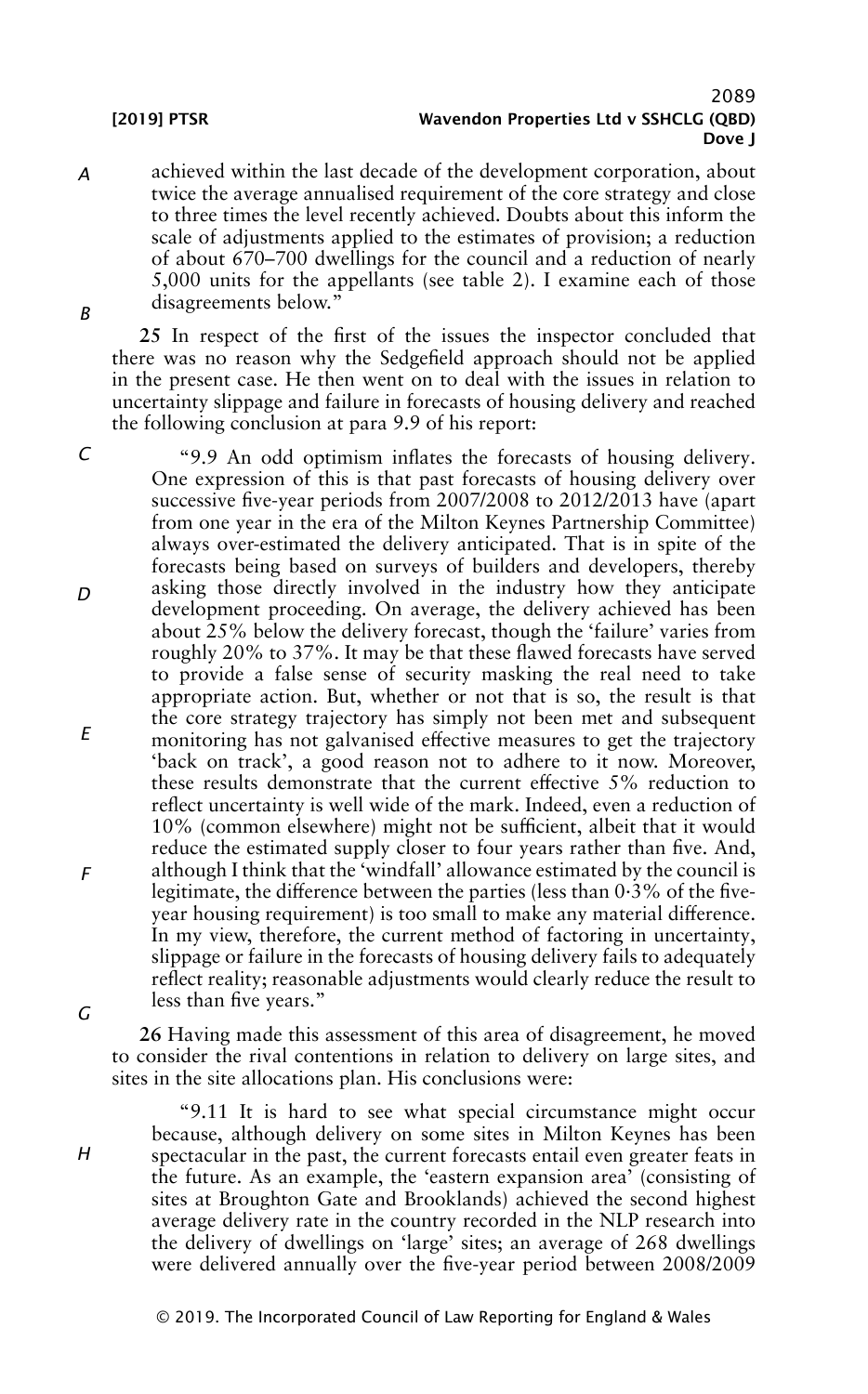to 2013/2014. That was achieved because serviced parcels of land were delivered to the market, allowing several builders to commence building houses almost immediately; and, it partly occurred before the MK Partnership Committee was disbanded in 2011. But the current forecasts for the remaining sites at Brooklands are about 16% higher, entailing an average of about 310 dwellings per annum over the five years from 2017/2018 to 2021/2022 with peaks of around 400 dwellings delivered within two of those years. Moreover, the forecast delivery on four of the 'outlets' on the parcels that make up this site are substantially higher than might be expected from much of the research undertaken, including that by Savills, the HBF and NLP. Similar findings apply to several, though not all, of the other strategic sites. The implication is clear. The delivery rates implied by the forecasts used to demonstrate a five-year provision of housing land seem unlikely to be achievable." *A B C*

"9.13 There is some agreement that not all the dwellings on sites identified in the Site Allocations Plan are likely to materialise, due to outstanding objections to the Plan and other reasons outlined by the parties. However, all the doubtful sites identified by the appellants would accommodate only some 236 dwellings (about 3% of the fiveyear requirement), so that the contribution from these sites would be insufficient to affect the existence, or otherwise, of the five-year housing land supply."

**27** The inspector's overall conclusions in relation to the housing land supply issues were set out in para 9.18 of his report:

"Applying any one of the indicated 'corrections' to the estimation of the housing land supply would be sufficient to reduce it to less than five years. Applying them all (the 'Sedgefield' approach, a reasonable reduction to reflect non-implementation and slippage and realistic estimates of delivery on some of the strategic sites) would reduce the estimated supply of housing land to four years or less. Allowing for sites that might not materialise at all, including those in the site allocations plan subject to objections or still in some other productive use, would reduce the provision still further. Hence, I consider that a five-year supply of housing land cannot be demonstrated now and, worse still, that the mechanisms specifically intended to boost the supply of housing significantly here are not in place. In those circumstances it is necessary to set the statutory requirements of the development plan against the important material consideration (as espoused in the Framework) derived from the absence of a five-year supply of housing." *E F G*

**28** A further issue which the inspector had to address was the question of whether or not the scheme was at an unsustainably low density. His conclusions in that connection were:

"9.43 'Saved' policy H8 seeks an average net density of 35 dph here, over twice the 16 dph actually proposed, and it insists that projects achieving less than 30 dph should be prevented. But the guidance advocating such minimum densities has long since been revoked and the Framework now advises that local planning Authorities should devise their own approach to density in order to reflect local circumstances, taking account of neighbouring buildings and the local area. The core

# *D*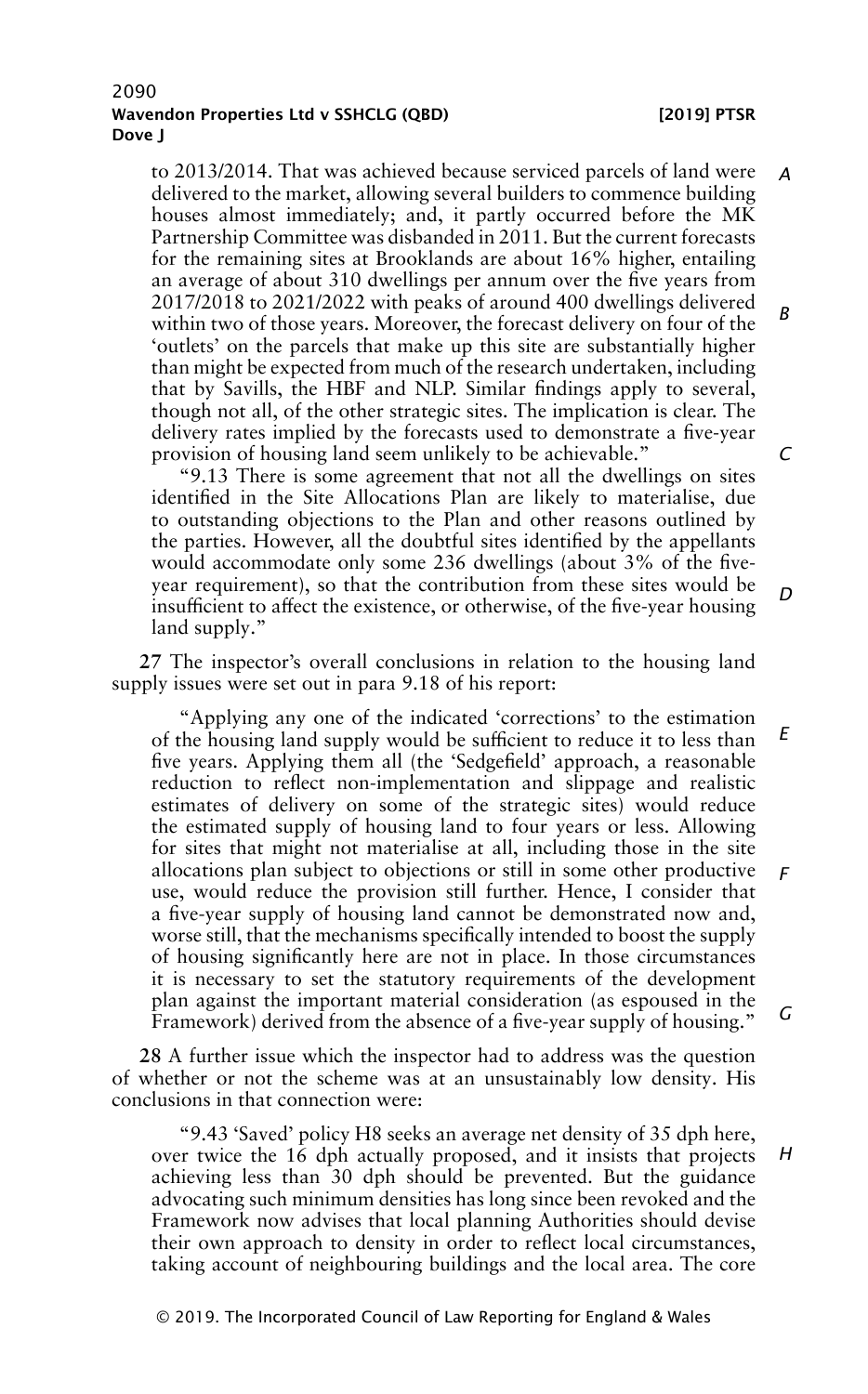*A B C* strategy is consistent with that approach for, although it does not contain a specific density policy, it does require that a scheme should be of an 'appropriate density for the area in which it is located', a theme echoed in the Residential Design Guide SPD and policy WS1 in the neighbourhood plan requiring all new development to 'respect the existing distinct vernacular character of the settlement'. The proposal is intended to be a direct response to the constraints of the site and to reflect the characteristics of the surrounding housing. It also responds to comments received at the public consultation event, at which local people repeatedly referred to a recent scheme as incorporating too high a density. Indeed, as the Framework indicates, a measure of good design (a key aspect of achieving sustainable development) entails responding 'to local character and history, and reflecting the identity of local surroundings and materials, while not preventing or discouraging appropriate innovation'. The low density of the appeal proposal is commensurate with the low density of the nearby housing."

"9.46 In order to explore the consequences of building a scheme at a higher density, a subsequent planning application for up to 303 dwellings, at a net density of 26 dph, was submitted to the council. This entailed the loss of several pieces of public open space, more development towards the settlement edge and closer to the boundaries, providing smaller back-to-back distances and smaller gardens, reducing the landscape and planting and increasing the number of flats and car parking courts. This is not a scheme that the appellants wish to pursue and it would not reflect the character and appearance of the rural surroundings or nearby dwellings to the same extent as the appeal scheme.

"9.47 For all those reasons, although the proposed development would be a relatively low density scheme, I do not consider that it would be unsustainable nor contrary to the tests advocated in government guidance or operative planning policy."

*F* **29** The ultimate conclusions leading the inspector to recommend to the first defendant that planning permission should be granted were set out in the following paragraphs in which the inspector struck the planning balance:

> "9.48 A five-year supply of housing land cannot be demonstrated and, worse still, the mechanisms intended to boost the supply of housing significantly here are not in place. In those circumstances it is necessary to set the statutory requirements of the development plan against the important material consideration that a five-year supply of housing land does not exist. The development plan pulls both ways. The scheme would be contrary to 'saved' policy S10 and policy WS5, although both would undermine the aim to boost significantly the supply of housing and frustrate the provision of further housing land to address the shortfall identified. However, the scheme would accord with the aims and some specific policies of the core strategy and, given the characteristics and explicit designation of Woburn Sands as a 'key settlement', be in a sustainable location.

> "9.49 Are there material considerations that would constitute serious impediments to the grant of planning permission? The proposal would radically alter the character and appearance of the site and one or

*D*

*E*

*G*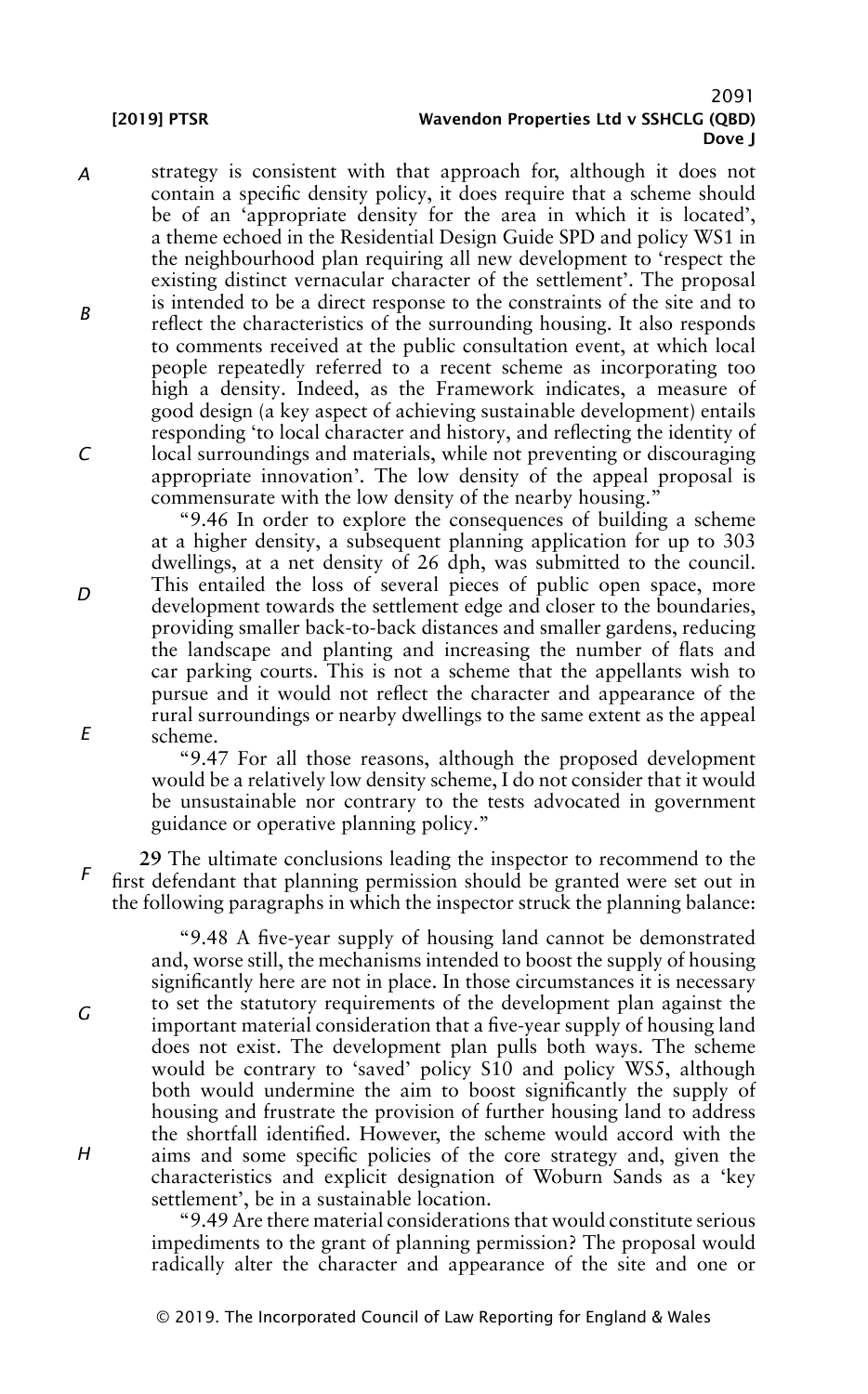two adjoining fields. But, the significant visual and landscape effects would be largely confined to that area alone. Beyond those immediate surroundings, the effects would be very limited, the scheme being contained behind existing housing and topography to the west and south and filtered through existing and proposed vegetation to the north and east. The new homes would marginally affect the setting of the listed farmhouse, but the minimal harm identified would not warrant preventing a scheme to provide much needed market and affordable housing. The scheme would provide safe and convenient highway arrangements and offer a benefit in reducing the potential use of an awkward junction. It would not interfere with the eventual construction of the east-west expressway nor, in the absence of evidence to the contrary, unacceptably increase the competition for parking spaces in the town. Provision would also be made for any additional educational and medical facilities required. Although the proposal would entail building at a relatively low density, it would reflect the character of the surroundings and safeguard the amenities of those nearby; the density could not be regarded as unsustainable, as it would reflect the tests advocated in Government guidance and operative planning policy. Adequate measures would be in place to appropriately attenuate surface water run-off from the site and although the development would affect the local flora and fauna, mitigation measures would prevent damage and, potentially, contribute to some enhancement. *A B C D*

"9.50 Hence, the potential impediments identified here would not be sufficient to prevent a sustainable housing development from proceeding, especially in the absence of a five-year supply of housing land. As the Framework advises, housing applications should be considered in the context of the presumption in favour of sustainable development and, in the absence of an up-to-date development plan, receive planning permission unless adverse impacts of the scheme significantly and demonstrably outweigh the benefits (as assessed against the Framework as a whole), or specific policies in the Framework indicate otherwise. No specific policies in the Framework have been identified that would indicate that the scheme should be prevented. *E F*

"9.51 In this case, there would be other benefits associated with the scheme. It is recognised (in the Ministerial Statement of November 2014 and in the White Paper) that the supply of housing can be 'boosted' by involving a greater range of developers in local housing markets and encouraging smaller house builders, thereby utilising sites of differing sizes, appealing to different sub-markets and offering distinct products. This scheme could potentially provide a product not typically available elsewhere, due to the low density proposed and the intention to create an 'outstanding development of exceptional quality'. Moreover, the aim is to deliver the scheme within five years, an aim backed by a legal commitment to do so. And, although that cannot be guaranteed, for the reasons already outlined, it reflects one suggestion made in the recent White Paper. *G*

"9.52 Of course, this development would entail economic benefits. There would be temporary construction employment, both on and off-site: the range of homes to be provided would be suitable for a wide cross-section of working people: secondary employment would be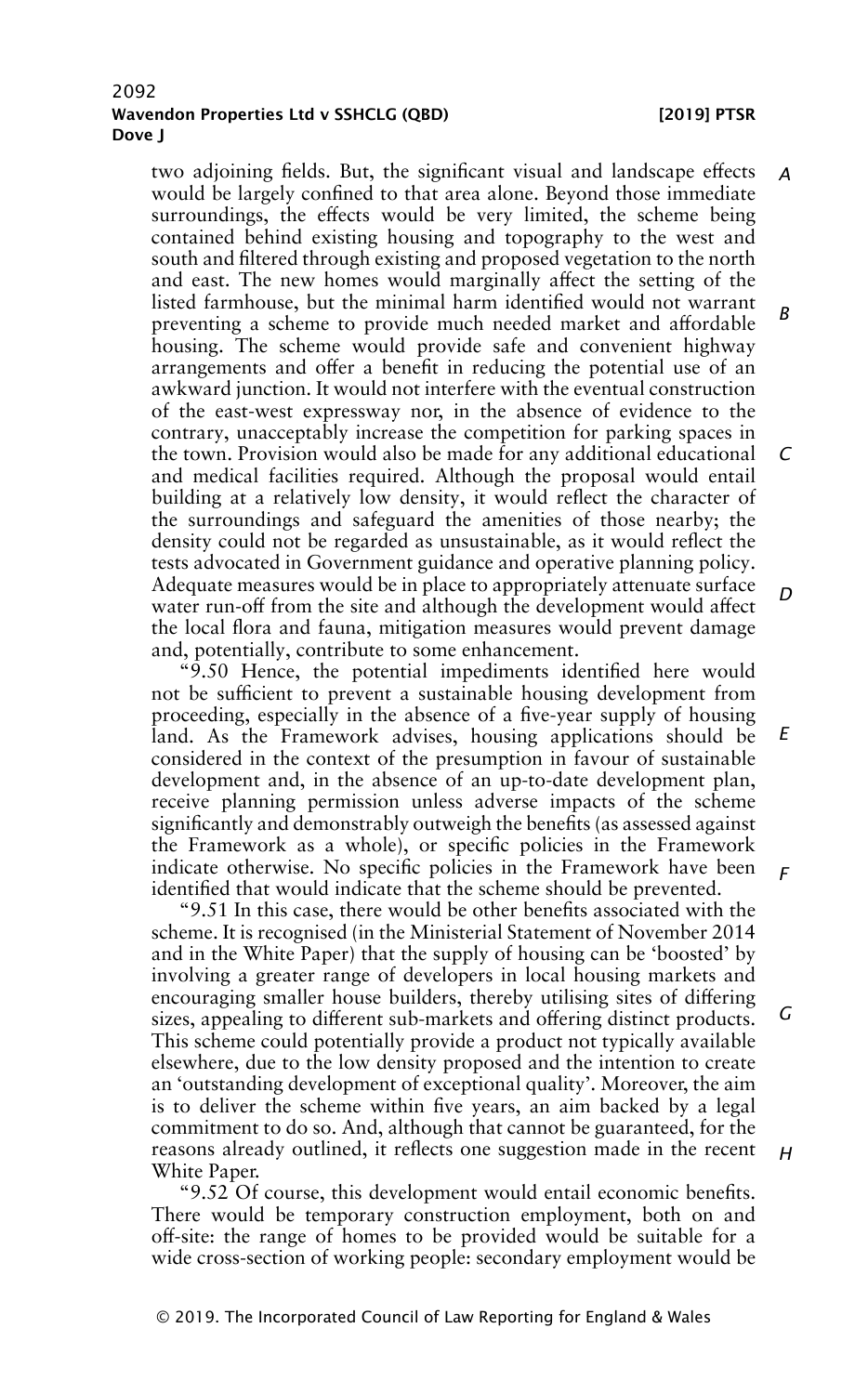*A* generated through increased spending in the local area by prospective residents (estimated to amount to some £5m, with £3·9m spent within the borough): a 'new homes bonus' would be paid and additional council tax would accrue.

"9.53 The scheme would also offer social benefits. Most importantly, it would provide 60 (or possibly 63) affordable dwellings in accordance with council policy. This would contribute to meeting a substantial current need for such accommodation (estimated as almost 1,600 households in need of an affordable home) and meet a proportion (albeit modest) of the estimated annual future requirement for some 540 affordable dwellings. And, in providing some of the market housing needed, the scheme could contribute to improving the balance between employment and housing, reducing the need to live beyond the borough and commute for work. Provision would also be made for any additional educational and medical facilities required.

"9.54 Environmentally, the proposal would result in the loss of greenfield land. But, the visual effects would be confined and the landscape, although pleasant, is not protected or obviously 'special'. Sufficient space could be made available to mitigate the impact of the new homes on the listed farmhouse. The new road through the site could reduce the potential use of an awkward junction. The low density would reflect the character of the surroundings and safeguard the amenities of those nearby. Adequate measures would be in place to appropriately attenuate surface water run-off and overcome some inadequacies in existing drainage arrangements. And, although the development would affect the local flora and fauna, mitigation measures would prevent damage and, potentially, contribute to some enhancement.

"9.55 Taking all those matters into account, I consider that the planning balance in this case is firmly in favour of the scheme. The benefits of this sustainable housing proposal would significantly and demonstrably outweigh the adverse impacts elicited."

*F* **30** The decision reached by the first defendant was to disagree with the inspector's recommendation. The first defendant commenced by addressing the contents of the development plan, which he noted were:

"10. In this case the development plan consists of the saved policies of the Milton Keynes Local Plan (LP) 2001–2011 (adopted in 2005), the core strategy ('CS') 2010–2026 (adopted in 2013), the Milton Keynes Site Allocations Plan ('SAP') (adopted on 18 July 2018) and the Woburn Sands Neighbourhood Plan ('NP') 2014–2026 (made in 2014). The Secretary of State considers that the development plan policies of most relevance to this case are those set out at IR4.2–4.9 [paras 4.2–4.9 of the inspector's report]. The appeal site is not allocated as one of the nonstrategic sites in the SAP."

*H*

*G*

The policies quoted in paras 4.2–4.9 of the inspector's report were policies CS1 and CS9 of the core strategy; policies S10 and D1 of the local plan; and policy WS5 of the neighbourhood plan.

**31** The first defendant's conclusions in relation to the five-year housing land supply, the relationship between the proposals and policies S10 and

*E*

*B*

*C*

*D*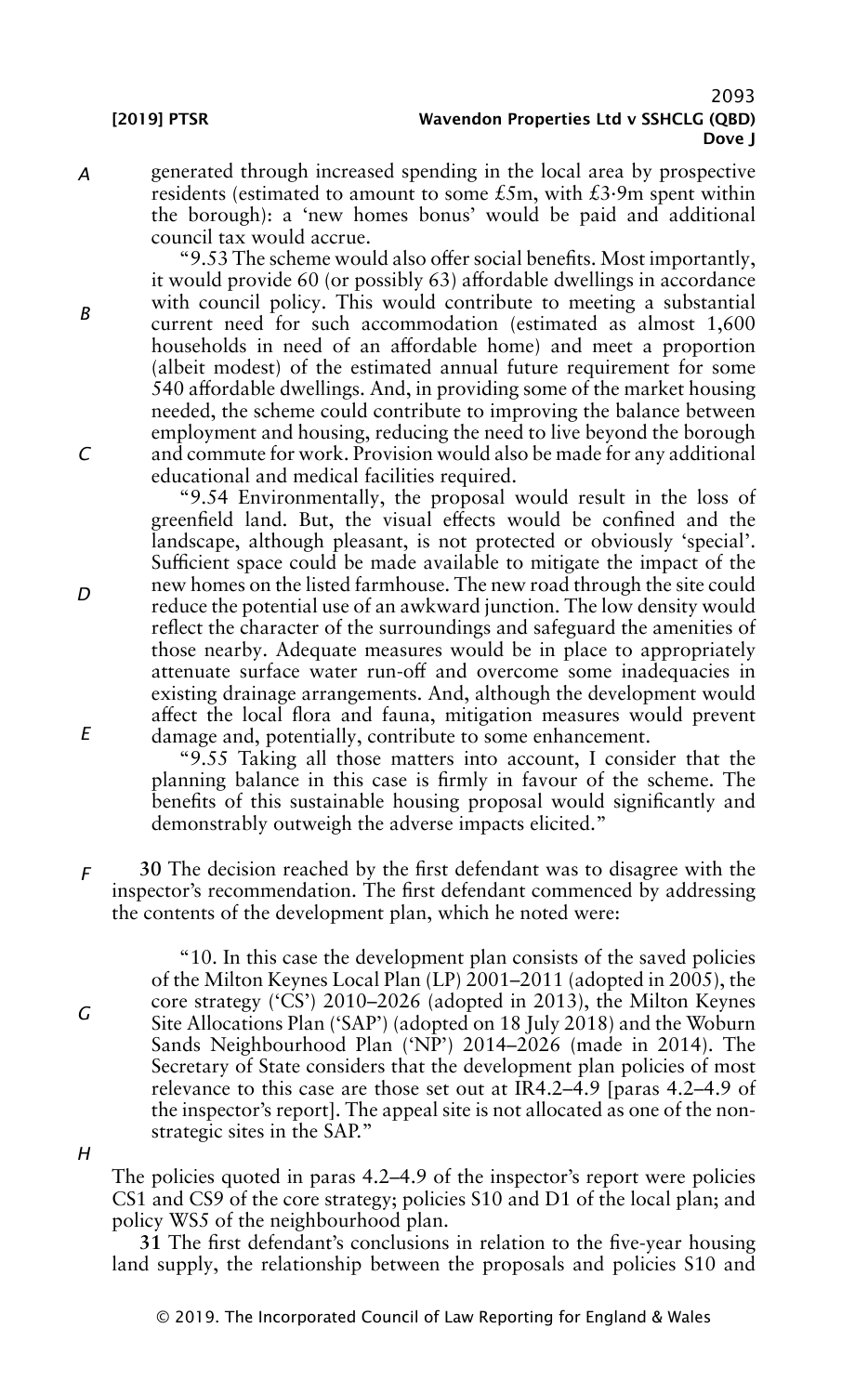WS5, and the issues associated with housing density were addressed in the *A* following paragraphs of the decision letter:

"15. The Secretary of State has considered the inspector's assessment of housing land supply at IR9.4–9.18, and has also taken into account the revised Framework, and material put forward by parties as part of the reference back processes.

"16. As the core strategy was adopted in July 2013, the adopted housing requirement figure is more than five years old. Paragraph 73 of the Framework indicates that in that scenario, unless these strategic policies have been reviewed and found not to require updating, local housing need should be applied. The Secretary of State has therefore calculated the local housing need figure, using the standard method. He considers that local housing need is 1,604. The agent in their representation of 5 October 2018 has considered the question of the buffer to be added at paras 4.12–4.15. The Secretary of State considers that their proposed approach is appropriate, and agrees that for the purposes of this decision, a 5% buffer should be added. This gives a figure of 1,684.

"17. The Secretary of State has also considered the deliverable supply and has taken into account both the inspector's analysis and the material put forward by the agent in their representation of 5 October 2018 which deals with local market evidence on past delivery, and potential delivery rates. For the reasons given at IR9.9 he agrees with the inspector that the current method of factoring in uncertainty, slippage or failure in the forecasts of housing delivery fails to adequately reflect reality. For the reasons given in IR9.10–9.13, he further agrees with the inspector that the delivery rates implied by the forecasts used by the council to demonstrate a five-year provision of housing land seem unlikely to be achievable (IR9.11). *D E*

"18. The Secretary of State has further taken into account the change to the definition of 'deliverable' in the revised Framework, the council's position put forward in their Updated Housing Land Supply Position 2018–2019 (referred to in para 7.2 of the agent's representation of 5 October), and the evidence on progress which is set out in the summary of site assessments put forward by the agent in that representation. Taking all these factors into consideration, he considers that on the basis of the evidence put forward at this inquiry, estimated deliverable supply is roughly in the region of 10,000–10,500. The Secretary of State therefore considers that the housing land supply is approximately 5·9– 6·2 years. He notes that on this basis, even if the emerging plan figure of 1,766 were used (1,854 with a 5% buffer added), as the agent proposes, there would still be an estimated deliverable housing land supply of over five years. *F G*

# "*Location of site*

"19. The Secretary of State agrees with the inspector at IR9.19 and IR9.20 that as the appeal site is beyond the development boundary of Woburn Sands and is in open countryside, it is contrary to saved [local plan] policy S10 and NP policy WS5. He further agrees that the boundary is tightly drawn, and is defined in a local plan intended to guide development only up to 2011. For these reasons the Secretary of *H*

#### *B*

*C*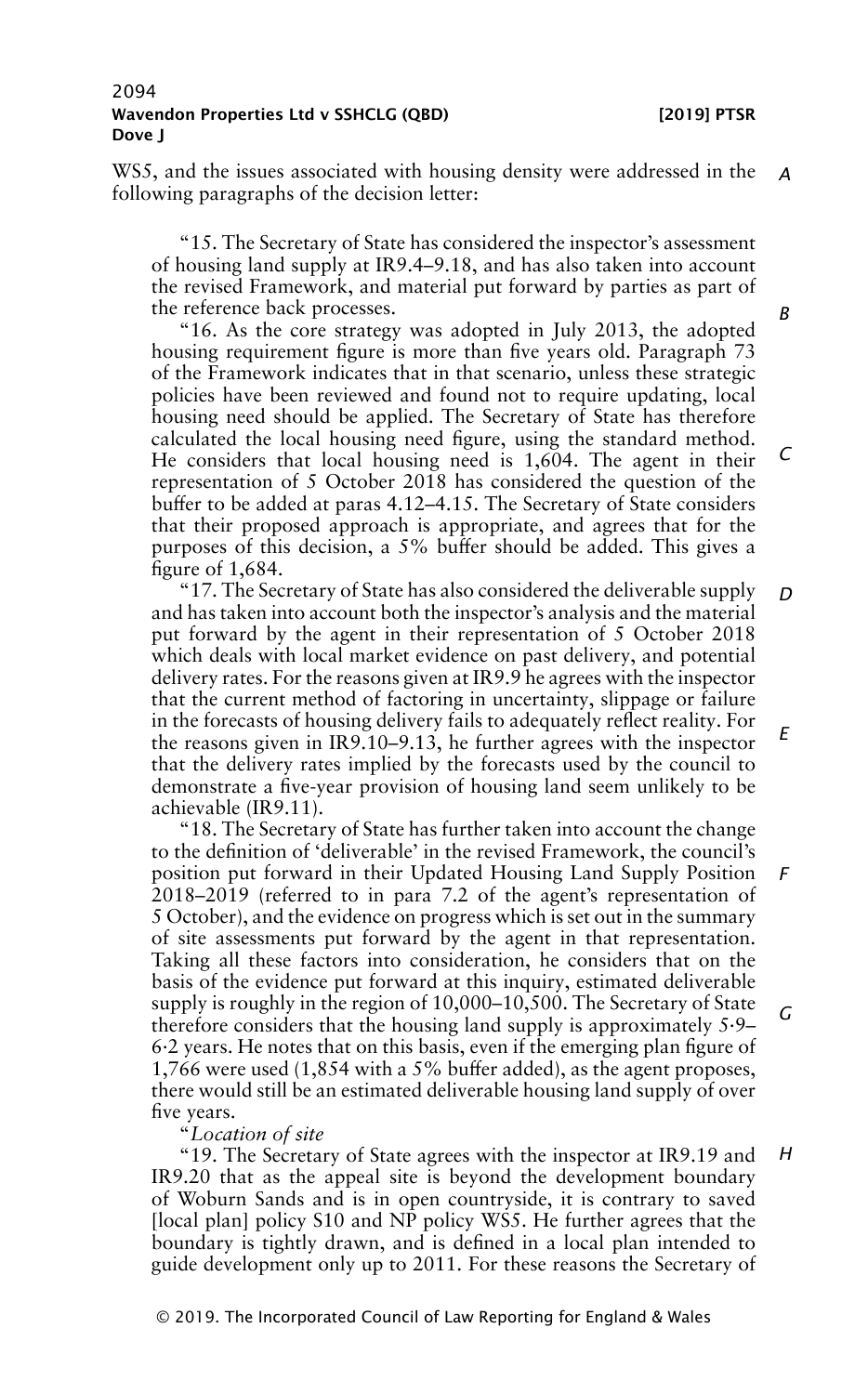*A*

*B*

*C*

State considers that policies S10 and WS5 are out of date, and that only moderate weight attaches to them."

"22. The Secretary of State agrees with the inspector's analysis at IR9.21–9.22 and with his conclusion at IR9.48 that the scheme would accord with the aims and some specific policies of the core strategy, and given the characteristics and explicit designation of Woburn Sands as a 'key settlement', would be in a sustainable location.

"23. Overall the Secretary of State considers that the conflicts with current and emerging policy arising from the appeal site's location in unallocated open countryside outside the development boundary of Woburn Sands carry moderate weight.

"*Housing density*

"24. The Secretary of State has carefully considered the inspector's assessment of the density of the appeal scheme (IR9.42–9.47). He has also taken into account paragraphs 122–123 of the revised Framework and the agent's representation of 5 October 2018. He considers that policy H8 is consistent with the revised Framework, both in its requirement that the density of new housing development should be well related to the character and appearance of development in the surrounding area, and in its use of a range of average net densities. His conclusion on this is not altered by the fact, as pointed out by the agent in their representation of 5 October, that the policies of the 2005 local plan 'were required to accord with government policy of the time … [and] PPG3 set out a requirement for a minimum density of 30 dwellings per hectare'.

"25. He has taken into account that policy H8 also requires the density of new housing development to be well related to the character and appearance of development in the surrounding area, and that the core strategy and NP echo these themes (IR9.43). He has also taken into account, as set out in the agent's representation of 5 October 2018, that the draft Plan:MK does not contain a policy which sets out a minimum density, and that a higher-density scheme was put forward by the appellant (IR9.46).

" $2\overline{6}$ . The Secretary of State notes that policy H8 seeks an average net density of 35 dph [dwellings per hectare] in this location, and that this is over twice the density of 16 dph actually proposed (IR9.43). He considers that the proposed density is a very significant departure from policy. Even taking into account the matters set out above, the desirability of maintaining the area's prevailing character and setting, and the rest of the factors set out at paragraph 122 of the Framework, he does not consider that such a significant departure from policy is justified. He therefore considers that the proposed development is in conflict with policy H8, and he gives this conflict significant weight."

*H* **32** In contrast to the approach of the inspector, the first defendant did not consider that the section 106 obligation pertaining to the building out of the site within five years could properly amount to a material consideration. His conclusion in respect of the materiality of the obligation was, at para 33:

> "The obligation sets out that 'the owners will use reasonable endeavours to build out the development within five years of the council approving the last reserved matters application'. The Secretary of State

*D*

*E*

*F*

*G*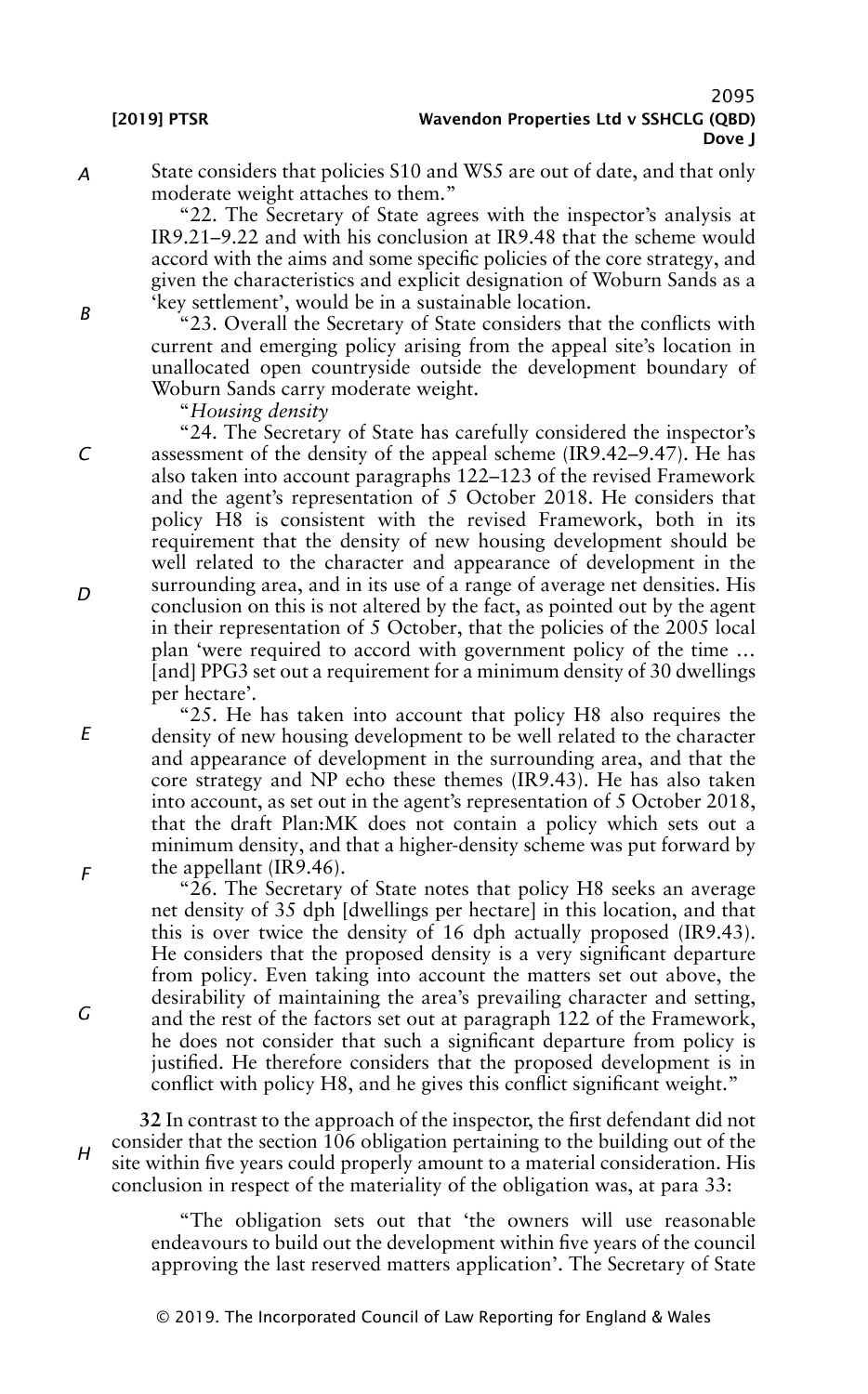planning terms. It therefore does not pass the tests set out in the Framework and the Community Infrastructure Levy Regulations 2010 ('CIL Regulations') and the Secretary of State has not taken it into account in reaching his conclusion on this case." *B*

**33** The planning balance and overall conclusion of the first defendant was articulated at paras 34–37:

"34. For the reasons given above, the Secretary of State considers that the appeal scheme conflicts with development plan policies relating to development outside settlement boundaries and density. He further considers that it is in conflict with the development plan as a whole. The Secretary of State has gone on to consider whether there are material considerations which indicate that the proposal should be determined other in accordance with the development plan. *C*

"35. The Secretary of State considers that the housing benefits of the scheme carry significant weight and the economic benefits carry moderate weight in favour of the proposal.

"36. The Secretary of State considers that the low density of the appeal proposal carries significant weight against the proposal, while the location in unallocated open countryside outside the development boundary of Woburn Sands carries moderate weight, and the impact on the character of the area carries limited weight. He further considers that the minimal harm to the listed building carries little weight and that the public benefits of the scheme outbalance this 'less than substantial' harm. The heritage test under paragraph 196 of the Framework is therefore favourable to the proposal. *E*

"37. The Secretary of State considers that there are no material considerations which indicate the proposal should be determined other than in accordance with the development plan. He therefore concludes that the appeal should be dismissed, and planning permission should be refused." *F*

**34** As a consequence of these conclusions the first defendant dismissed the claimant's appeal and thereafter the claimant brought this challenge pursuant to section 288 of the 1990 Act.

#### *The grounds*

**35** The claimant pursues this application on the basis of five grounds for which permission was granted on 18 February 2019. The sixth ground was refused permission and permission to apply was renewed at the substantive hearing.

**36** Ground 1 of the claim is that the first defendant failed to recognise that the presumption in favour of sustainable development applied to the appeal by virtue of the conclusion which he had reached at para 19 of the decision letter that policy S10 of the local plan and policy WS5 of the neighbourhood plan were out-of-date. Having reached that conclusion in respect of the policies which were the "most important for determining the application", *H*

# *G*

*D*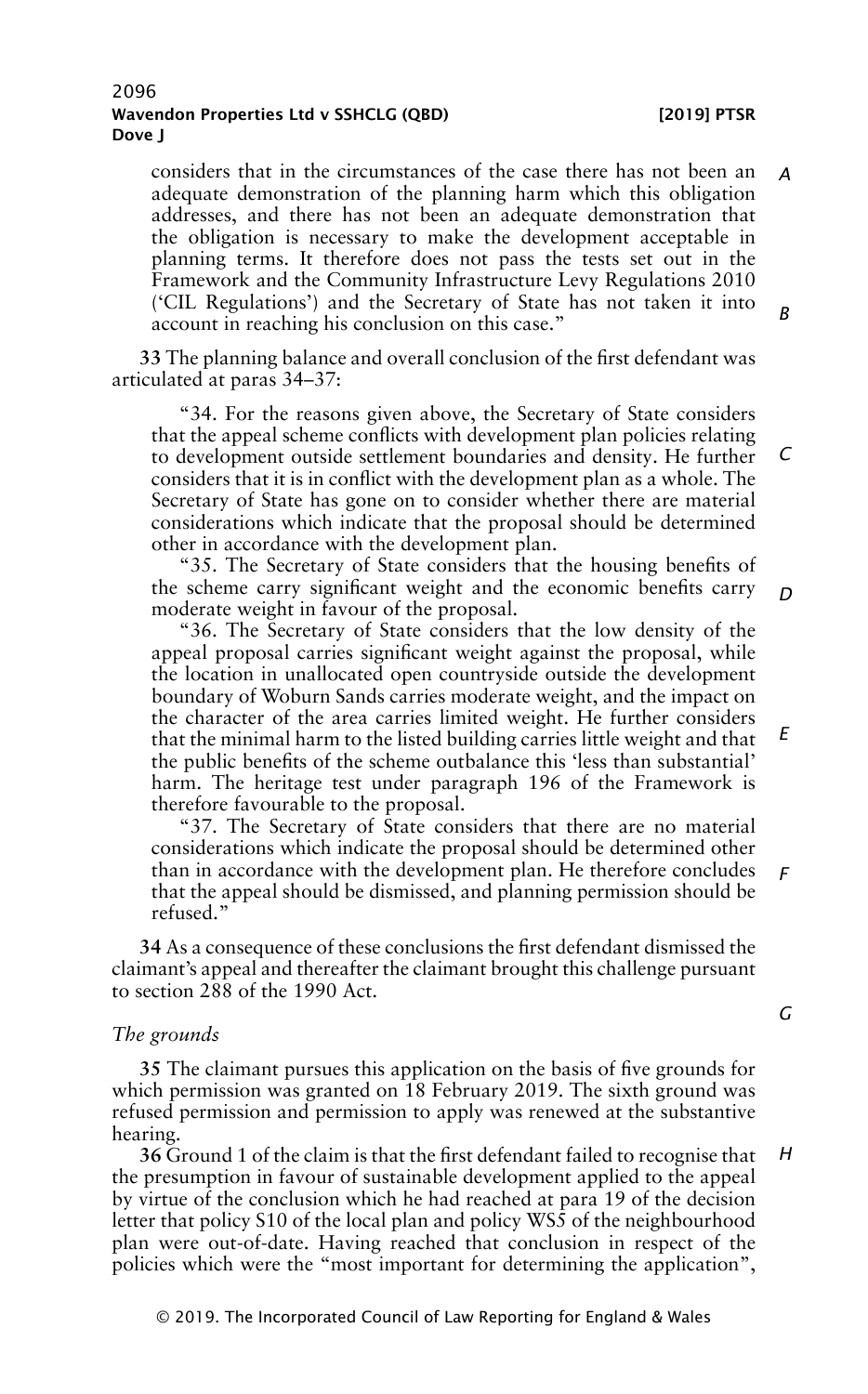- *A* paragraph 11(d) of the Framework and the tilted balance for decision-taking ought to have been applied to reach the decision in this case. On behalf of the claimant, Mr Peter Goatley submitted that the proper interpretation of the Framework required that once a policy which was important for determining the application had been found to be out-of-date then the tilted balance under paragraph 11(d)(ii) was engaged. It followed that the first defendant had erred in law in interpreting his own policy in failing to apply the tilted balance
- *B* when reaching his overall conclusions in respect of the merits of the appeal. Alternatively, there was a failure to provide any reasons in relation to why paragraph 11(d)(ii) did not apply, in circumstances where the conclusion had been reached in paragraph 19 of the decision letter that two of the policies bearing upon the determination of the appeal were out-of-date.

 $\mathcal{C}$ **37** Grounds 2 and 3 relate to the first defendant's conclusion on housing land supply that it was "in the region of 10,000–10,500". The claimant's contentions in respect of this conclusion are, firstly, that the first defendant failed to correctly interpret paragraph 73 of the Framework and the glossary definition of deliverable and the relevant provisions of the PPG.

**38** The claimant contends that the first defendant failed to properly interpret this policy material in that he failed to identify any findings on

- *D* deliverability in relation to the specific sites review in the analysis of the SPRU report (which had not been gainsaid by anything submitted by the second defendant). Given the requirement in the policy material for clear evidence on deliverability, the first defendant had signally failed to correctly interpret the policy and identify any findings in respect of deliverability. Alternatively, the claimant contends that the finding in relation to housing land supply standing at 10,000–10,500 dwellings is entirely unexplained and no reasons
- *E* are provided as to why, bearing in mind the acceptance of the inspector's conclusions in respect of the factors over which there was disagreement at the inquiry, and the appearance that the first defendant had taken account of the evidence on progress put forward in the SPRU report, his figure for supply had been arrived at.

*F* contends that the first defendant failed to properly interpret policy H8 **39** Ground 4 relates to the issue concerning density. Again, the claimant in that he interpreted it as requiring a strict application of the numerical thresholds contained within it. The claimant draws attention to the reference in the policy to the need for density to be "well related to the character and appearance of the area" and the inspector's findings that the proposal was appropriate to the character of its surroundings. It is contended by the claimant that the question of whether the density was well related to the

- *G* character and appearance of the area was simply never addressed by the first defendant, and no adequate reasons were provided for the departure from the approach of the inspector. Furthermore, there were no adequate reasons to explain this beyond a bare assertion that the policy was inconsistent with the 2012 Framework but consistent with the 2018 Framework.
- *H* **40** Ground 5 relates to regulation 17(5) of the Town and Country Planning (Inquiries Procedure) (England) Rules 2000. The statutory framework is addressed in detail below, but the essence of ground 5 is that the claimant contends that the first defendant differed from the inspector in relation to three matters of fact which required the first defendant to afford the claimant the opportunity to make further representations pursuant to regulation 17(5). Those matters are, firstly, the specific sites that were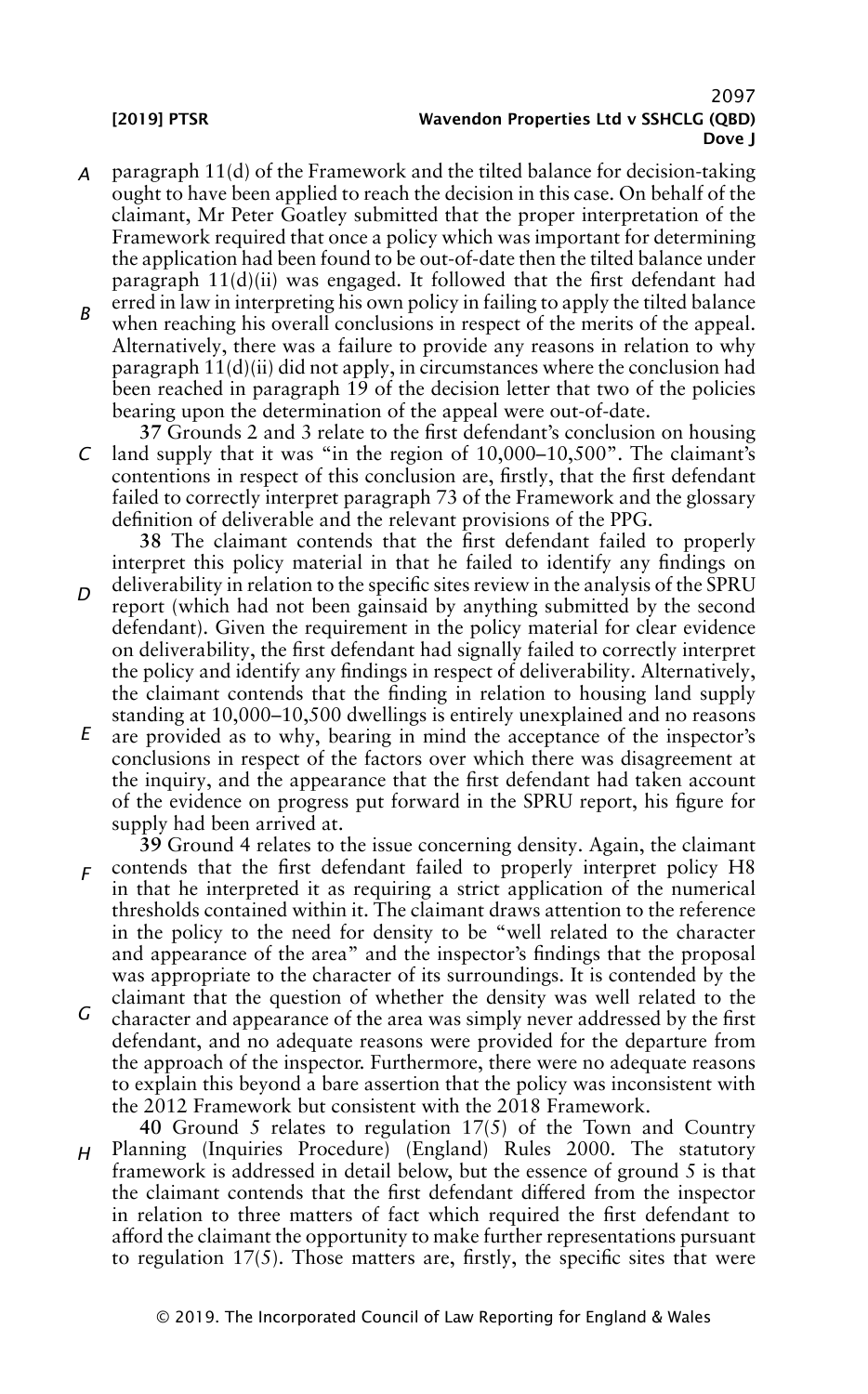considered deliverable by the first defendant; secondly the factual basis for finding that a numerical threshold only should apply for the purposes of applying policy H8; and thirdly the basis for concluding that the presumption in favour of sustainable development under paragraph 11(d)(ii) did not apply to the decision-taking process. *A*

**41** Ground 6, for which permission does not exist, but which the claimant contends its arguable, is the contention that the first defendant left out of account a material consideration when he refused to take account of the planning benefits secured by the section 106 obligation. The obligation was compliant with the provisions of regulation 122 of the Community Infrastructure Regulations 2010 (SI 2010/948) and should have been taken into account in reaching the first defendant's conclusions. *B*

### *The law*

**42** When determining an application for planning permission the decision-taker is required by section 70(2) of the 1990 Act to have regard to the provisions of the development plan so far as the material to that application. Section 38(6) of the Planning and Compulsory Purchase Act 2004 requires that a determination "must be in accordance with the plan unless material considerations indicate otherwise". The Framework (which was current at the time of the present decision and which has been subsequently superseded by a 2019 version of the Framework) is a material consideration to which regard must be had within the statutory decisiontaking regime. *D*

**43** The jurisdiction of the court in relation to a statutory challenge under section 288 of the 1990 Act is an error of law jurisdiction. Since the decision in *Tesco Stores Ltd v Dundee City Council (Asda Stores Ltd intervening)* [2012] PTSR 983 the question of the textual interpretation of planning policy is a question of law for the court to determine. As I observed in *Canterbury City Council v Secretary of State for Communities and Local Government* [2019] PTSR 81, para 23 questions of interpretations of planning policy are to be resolved applying the following principles which emerge from the authorities: *E F*

" … (i) The question of the interpretation of the planning policy is a question of law for the court, and it is solely a question of interpretation of the terms of the policy. Questions of the value or weight which is to be attached to that policy for instance in resolving the question of whether or not development is in accordance with the Development Plan for the purposes of section 38(6) of the 2004 Act are matters of judgment for the decision-maker. (ii) The task of interpretation of the meaning of the planning policy should not be undertaken as if the planning policy were a statute or a contract. The approach has to recognise that planning policies will contain broad statements of policy which may, superficially, conflict and require to be balanced in ultimately reaching a decision: see the *Tesco Stores* case [2012] PTSR 983, para 19 and [*Hopkins Homes Ltd v Secretary of State for Communities and Local Government* [2017] PTSR 623, para 25]. Planning policies are designed to shape practical decision-taking, and should be interpreted with that practical purpose clearly in mind. It should also be taken into account *G H*

*C*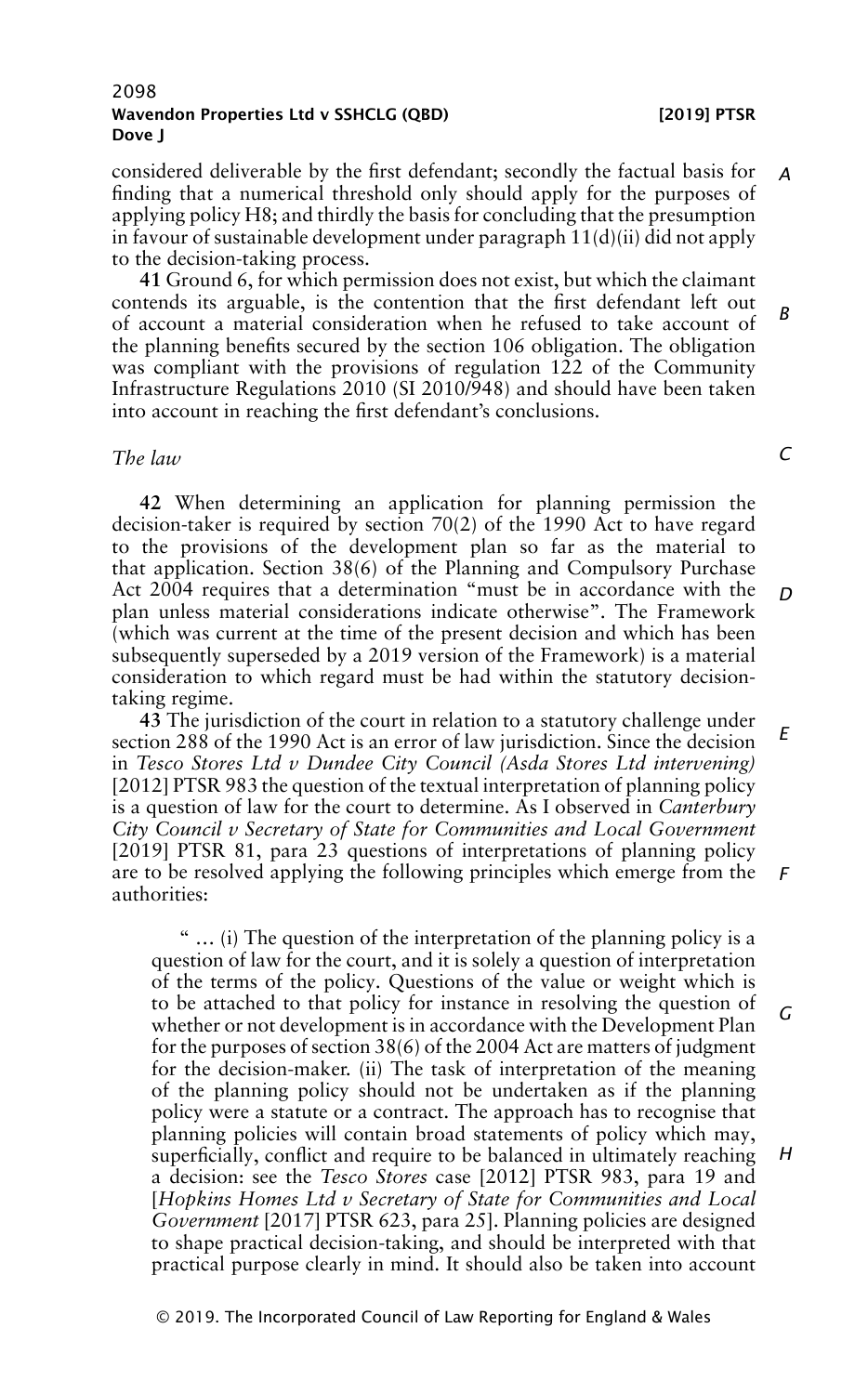*E*

*F*

*G*

*H*

### 2099 [2019] PTSR Wavendon Properties Ltd v SSHCLG (QBD) Dove J

- *A B C* in that connection that they have to be applied and understood by planning professionals and the public for whose benefit they exist, and that they are primarily addressed to that audience. (iii) For the purposes of interpreting the meaning of the policy it is necessary for the policy to be read in context: see the *Tesco Stores* case, at paras 18 and 21. The context of the policy will include its subject matter and also the planning objectives which it seeks to achieve and serve. The context will also be comprised by the wider policy framework within which the policy sits and to which it relates. This framework will include, for instance, the overarching strategy within which the policy sits. (iv) As set out above, policies will very often call for the exercise of judgment in considering how they apply in the particular factual circumstances of the decision to be taken: see the *Tesco Stores* case, at paras 19 and 21. It is of vital importance to distinguish between the interpretation of policy (which requires judicial analysis of the meaning of the words comprised in the policy) and the application of the policy which requires an exercise of judgment within the factual context of the decision by the decisiontaker: see the *Hopkins Homes* case, at para 26."
- *D* **44** The decision in relation to the determination of appeals or applications which are called in for the first defendant's determination are governed by the Town and County Planning (Inquiries Procedure) (England) Rules 2000. Rule 17 has the following relevant provisions for the purposes of the present case:

#### "*Procedure after inquiry*

"(1) After the close of an inquiry, the inspector shall make a report in writing to the Secretary of State which shall include his conclusions and his recommendations or his reasons for not making any recommendations."

"(5) If, after the close of an inquiry, the Secretary of State—(a) differs from the inspector on any matter of fact mentioned in, or appearing to him to be material to, a conclusion reached by the inspector; or (b) takes into consideration any new evidence or new matter of fact (not being a matter of government policy), and is for that reason disposed to disagree with a recommendation made by the inspector, he shall not come to a decision which is at variance with the recommendation without first notifying in writing the persons entitled to appear at the inquiry who appeared at it of his disagreement and the reasons for it; and affording them an opportunity of making written representations to him or (if the Secretary of State has taken into consideration any new evidence or matter or fact, not being a matter of government policy) of asking for the reopening of the inquiry."

**45** In addition, rule 18 provides:

### "*Notification of decision*

"(1) The Secretary of State shall, as soon as practicable, notify his decision on an application or appeal, and his reasons for it in writing to — (a) all persons entitled to appear at the inquiry who did appear, and (b) any other person who, having appeared at the inquiry, has asked to be notified of the decision."

© 2019. The Incorporated Council of Law Reporting for England & Wales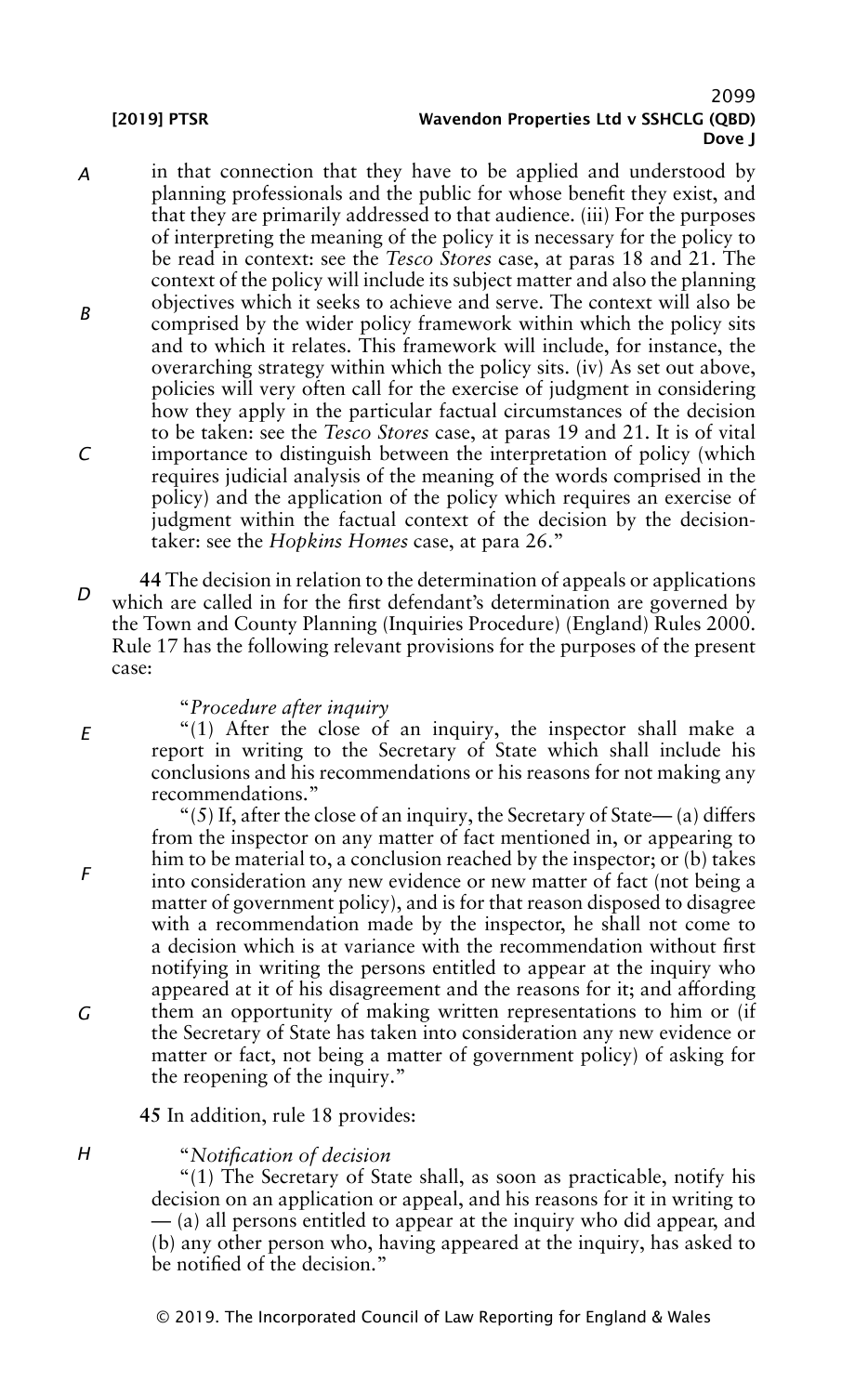**46** It follows from rule 18 of the 2000 Rules that in reaching his decision the first defendant is under a duty to provide reasons for the decision. The question which arises is as to whether or not those reasons are legally adequate. There are two dimensions to the consideration of that issue, and I am grateful to all counsel in the case who helpfully identified agreed legal propositions which assist both as to the correct approach to section 288 challenges, and also the allied question of whether or not the reasons provided in the decision are legally adequate. So far as the approach to challenges under section 288 of the 1990 Act is concerned, Lindblom LJ in *St Modwen Developments Ltd v Secretary of State for Communities and Local Government* [2018] PTSR 746, para 6 summarised the seven principles to be applied in considering such cases (quoting *Bloor Homes East Midlands Ltd v Secretary of State for Communities and Local Government* [2017] PTSR 1283, para 19): *A B C*

"19. The relevant law is not controversial. It comprises seven familiar principles:

" $(1)$  Decisions of the Secretary of State and his inspectors in appeals against the refusal of planning permission are to be construed in a reasonably flexible way. Decision letters are written principally for parities who know what the issues between them are and what evidence and argument has been deployed on those issues. An inspector does not need to 'rehearse every argument relating to each matter in every paragraph' … *D*

"(2) The reasons for an appeal decision must be intelligible and adequate, enabling one to understand why the appeal was decided as it was and what conclusions were reached on the 'principle important controversial issues'. An inspector's reasoning must not give rise to a substantial doubt as to whether he went wrong in law, for example by misunderstanding a relevant policy or by failing to reach a rational decision on relevant grounds. But the reasons need refer only to the main issue in the dispute, not to every material consideration … *E*

"(3) The weight to be attached to any material consideration and all matters of planning judgment are within the exclusive jurisdiction of the decision-maker. They are not for the court. A local planning authority determining an application for planning permission is free, 'provided that it does not lapse into *Wednesbury* irrationality' (*Associated Provincial Picture Houses Ltd v Wednesbury Corpn* [1948] 1 KB 223) to give material considerations 'whatever weight [it] thinks fit or no weight at all' … *F G*

"(4) Planning policies are not statutory or contractual provisions and should not be construed as if they were. The proper interpretation of planning policy is ultimately a matter of law for the court. The application of relevant policy is for the decision-maker. But statements of policy are to be interpreted objectively by the court in accordance with the language used and in its proper context. A failure to properly understand and apply relevant policy will constitute a failure to have regard to a material consideration, or will amount to having regard to an immaterial consideration …

"(5) When it is suggested that an inspector has failed to grasp a relevant policy one must look at what he thought the important planning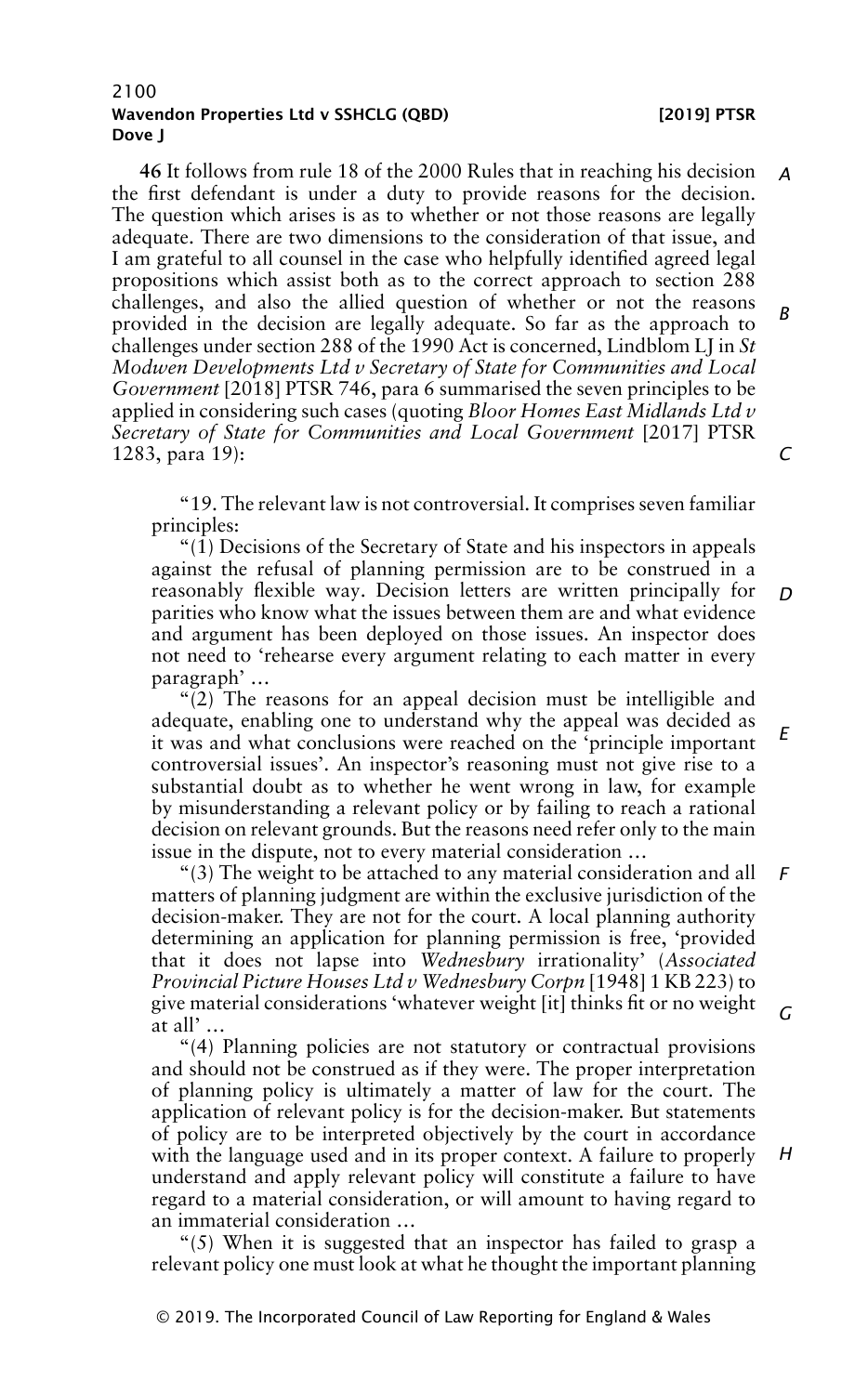*B*

*H*

*A* issues were and decide whether it appears from the way he dealt with them that he must have misunderstood the policy in question …

"(6) Because it is reasonable to assume that national planning policy is familiar to the Secretary of State and his inspectors, the fact that a particular policy is not mentioned in the decision letter does not necessarily mean that it has been ignored …

- "(7) Consistency in decision-making is important both to developers and local planning authorities, because it serves to maintain public confidence in the operation of the development control system. But it is not a principle of law that like cases must always be decided alike. An inspector must exercise his own judgment on this question, if it arises …"
- *C* **47** So far as the test for the adequacy for reasons is concerned it is an agreed proposition that the principles are set out (albeit not necessarily exhaustively) inthe speechof Lord Brownof Eaton-under-Heywoodin*South Bucks District Council v Porter (No 2)* [2004] 1 WLR 1953, para 36 (which cross-refers to the second principle from the *Bloor Homes* case) in which he provided:
- *D E F G* "The reasons for a decision must be intelligible and they must be adequate. They must enable the reader to understand why the matter was decided as it was and what conclusions were reached on the principle important controversial issues, disclosing how any issue of law or fact was resolved. Reasons can be briefly stated, the degree of particularity required depending entirely on the nature of the issues falling for decision. The reasoning must not give rise to a substantial doubt as to whether the decision-maker erred in law, for example by misunderstanding some relevant policy or some other important matter or by failing to reach a rational decision on relevant grounds. But such adverse inference will not readily be drawn. The reasons need refer not to the main issues in the dispute, not to every material consideration. They should enable disappointed developers to assess their prospects of obtaining some alternative development permission, or, as the case may be, their unsuccessful opponents to understand how the policy or approach underlying the grant of permission may impact upon such future application. Decision letters must be read in a straightforward manner, recognising that they are addressed to parties well aware of the issues involved and the arguments advanced. A reasons challenge will only succeed if the party aggrieved can satisfy the court that he has genuinely been substantially prejudiced by the failure to provide an adequately reasoned decision."

**48** The question of the meaning of "out-of-date" in the context of paragraph 14 of the 2012 Framework was considered by Lindblom J in *Bloor Homes East Midlands Ltd v Secretary of State for Communities and Local Government* [2017] PTSR 1283, para 45:

"['Absence', 'silence' and 'out-of-date'] are three distinct concepts. A development plan will be 'absent' if none has been adopted for the relevant area and the relevant period. If there is such a plan, it may be 'silent' because it lacks policy relevant to the project under consideration. And if the plan does have relevant policies these may have

© 2019. The Incorporated Council of Law Reporting for England & Wales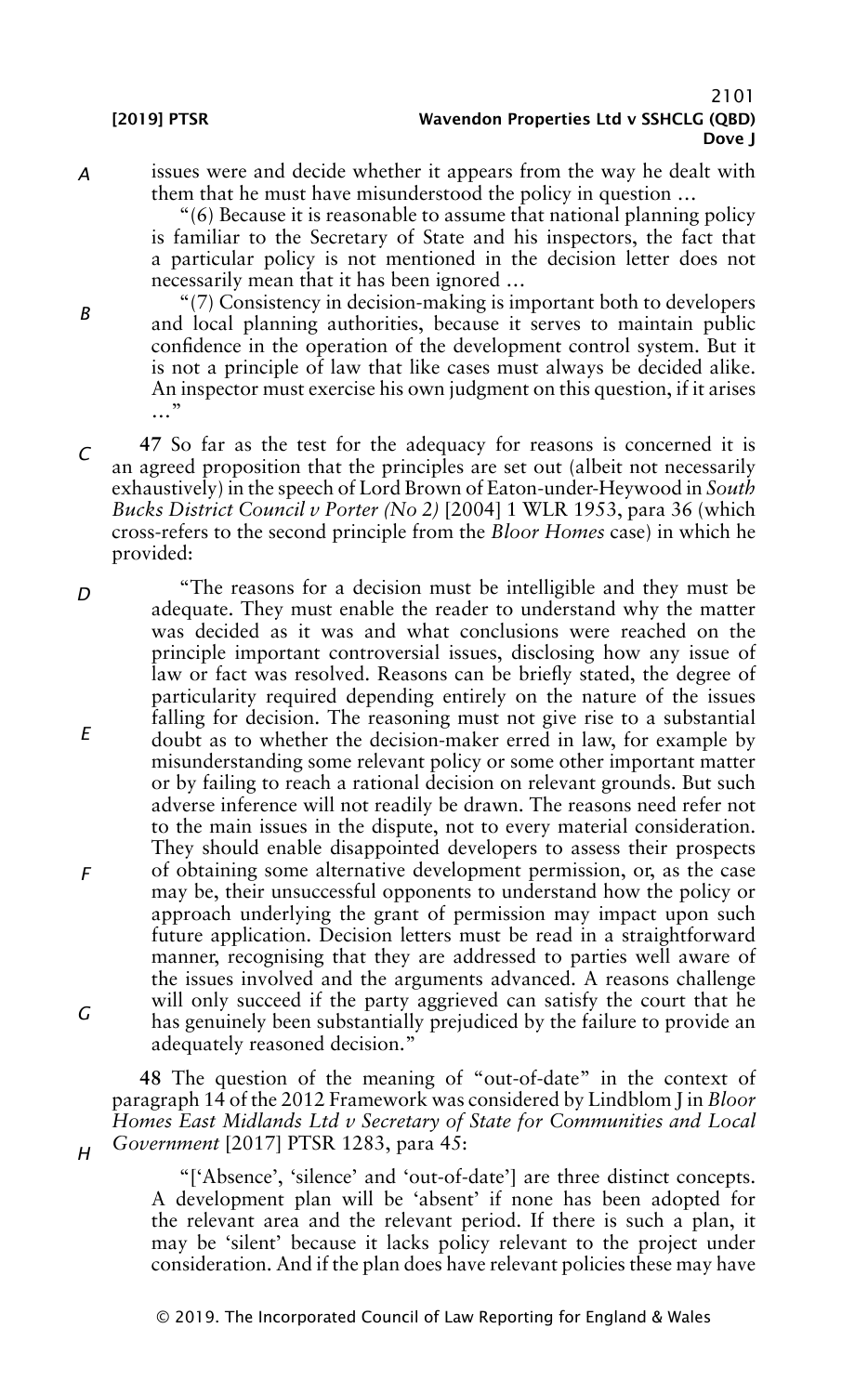been overtaken by things that have happened since it was adopted, either on the ground or in some change in national policy, or for some other reason, so that they are now 'out-of-date'. Absence will be a matter of fact. Silence will be either a matter of fact or a matter of construction, or both. And the question of whether relevant policies are no longer upto-date will be either a matter of fact or perhaps a matter of both fact and judgment." *A*

**49** It was uncontroversial that the approach taken by the court in the *Bloor Homes* case was of equal application to the phrase "out-of-date" in paragraph 11 of the version of the Framework pertinent to the present case and published in 2018.

**50** The Court of Appeal have relatively recently considered the provisions of the 2012 Framework in relation to the five-year housing land supply in *Hallam Land Management Ltd v Secretary of State for Communities and Local Government* [2019] JPL 63. The facts of that case were that the appeal in question had been recovered by the first defendant for his own consideration. There was a dispute as to the extent of the five-year housing land supply. At the inquiry the appellant contended that it was 2·9 years or 1·78 years, and the local planning authority conceded that it could not demonstrate a five-year housing land supply. Further representations were made after the close of the inquiry, in particular by the local planning authority, who contended it had a 4·93-year supply. This was contested by the appellant. Prior to the determination of the appeal under challenge, two further appeal decisions were issued, one at Bubb Lane where the inspector found there to be a significant shortfall in housing supply, and another at Botley Road in which, again, an inspector concluded there was a significant shortfall of housing in the local planning authority's area. In giving the principal judgment of the Court of Appeal, Lindblom LJ characterised the issue in the appeal in the following terms: *C D E*

"1. In deciding an appeal against the refusal of planning permission for housing development, how far does the decision-maker have to go in calculating the extent of any shortfall in the five-year supply of housing land? That is the central question in this appeal." *F*

**51** Having considered a variety of first instance decisions Lindblom LJ concluded that there were three main points to emerge from the extant authority and they were:

"50. First, the relationship between housing need and housing supply in planning decision-making is ultimately a matter of planning judgment, exercised in the light of the material presented to the decisionmaker, and in accordance with the policies in paragraphs 47 and 49 of the NPPF and the corresponding guidance in the Planning Practice Guidance ('the PPG'). The Government has chosen to express its policy in the way that it has—sometimes broadly, sometimes with more elaboration, sometimes with the aid of definitions or footnotes, sometimes not (see *Oadby and Wigston Borough Council v Secretary of State for Communities and Local Government* [2017] JPL 358 at para 33; *Jelson Ltd v Secretary of State for Communities and Local Government* [2018] JPL 790 at paras 24 and 25; and *St Modwen Developments Ltd v Secretary of State for Communities and Local G H*

© 2019. The Incorporated Council of Law Reporting for England & Wales

*B*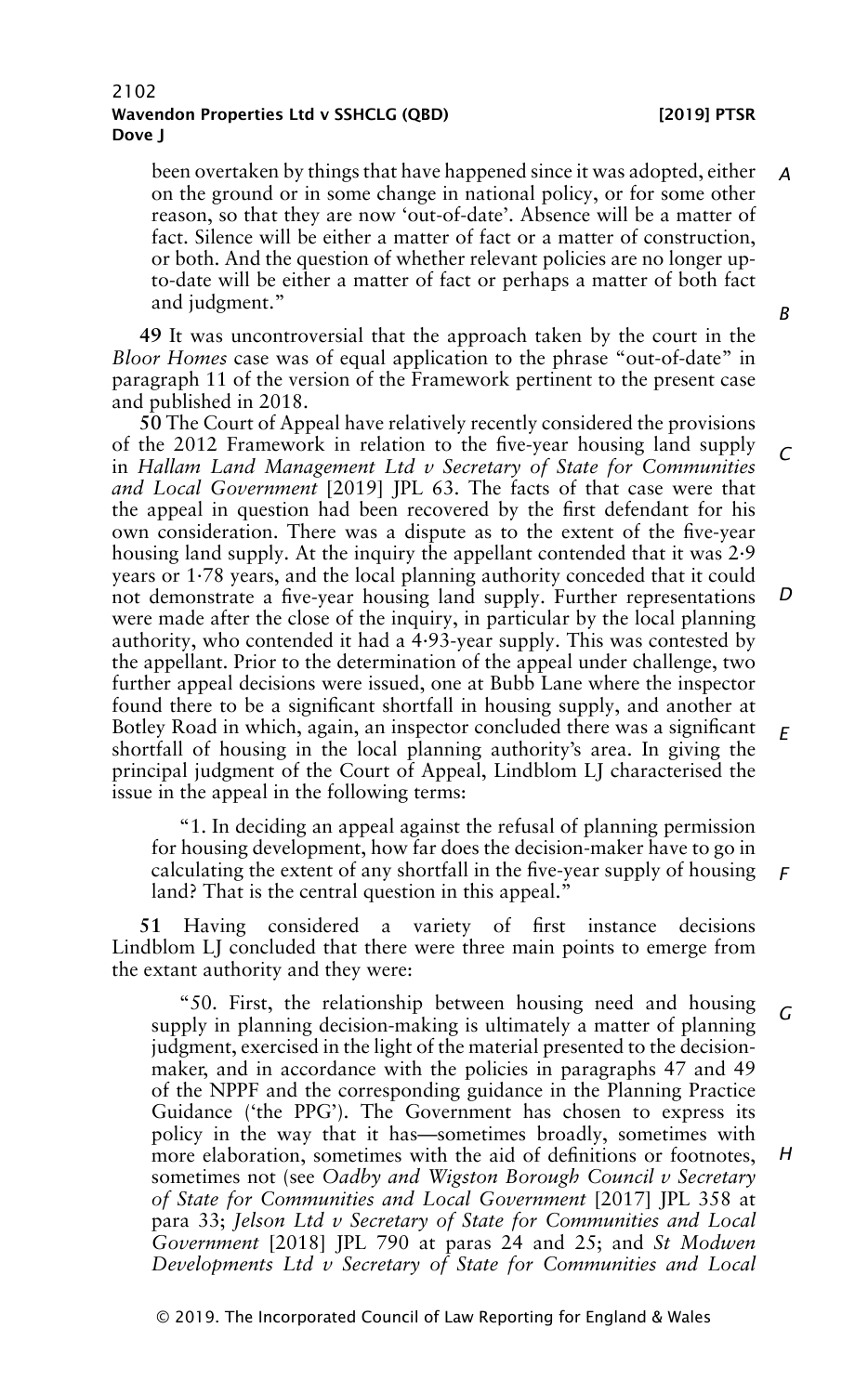*A Government* [2018] PTSR 746, paras 36 and 37). It is not the role of the court to add to or refine the policies of the NPPF, but only to interpret them when called upon to do so, to supervise their application within the constraints of lawfulness, and thus to ensure that unlawfully taken decisions do not survive challenge.

"51. Secondly, the policies in paragraphs 14 and 49 of the NPPF do not specify the weight to be given to the benefit, in a particular proposal, of reducing or overcoming a shortfall against the requirement for a fiveyear supply of housing land. This is a matter for the decision-maker's planning judgment, and the court will not interfere with that planning judgment except on public law grounds. But the weight given to the benefits of new housing development in an area where a shortfall in housing land supply has arisen is likely to depend on factors such as the broad magnitude of the shortfall, how long it is likely to persist, what the local planning authority is doing to reduce it, and how much of it the development will meet.

"52. Thirdly, the NPPF does not stipulate the degree of precision required in calculating the supply of housing land when an application or appeal is being determined. This too is left to the decision-maker. It will not be the same in every case. The parties will sometimes be able to agree whether or not there is a five-year supply, and if there is a shortfall, what that shortfall actually is. Often there will be disagreement, which the decision-maker will have to resolve with as much certainty as the decision requires. In some cases the parties will not be able to agree whether there is a shortfall. And in others it will be agreed that a shortfall exists, but its extent will be in dispute. Typically, however, the question for the decision-maker will not be simply whether or not a five-year supply of housing land has been demonstrated. If there is a shortfall, he will generally have to gauge, at least in broad terms, how large it is. No hard and fast rule applies. But it seems implicit in the policies in paragraphs 47, 49 and 14 of the NPPF that the decision-maker, doing the best he can with the material before him, must be able to judge what weight should be given both to the benefits of housing development that will reduce a shortfall in the five-year supply and to any conflict with relevant 'non-housing policies' in the development plan that impede the supply. Otherwise, he will not be able to perform the task referred to by Lord Carnwath JSC in *Hopkins Homes Ltd v Secretary of State for Communities and Local Government* [2017] PTSR 623. It is for this reason that he will normally have to identify at least the broad magnitude of any shortfall in the supply of housing land.

"53. With those three points in mind, I do not think that in this case the Secretary of State could fairly be criticised, in principle, for not having expressed a conclusion on the shortfall in the supply of housing land with great arithmetical precision. He was entitled to confine himself to an approximate figure or range—if that is what he did. Government policy in the NPPF did not require him to do more than that. There was nothing in the circumstances of this case that made it unreasonable for him in the '*Wednesbury*' sense, or otherwise unlawful, not to establish a mathematically exact figure for the shortfall. It would not have been an error of law or inappropriate for him to do so, but if, as a matter

*D*

*B*

*F*

*E*

*H*

*G*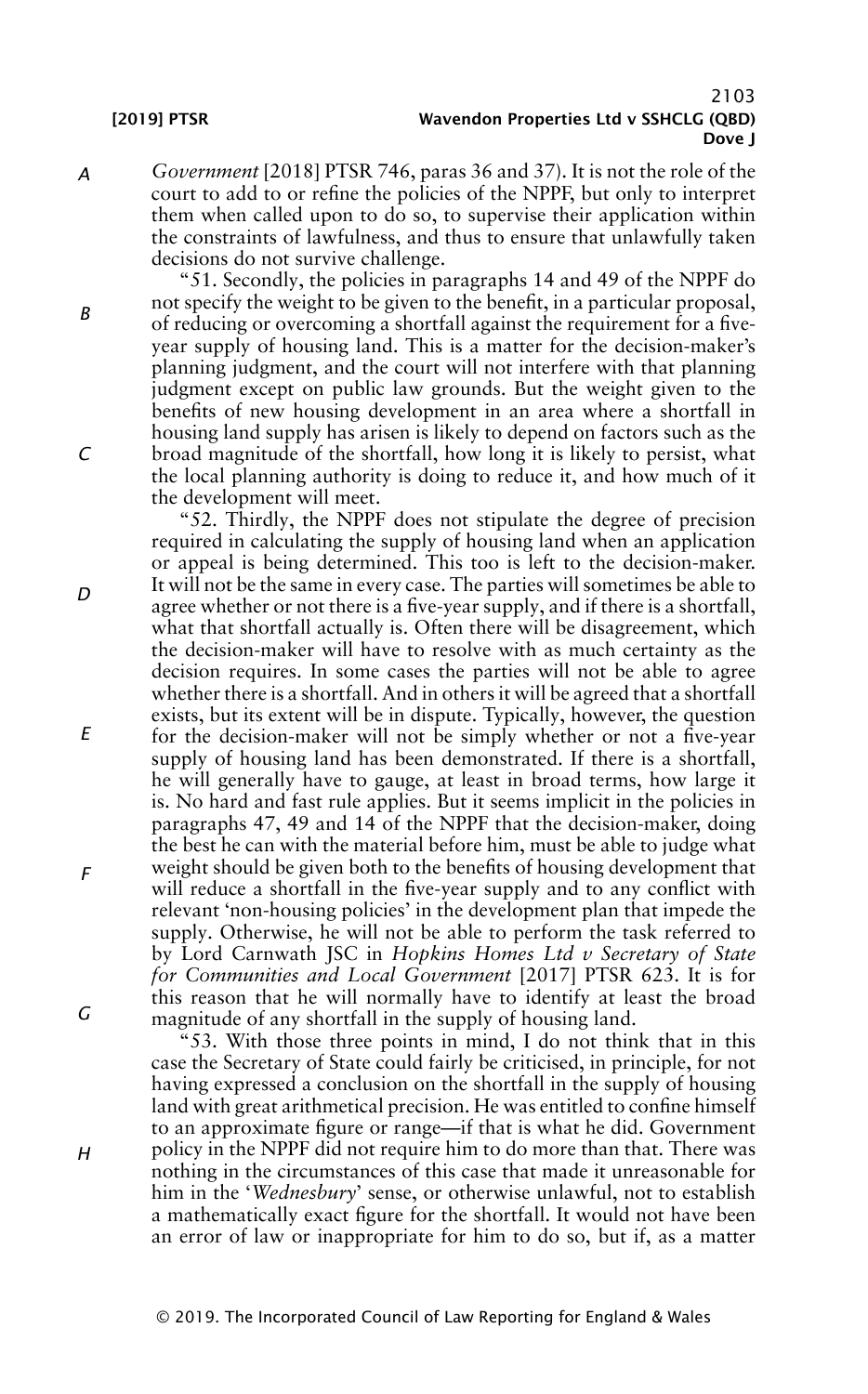of planning judgment, he chose not to do it there was nothing legally *A* wrong with that."

**52** Lindblom LJ went on to conclude that whilst it was lawful for the Secretary of State to have concluded that the level of housing land supply fell "within a clearly identified range below the requisite five years" there was a fatal defect in the decision in the first defendant's failure to deal with the recent decision at Bubb Lane and Botley Road. He expressed his conclusions in this connection at [2019] JPL 63, para 61: *B*

"61. At least by the time the parties in this appeal were given the opportunity to make further representations, an important issue between them, and arguably the focal issue, was the extent of the shortfall in housing land supply. This was, or at least had now become, a 'principal controversial issue' in the sense to which Lord Brown of Eaton-under-Heywood referred in *South Bucks District Council v Porter (No 2)* [2004] 1 WLR 1953 (at para 36 of his speech). A related issue was the weight to be given to restrictive policies in the local plan —in particular, policy 3.CO. These were, in my view, clearly issues that required to be properly dealt with in the Secretary of State's decision letter, in the light of the representations the parties had made about them, so as to leave no room for doubt that the substance of those representations had been understood and properly dealt with. This being so, it was in my view incumbent on the Secretary of State to provide intelligible and adequate reasons to explain the conclusions he had reached on those issues, having regard to the parties' representations. *C D*

"62. There is no explicit consideration of the inspectors' decisions in the Bubb Lane and Botley Road appeals in the Secretary of State's decision letter, nor any reference to them at all, despite the fact that they had been brought to his attention and their implications addressed in the further representations made to him after the inquiry. The inspectors' conclusions on housing land supply in those two decisions, and the consequences of those conclusions for the weight to be given to local plan policies, clearly were material considerations in this appeal. They would, in my view, qualify as material considerations on the basis of the case law relating to consistency in decision-making (see the judgment of Mann LJ in *North Wiltshire District Council v Secretary of State for the Environment* (1993) 65 P & CR 137, 145, most recently followed by this court in *DLA Delivery Ltd v Baroness Cumberlege of Newick* [2018] PTSR 2063, paras 29 and 42–56). But leaving aside the principle of consistency, they would have been, it seems to me, material considerations if only on the basis that they represented an up-to-date independent assessment of housing land supply in the council's area, which had been squarely put before the Secretary of State. Yet he said nothing at all about them. Nor is there any explicit reference to the relevant content of the representations the parties had made. It is clear that the reference in para 19 of the decision letter to the council's view that it was now able to demonstrate 4·86 years' supply of housing land was taken from the 'Update on Housing Land Supply' that it produced on 23 June 2016. But he did not refer to the very firm and thoroughly reasoned conclusions of the inspector in the Botley Road appeal, which were reached in the light of that evidence. *E F G H*

© 2019. The Incorporated Council of Law Reporting for England & Wales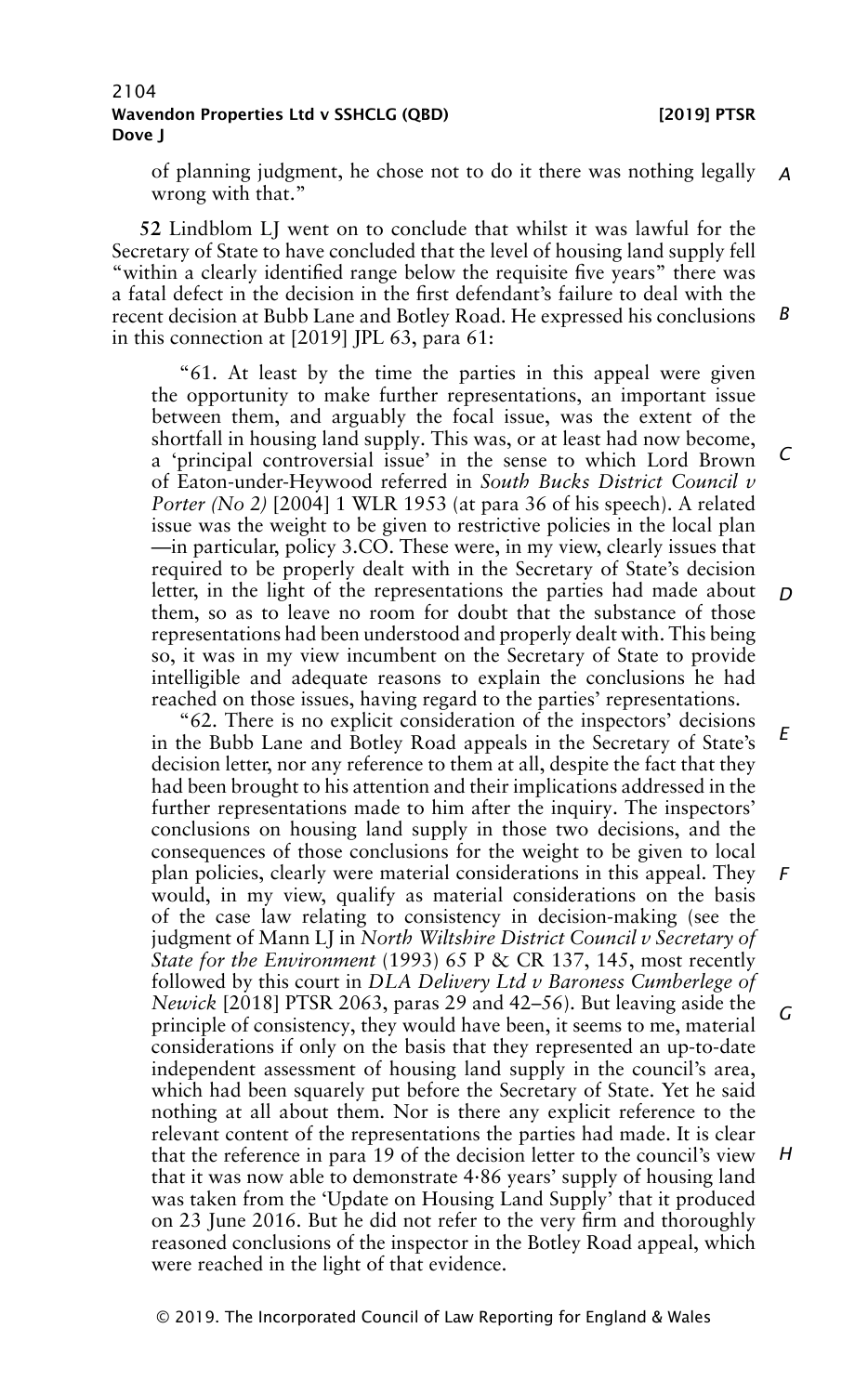*A*

*B*

*C*

*D*

### 2105 [2019] PTSR Wavendon Properties Ltd v SSHCLG (QBD) Dove J

"63. So it is not clear whether the Secretary of State confronted the conclusions of the inspectors in the Bubb Lane and Botley Road appeals, and in particular the latter. Had he done so, he would have appreciated that the conclusions they had reached on the scale of the shortfall in housing land supply could not reasonably be reconciled with his description of that shortfall, in para 17 of his decision letter, as 'limited'. The language used by those two inspectors was distinctly different from that expression, and incompatible with it unless some cogent explanation were given. No such explanation was given. In both decision letters the shortfall was characterised as 'significant', which plainly it was. This was more akin to saying that it was a 'material shortfall', as the inspector in Hallam Land's appeal had himself described it in para 108 of his decision letter. Neither description a 'significant' shortfall or a 'material' one—can be squared with the Secretary of State's use of the adjective 'limited'. They are, on any view, quite different concepts.

"64. Quite apart from the language they used to describe it, the inspectors' findings and conclusions as to the extent of the shortfall —only 'something in the order of four year supply' in the Bubb Lane appeal and only '4·25 years' supply' in the Botley Road appeal—were also substantially different from the extent of the shortfall apparently accepted or assumed by the Secretary of State in his decision in this case, which was as high as 4·86 years' supply on the basis of evidence from the council that had been before the inspector in the Botley Road appeal and rejected by him.

"65. One is left with genuine—not merely forensic—confusion on this important point, and the uncomfortable impression that the Secretary of State did not come to grips with the inspectors' conclusions on housing land supply in those two very recent appeal decisions. This impression is not dispelled by his statement in para 7 of the decision letter that he had given 'careful consideration' to the relevant representations."

**53** Lindblom LJ thus concluded that the first defendant's reasons in that case failed to measure up to the requirements contained in the *South Bucks* case [2004] 1 WLR 1953. In a concurring judgment Davis LJ offered further views in respect of the need where appropriate to identify the extent of the shortfall in housing land supply, at [2019] JPL 63, paras 82–83:

"82. Here, it was common ground that there was such a shortfall. That being so, I have the greatest difficulty in seeing how an overall planning judgment thereafter could properly be made without having at least some appreciation of the extent of the shortfall. That is not to say that the extent of the shortfall will itself be a key consideration. It may or may not be: that is itself a planning judgment, to be assessed in the light of the various policies and other relevant considerations. But it ordinarily will be a relevant and material consideration, requiring to be evaluated.

"83. The reason is obvious and involves no excessive legalism at all. The extent (be it relatively large or relatively small) of any such shortfall will bear directly on the weight to be given to the benefits or disbenefits of the proposed development. That is borne out by the observations of

© 2019. The Incorporated Council of Law Reporting for England & Wales

*E*

*F*

*G*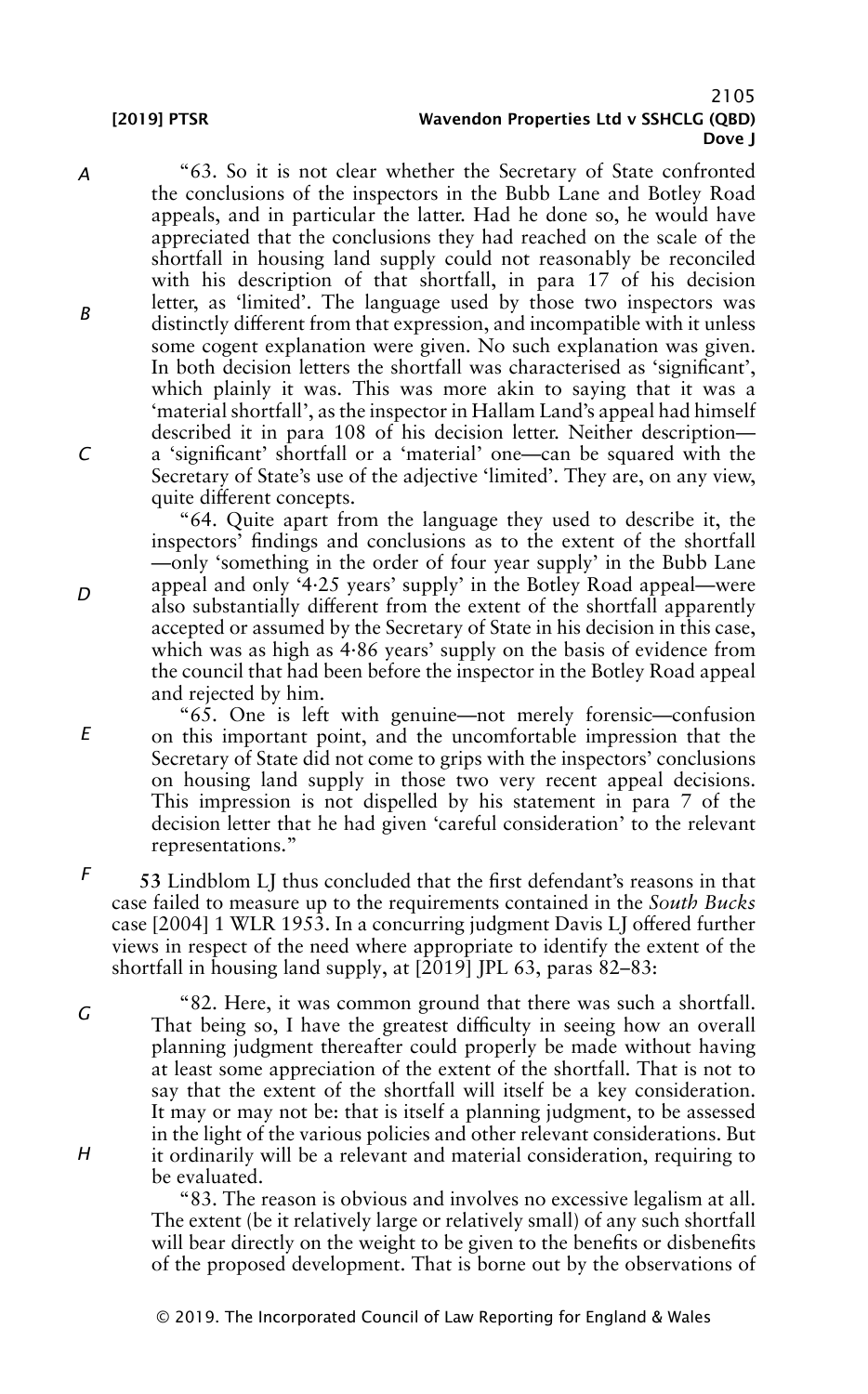Lindblom LJ in the Court of Appeal in para 47 of the *Hopkins Homes* case [2017] PTSR 623. I agree also with the observations of Lang J in paras 27 and 28 of her judgment in *Shropshire Council v Secretary of State for Communities and Local Government* [2016] EWHC 2733 (Admin) and in particular with her statements that 'inspectors generally will be required to make judgments about housing need and supply. However these will not involve the kind of detailed analysis which would be appropriate at a 'Development Plan inquiry' and that 'the extent of any shortfall may well be relevant to the balancing exercise required under [paragraph 14 of the 2012 Framework]'. I do not regard the decisions of Gilbart J, cited above, when properly analysed, as contrary to this approach." *A B*

#### *Submissions and conclusions*

**54** As set out above, in respect of ground 1 Mr Goatley submits that in the light of the first defendant's conclusions in paras 10 and 19 of the decision letter the first defendant misinterpreted paragraph 11(d) of the 2018 Framework in that he failed to recognise that the consequence of these findings was that the tilted balance should apply. It has to be recognised, as Mr Goatley did, that this ground depends upon the examination of the correct interpretation of paragraph  $11(d)$  of the Framework. Mr Goatley drew attention to the change in the wording of paragraph 11(d) when compared with the 2012 Framework. The 2012 Framework at paragraph 14 simply referred to "relevant policies are out-of-date" as a trigger to the application of the tilted balance. By contrast, the 2018 version of the Framework uses the language "or the policies which are most important for determining the application are out-of-date". Mr Goatley submitted that it was significant that the drafting did not say that "all" the most important policies must be out-of-date before the tilted balance would arise, and since there may be only one policy which might be the most important for determining the application the policy ought to be approached as if both the plural included the singular and, furthermore, that once one of the most important policies for determining the application had been concluded to be out-of-date the tilted balance would apply. On the basis of this interpretation the first defendant's conclusions that policies S10 and WS5 were out-ofdate and, as listed in the inspector's report at paras 4.2 and 4.9 of "most relevance" (and therefore uncontroversially of most importance) to the decision, the tilted balance ought to have applied. *D E F*

**55** By contrast Mr Richard Honey on behalf of the first defendant, supported by Mr Daniel Stedman Jones on behalf of the second defendant, submitted that the correct interpretation of paragraph 11(d) had been applied by the first defendant. Mr Honey submitted that the correct interpretation is that the exercise required by paragraph 11(d) in relation to the assessment of the question as to whether or not the policies which were of most importance for determining the application were out-of-date is as follows. Akin with Mr Goatley, he contended that the first step was to identify which were the policies which were most important for determining the application. Having done so, it is then necessary for the decision-taker to examine each of those policies, applying the Framework and the approach in the *Bloor Homes* case [2017] PTSR 1283, to see whether they are out-of-date. Having done so, the next step required by paragraph 11(d) is an assessment of all the basket of *G H*

*C*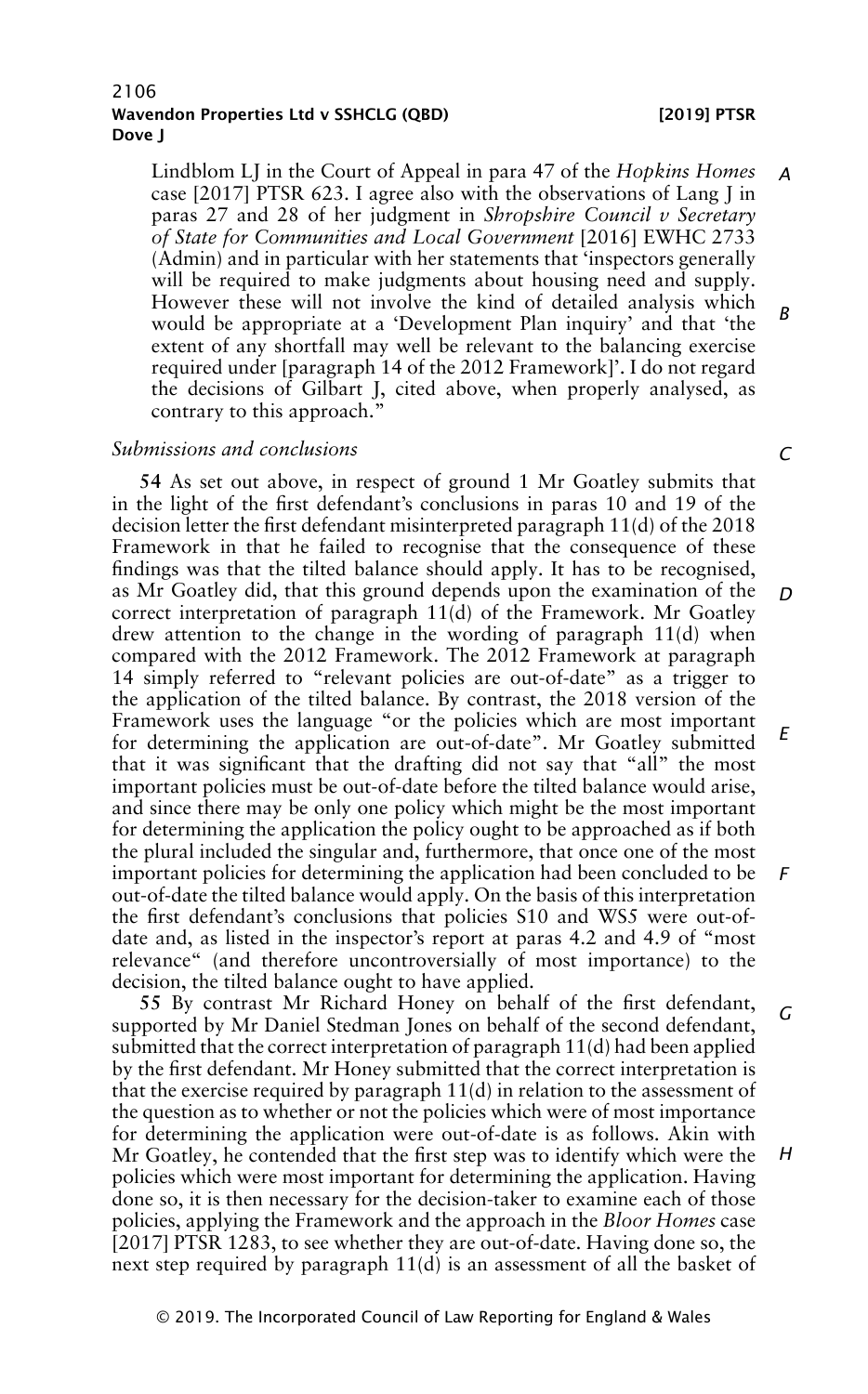*A* policies most important to the decision in the round to reach a conclusion as to whether, taken overall, they could be concluded to be out-of-date or not for the purposes of the decision. If they were out-of-date then the presumption would be triggered.

**56** Mr Honey contended that there was no warrant for the interpretation that once one of the most important policies for determining the application

- *B* had been found out-of-date the tilted balance would apply. He observed that the policy specifically does not say that the tilted balance would apply when "one of" or "any of" the important policies for determining the application has been found to be out-of-date. To answer the question posed by paragraph  $11(d)$  it is necessary, having identified those policies which are most important for the determination of the application, to examine them individually and then consider whether taken in the round, bearing in
- *C* mind some may be consistent and some inconsistent with the Framework, and some may have been overtaken by events and others not, whether the overall assessment is that the basket of policies is rightly to be considered out-of-date. That will, of course, be a planning judgment dependent upon the evaluation of the policies for consistency with the Framework (see paragraph 212 and 213) taken together with the relevant facts of the particular decision at the time it is being examined.
- *D* **57** Mr Honey submitted that the first defendant's decision was consistent with that approach. He drew attention to the fact that the policies referred to in para 10 of the decision letter by reference to the inspector's report ranged wider than simply policies S10 and WS5. Bearing in mind a larger basket of policies was involved in considering the application of paragraph  $11(d)$ there was nothing in the first defendant's decision to suggest that paragraph
- *E F* 11(d) had been overlooked or misinterpreted. The first defendant could be taken to be familiar with the provisions of his own policy, and the fact that he did not apply the tilted balance to the decision in the present case carries the clear inference that his evaluation of all of the policies that were of most importance in determining the application, when examined individually and then taken as a whole and in the round, were not properly to be considered to be out-of-date.

**58** I am satisfied that Mr Honey's interpretation of the Framework in this connection is correct. It needs to be remembered, in accordance with the principles of interpretation set out above, that this is a policy designed to shape and direct the exercise of planning judgment. It is neither a rule nor a tick box instruction. The language does not warrant the conclusion that it requires every one of the most important policies to be up-of-date

- *G* before the tilted balance is not to be engaged. In my view the plain words of the policy clearly require that having established which are the policies most important for determining the application, and having examined each of them in relation to the question of whether or not they are out-of-date applying the current Framework and the approach set out in the *Bloor Homes* case [2017] PTSR 1283, an overall judgment must be formed as
- *H* to whether or not taken as a whole these policies are to regarded as outof-date for the purpose of the decision. This approach is also consistent with the Framework's emphasis (consonant with the statutory framework) that the decision-taking process should be plan-led, and the question of consistency with the development plan is to be determined against the policies of the development plan taken as a whole. A similar holistic approach to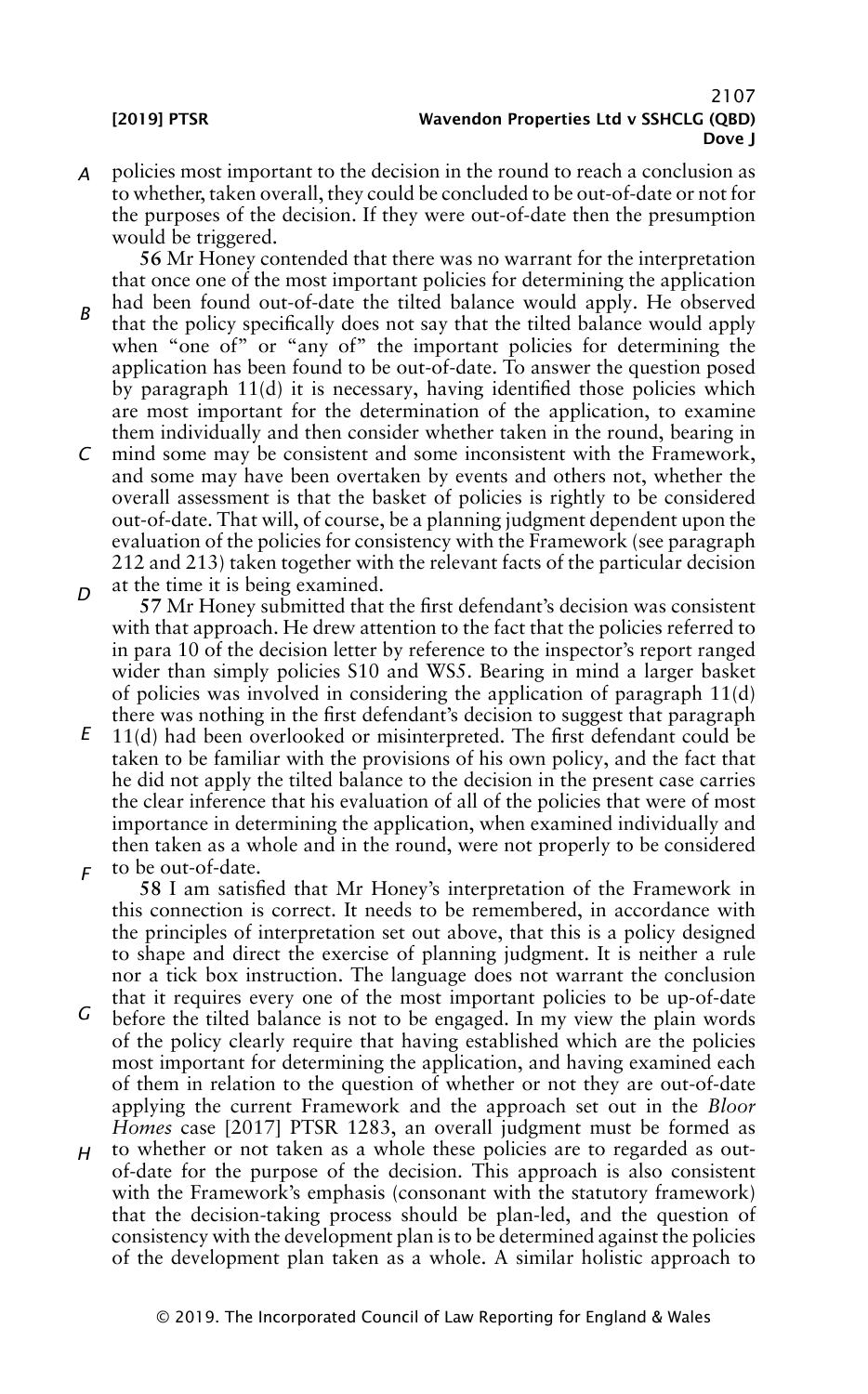the consideration of whether the most important policies in relation to the decision are out-of-date is consistent with the purpose of the policy to put up-to-date plans and plan-led decision-taking at the heart of the development control process. The application of the tilted balance in cases where only one policy of several of those most important for the decision was out-of-date, and several others were up-to-date and did not support the grant of consent, would be inconsistent with that purpose. *A B*

**59** Bearing in mind that the list of policies in the present case ranged beyond policies S10 and WS5, it is in my view not possible to contend either that the first defendant did not undertake the assessment required by what is effectively the centre piece of his policy or, alternatively, that he misinterpreted that policy in his application of it. It is true to observe, as Mr Goatley does in his submissions, that these issues are not matters which are directly addressed in the first defendant's decision letter. The conclusion that the first defendant correctly applied the policy arises from, in effect, an inference that he properly interpreted and applied his policy in circumstances where it is entirely reasonable to infer without specific reference that he would have applied his policy, and there is no evidence to support any suggestion that he misinterpreted it. Again, I am satisfied that Mr Honey's submissions in relation to the reasons dimension of ground 1 are sound for the following reasons. *C*

**60** Mr Honey submitted that there was no need for the first defendant to provide particular reasons for his conclusion in relation to the application of paragraph 11(d) on the basis of the most important policies for the decision being out-of-date in circumstances where it was not a principal or main controversial issue in the decision which he was reaching. Neither before the inspector, nor in their submissions to the first defendant, had the claimant contended that there was any alternative justification for the application of the tilted balance apart from the shortfall in housing land supply. The contentions made in the context of this challenge have been made solely as part of the grounds of the challenge itself. As is clear on the authorities, and in particular the *South Bucks* case [2004] 1 WLR 1953 (as applied in the *Hallam Land* case [2019] JPL 63), it is incumbent upon the decision-taker to provide reasons in relation to the principal or main controversial issues, but not every dimension of the basis upon which the decision has been reached. In that this alternative argument for the application of the tilted balance was not a matter which had ever been relied upon by the claimant prior to this challenge there was in my view no necessity for the first defendant to provide reasons in relation to his conclusions on paragraph 11(d), and whether or not the most important policies for determining the application were out-ofdate, when it had not been raised as a basis for applying the tilted balance by the claimant during the decision-taking process. For all of these reasons I am not satisfied that there is substance in the claimant's ground 1. *E F G*

**61** As set out above grounds 2 and 3 fall to be considered together. They relate to the conclusion reached in paras 15–18 of the decision letter that the 'estimated deliverable supply' of housing is roughly in the region of 10,000– 10,500 homes. It will be recalled that these grounds proceed upon two bases. The first is that the first defendant must have misinterpreted his policy, since the requirements of the policy in relation to whether or not a site is to be counted as deliverable, and therefore within the available supply of housing, requires (in terms of the definition in the Framework's glossary) in relation

*D*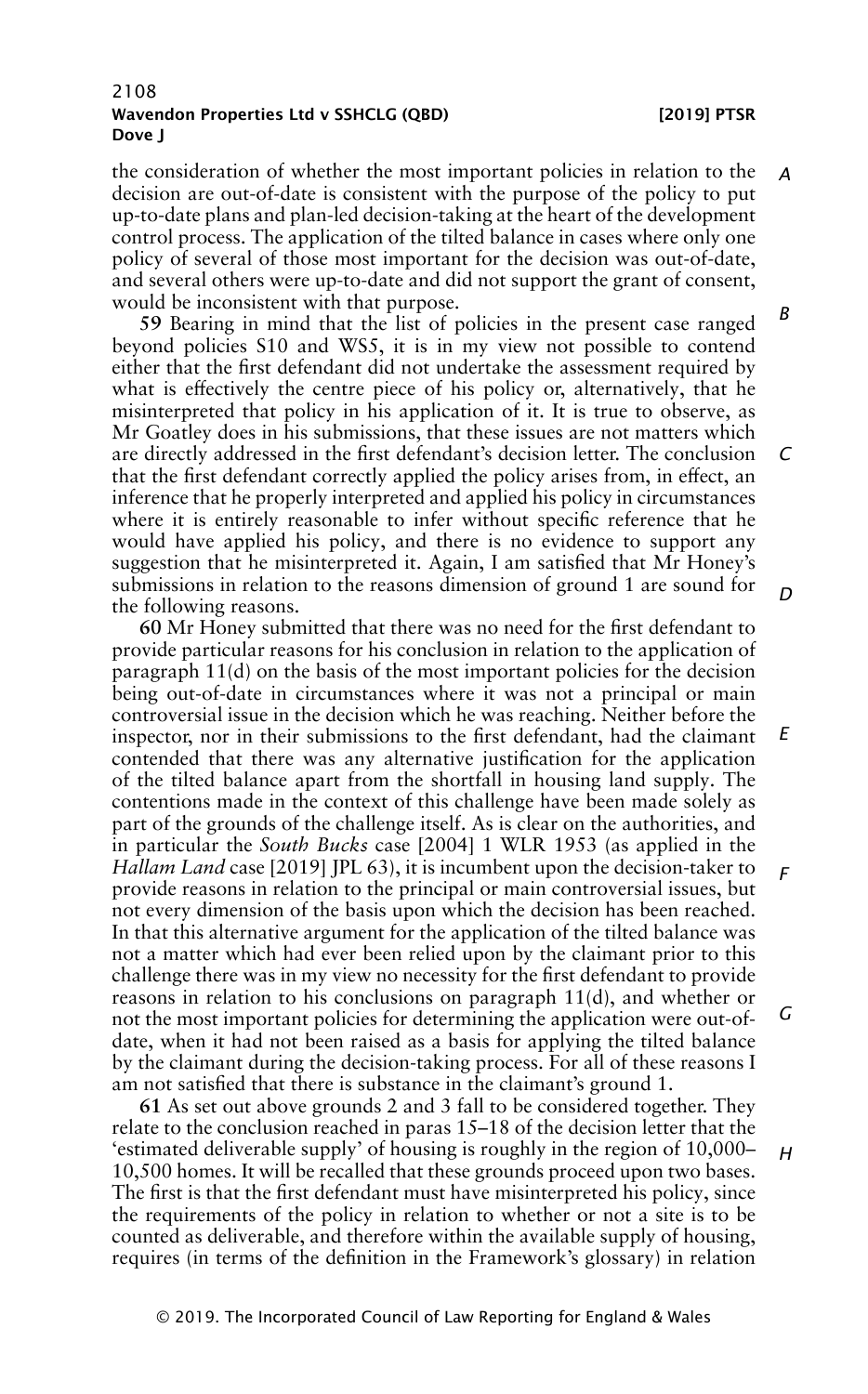- *A* to sites with outline planning permission or allocated in a development plan, that there should be "clear evidence that housing completions will begin on site within five years". This requirement for specific evidence is, it is submitted, reinforced by the further guidance contained in the PPG, which reiterates this language and provides potential sources or kinds of evidence which might support this conclusion. Evidence of this nature was contained in the SPRU report and the tables which it contained. Mr Goatley submits
- *B* that the simple assertion that there was a supply of 10,000–10,500 units was one which must have been based upon a misinterpretation of the policy since no evidence, let alone clear evidence, was anywhere identified in the decision letter to support the first defendant's conclusions.

*C D* **62** In the alternative Mr Goatley contends that the reasons provided by the first defendant were inadequate and failed the *South Bucks* test. The question of what was the deliverable housing land supply was one of the main controversial issues and it is entirely unclear, he submits, how the first defendant arrived at the figure of 10,000–10,500 units. There is no means of understanding how this issue was resolved by the first defendant and why the claimant's figures as advanced in the material in the SPRU report had been rejected. Furthermore, the absence of reasons for the conclusion about the housing land supply left the parties in the dark as to how to approach future consideration of the issue.

**63** In response to these submissions Mr Honey relied upon the *Hallam Land* case [2019] JPL 63 and contended that the conclusions of that case supported the approach of the first defendant, in the sense that it was observed in the *Hallam Land* case that a definitive conclusion as to the housing land supply would not be required in every case, and it was not

- *E* necessary for the first defendant to set out all of the workings or details of his analysis of the housing land supply for his reasons to be adequate. He further submitted that there was no evidence that the Framework had been misinterpreted. The decision letter at para 18 specifically referred to the change in the definition of "deliverable" in the revised Framework and there was no evidence that the first defendant failed to properly apply
- *F* it. He submitted that there was no basis for the contention that the first defendant had to provide specific findings in relation to each of the sites concerned.

**64** Mr Honey responded to the claimant's contention that the figure of 10,000–10,500 was simply inexplicable by observing in his submissions that firstly, the figure of 10,000–10,500 fell in the range between the second defendant's figure for supply of 12,920 and the SPRU report's figure for

- *G* supply of 7,108. He further observed that, for instance, in relation to table 11 there were three different types of comment in relation to sites which had outline planning consent only, namely sites where conditions were discharged, sites where reserved matters were pending and one site where an alternative application had been approved. He submitted that each of these characterisations was a form of evidence on progress of the type referred to in
- *H* the PPG. He further submitted that it was open to the first defendant to have taken into account some of these sites depending on their characteristics, and that there were permutations of that exercise which would explain how the first defendant had come to the conclusion that the housing supply was in the range of 10,000–10,500. Thus, the first defendant's figure was explicable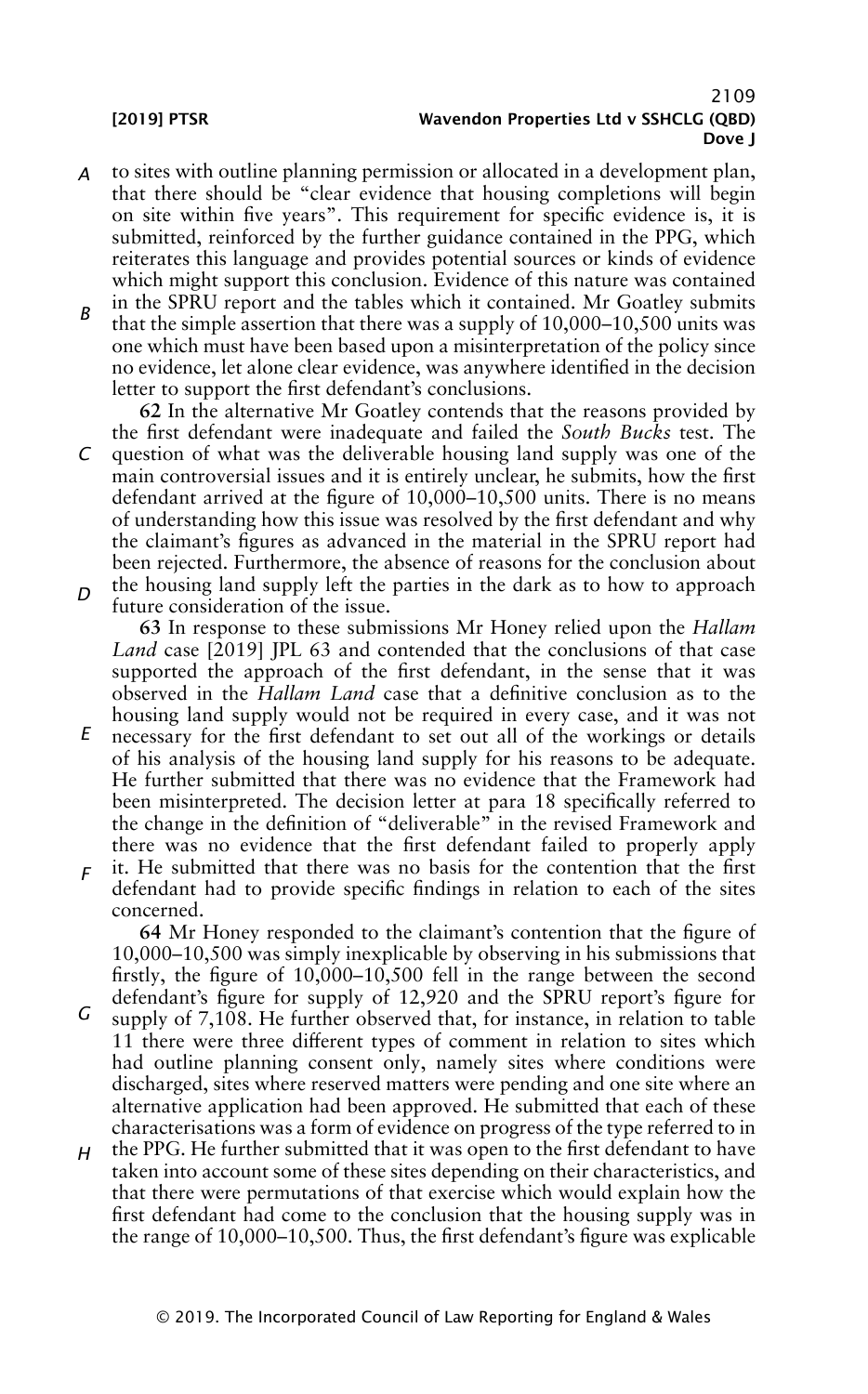*B*

### 2110 Wavendon Properties Ltd v SSHCLG (QBD) [2019] PTSR Dove J

on the evidence before him and there was no need for him to provide further *A* reasons on this aspect of his decision.

**65** In my view it in important when evaluating these submissions to observe, firstly, that the measure of whether reasons are adequate will depend on the facts of the case. Whether reasons are legally adequate is a factsensitive exercise and falls to be considered against the particular facts of a case, and the principles must be applied on a case-by-case basis. In the present case the following factual matters are of significance.

**66** Firstly, at the time when the first defendant came to address the issue of the five-year housing land supply, which was undoubtedly one of the principle important controversial issues in the case, the position in the evidence before him from both the claimant and the second defendant was that a five-year housing land supply could not be demonstrated. That, moreover, was the position of the inspector in the conclusions of his report. The first defendant was, therefore, for the first time in the decision-taking process concluding that a five-year housing land supply was available to the second defendant. That was a decision that was open to him, obviously, but equally obviously, and in particular where the first defendant was alighting upon a figure for housing land supply which had not featured anywhere in the material presented to him by either of the main parties or the inspector, it called for explanation. Secondly, it is important to observe that in para 17 of the decision letter the first defendant had accepted and adopted conclusions of the inspector in relation to uncertainty, slippage or failure in forecasting housing delivery, as well as the conclusions in relation to the delivery rates on sites being unlikely to be achievable. The inspector had taken account of these matters generally rather than to arrive at a specific figure because, as set out in his conclusions, taking any one of the contentious assumptions against the second defendant would amount to a failure to demonstrate the five-year supply. The first defendant, by clear contrast, arrived at a specific and entirely new figure purporting to have taken account of the inspector's conclusion on these issues. Thirdly, as is clear from para 18 of the decision letter, the first defendant took account of the site assessments set out in the SPRU report in arriving at his figures for supply, figures which are clearly inconsistent with his overall assessment. *C D E F*

**67** All of these factors lead me to the conclusion that the reasons provided by the first defendant in relation to the figure were not adequate in the particular and perhaps unusual circumstances of this case. By simply asserting the figures as his conclusion, the first defendant has failed to provide any explanation as to what he has done with the materials before him in order to arrive at that conclusion, bearing in mind that it would have been self-evident that it was a contentious conclusion. Simply asserting the figures does not enable any understanding of what the first defendant made of the inspector's conclusions which he accepted in para 17 of the decision letter, and how they were taken into account in arriving at the final figures in his range. Whilst Mr Honey was in my view correct to point out in his submissions that arriving at the range of 10,000–10,500 was not inexplicable, in the sense that the first defendant had the materials before him to alight upon those figures, none the less the exercise which Mr Honey undertook in his submissions set out above demonstrated the difficulty with the absence of reasons in this case. There were, no doubt, any number of adjustments or permutations which might have been taken to the figures in *G H*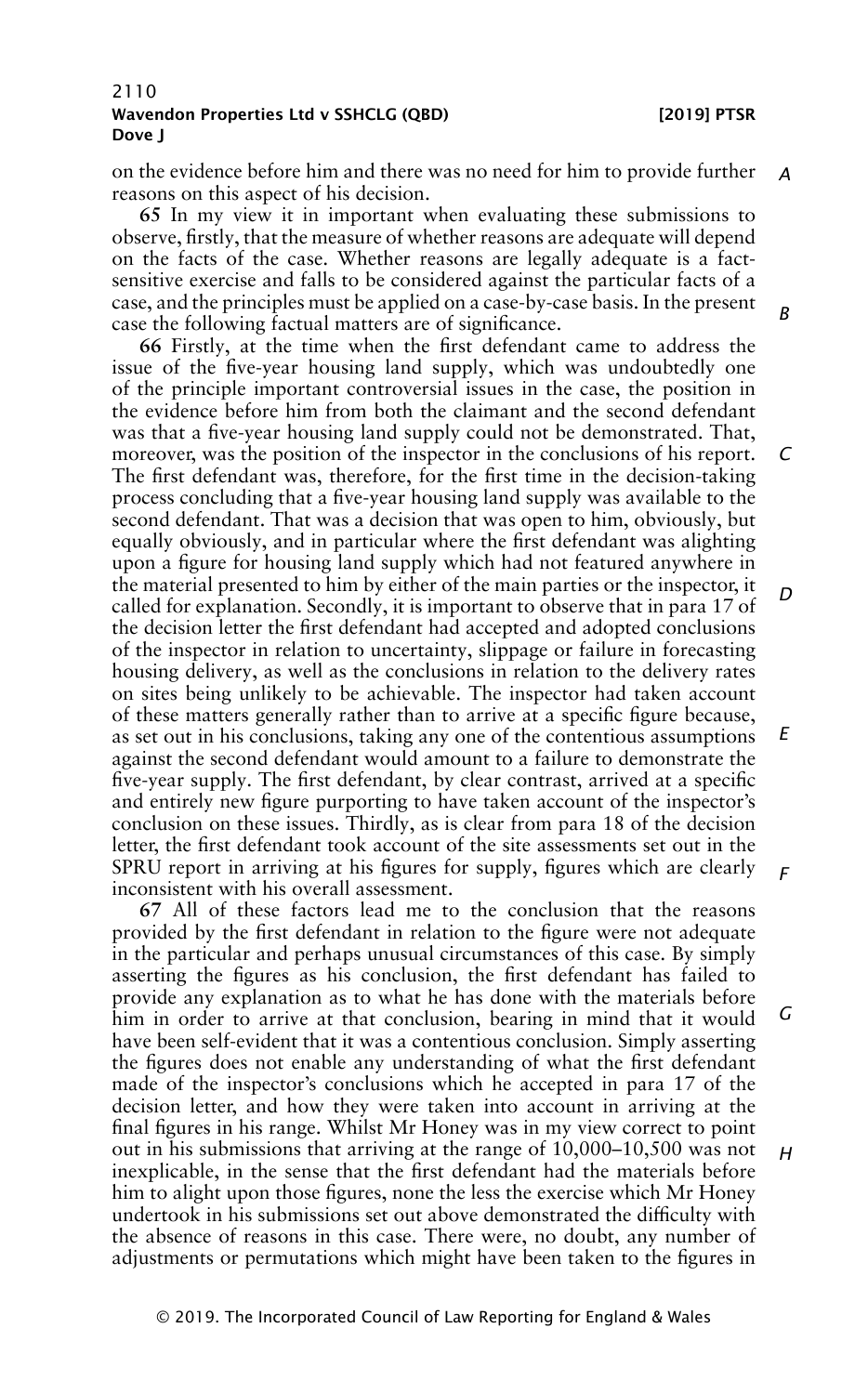- *A* the SPRU report to arrive at the first defendant's conclusion. However, by simply asserting the figures in a range makes it a matter of pure speculation as to how the first defendant arrived at the figures which he did. How he arrived at the range and had resolved the issues in relation to the deliverable supply on the evidence before him is entirely undisclosed.
- *B* **68** Having failed to disclose how the first defendant arrived at the range which he did, the claimant is entitled to contend that it is left without any understanding of the treatment of the evidence (including the SPRU report) so as to arrive at the range stated, and unable to evaluate, therefore, how the relevant policy on deliverability was applied and how the conclusion was reached. I accept the claimant's submission that the need for the range to be in some way explained is not requiring reasons for reasons, it is simply requiring reasons for a conclusion which was pivotal in relation to the application of
- *C* the tilted balance in this case, and which derived from figures which had not been canvassed as an answer to the question of what the second defendant's housing land supply was anywhere in any of the material before the first defendant prior to the decision letter. In terms of the *South Bucks* test, it also left both the claimant and the second defendant unable to assess how future evaluation of housing deliverability should be undertaken. Indeed,
- *D* in the second defendant's five-year housing land supply position statement published in January 2019, after the decision, it noted, having observed that the first defendant felt the second defendant could demonstrate a supply of between 10,000–10,500 dwellings, that "no detailed explanation has however been provided by the [Secretary of State] as to how this figure has been calculated".
- *E* **69** Turning to Mr Honey's reliance upon the *Hallam Land* case [2019] PTSR 63, in my view the issue which arises in the present case differs from the question which was being evaluated in that case. Firstly, the question in the present case was not how far the first defendant had to go in calculating the extent of any shortfall in the five-year housing land supply. In fact, the first defendant provided an answer as to what was considered to be the five-year supply of land. The issue here is whether or not having arrived at wholly new
- *F* figures for the housing land supply, and taken account of various conclusions both the inspector and the SPRU report, the first defendant was required to give some reasons for having arrived at the figures he did, those figures for the first time suggesting that the second defendant could demonstrate a five-year housing land supply. I am in no doubt that the first defendant was required to provide some reasoning to explain how he had treated the material before him so as to arrive at his conclusion as to the range of the
- *G H* supply of deliverable land available to the second defendant. Further, I am satisfied that the claimant has been prejudiced by the absence of those reasons since without them the claimant is unable to understand why the conclusions of the SPRU report have not been accepted, and what was done in relation to either the inspector's conclusions or the material in that report so as to arrive at the conclusion which had the significant effect upon their case of depriving them of the tilted balance when the decision came to be forged.

In my view the claimant's case in relation to grounds 2 and 3 is made out.

**70** I turn to ground 4 which, it will be recalled, relates to policy H8 and the objections to the claimant's proposals based upon their low density. The claimant contends that the first defendant has illegitimately prioritised the numerical assessment of density without having proper regard for the need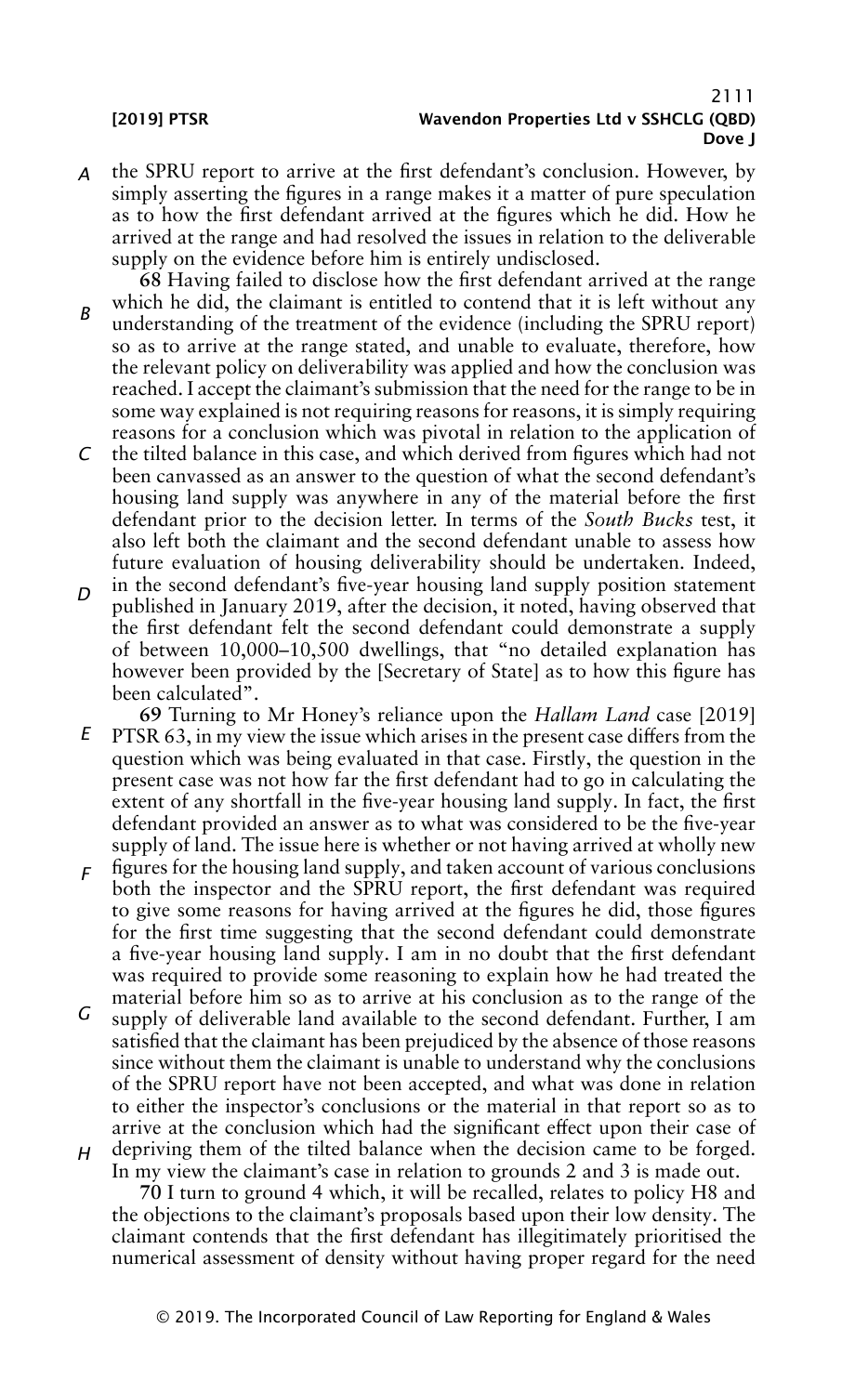*H*

for density to relate to the character and appearance of the surrounding area, and the inspector's conclusions that the lower density proposed properly reflected the surrounding area. In response Mr Honey on behalf of the first defendant contends that paras 24–26 of the decision letter properly explained, firstly, the conclusion of the first defendant that policy H8 was consistent with the 2018 Framework which contained a more specific policy in paragraphs 122–123 than the treatment which density had received in the 2012 Framework used by the inspector, where density was treated as part of design, and a local planning authority had a broader discretion to set its own approach to density. Mr Honey further submits that it is clear that the first defendant had regard to the points in relation to the character of the area but concluded in para 26 that the scale of departure from policy H8 which had been found to be consistent with the 2018 Framework could not be justified. *A B*

**71** Having considered Mr Goatley's submissions I am satisfied that the decision which the first defendant reached was one which was, in the circumstances, lawful. Firstly, it is clear that the content of national policy had changed between the policy which the inspector needed to apply to that which fell to be applied by the first defendant. The question of whether or not policy H8 was consistent with the 2018 Framework was a matter of planning judgment for the first defendant to evaluate. I can see no error of law in the judgment reached that policy H8 was consistent with the revised Framework both in relation to the reference to density being well related to the character and appearance of the surrounding area, and also the use of a range of average net densities. Having reached that conclusion, the reasoning in paras 25 and 28 demonstrates that the first defendant was alive to, and took account of, the inspector's conclusions in relation to the relationship of the density of the proposal to its surroundings. Nevertheless, the first defendant was entitled to reach the conclusion which he did that the scale of the departure from the policy requirement of H8 was a matter which amounted to a conflict with policy H8 to which significant weight should be ascribed. I am unable to read these paragraphs as founding in Mr Goatley's contention that the first defendant had illegitimately overemphasised the numerical requirements as compared to the analysis of the proposals suitability by reference to the surrounding area. All of these factors are clearly taken into account in the assessment undertaken in paras 24–26 of the decision and the first defendant's view is clear and properly reasoned. In my view there is no substance in the claimant's ground 4. *C D E F*

**72** Turning to ground 5 there are three factors relied upon by Mr Goatley as being differences on matters of fact between the inspector and the first defendant which called for a reference back to the parties pursuant to rule 17(5) of the 2000 Rules. Those matters were the decisions in relation to deliverable sites forming part of the housing land supply, the numerical basis of policy H8 and its application and the application of paragraph 11(d) of the Framework. *G*

**73** In my view the difficulty with Mr Goatley's contentions in respect of these issues is that they are all, in truth, matters of opinion and not questions of fact. The evaluation of whether or not sites were deliverable was a question of judgement for the first defendant to consider. "Deliverability" is obviously an exercise of judgement based upon what is known about the site or sites which are under consideration. The assessment of H8 and the application of its numerical requirements was again not a question of fact (the facts as to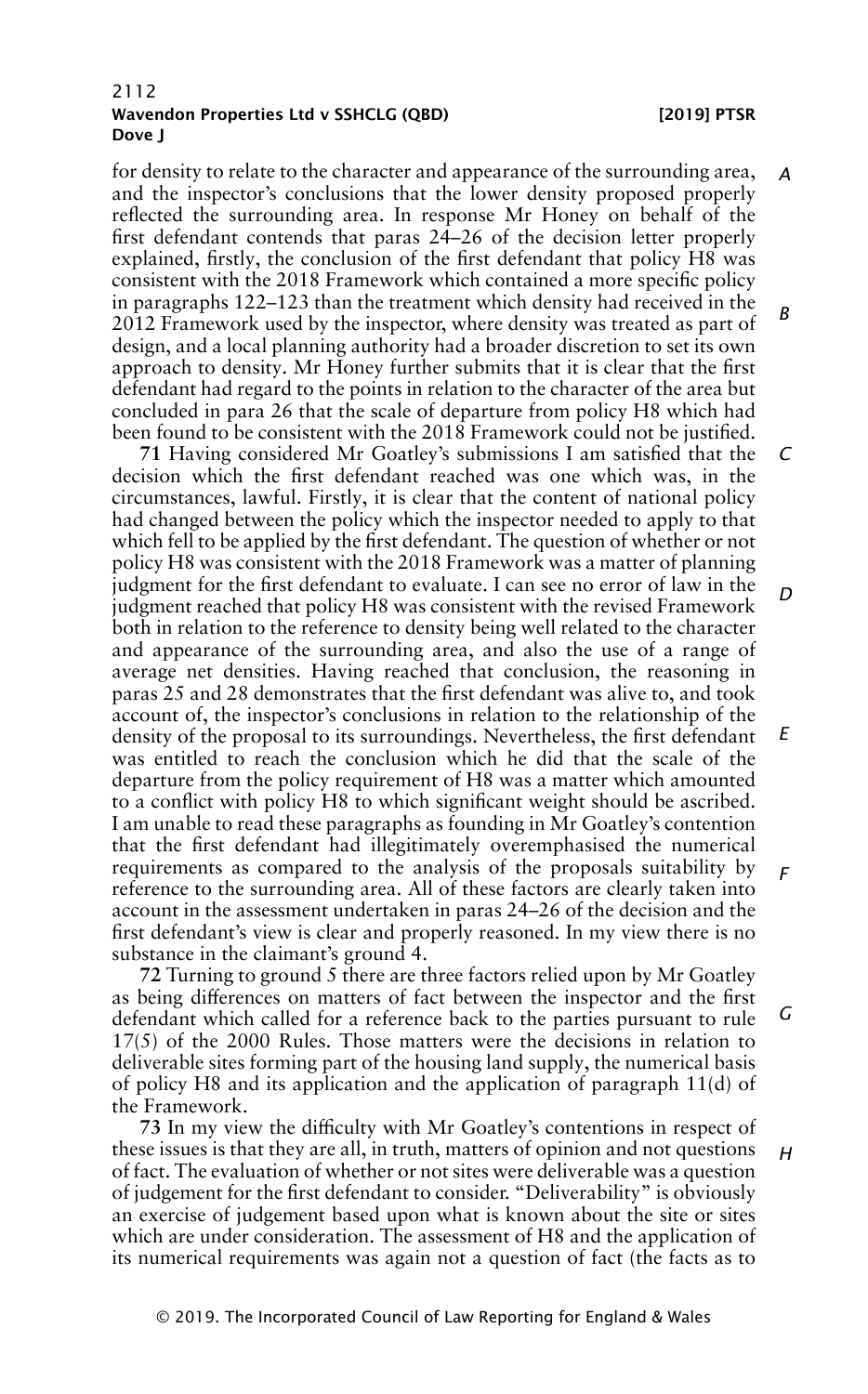- *A* the density of the proposed development and its relationship to the numerical requirements of H8 being known and uncontentious). The issue which arose was a question of planning judgment as to the relationship between the proposed density and the application of policy H8 and lastly, the question of whether or not policies were out-of-date and whether or not that provided a trigger for the application of the tilted balance under paragraph 11(d) of the 2018 Framework was again a matter for the judgment of the decision-taker.
- *B* Thus, whilst there were undoubtedly differences on these topics between the findings of the inspector and the conclusions of the first defendant none of them amounted to questions of fact which engaged rule 17(5) of the 2000 Rules.

**74** I turn finally to ground 6 and the challenge to the conclusion of the first defendant that the obligation to use reasonable endeavours to complete

- *C* the development within five years was not addressed to any demonstrated planning harm and was not necessary to make the development acceptable in planning terms. As such the requirements of regulation 122 of the Community Infrastructure Levy Regulations 2010 precluded the obligation from being a material consideration. I am not satisfied that this ground is properly arguable for a number of reasons. Firstly, in circumstances
- *D* where the second defendant could demonstrate that it had a five-year supply of housing there was no harm which this obligation was addressing. Mr Goatley's response that there remains a requirement in the Framework to boost the supply of housing does not substantiate the suggestion that the obligation addressed any harm or was necessary to properly regulate the development but, rather suggests that in circumstances where there was a five-year land supply, the obligation was affording a benefit and not securing
- *E* a matter which was required to make the development acceptable. In the circumstances ground 6 is not arguable and must be dismissed.

## *Conclusions*

*F* **75** I am satisfied that the claimant must succeed under grounds 2 and 3, in particular in relation to the inadequacy of the first defendant's reasons, and that permission must be refused for ground 6 and substantive relief declined in respects of grounds 1, 4 and 5. Given the conclusions which I have reached there is no need to determine the claimant's application for specific disclosure which was made at the hearing: such disclosure was at the very least not required to enable the court to determine the matters arising in this case. Iam satisfied that for the reasons set out above the first defendant's decision must be quashed.

*G*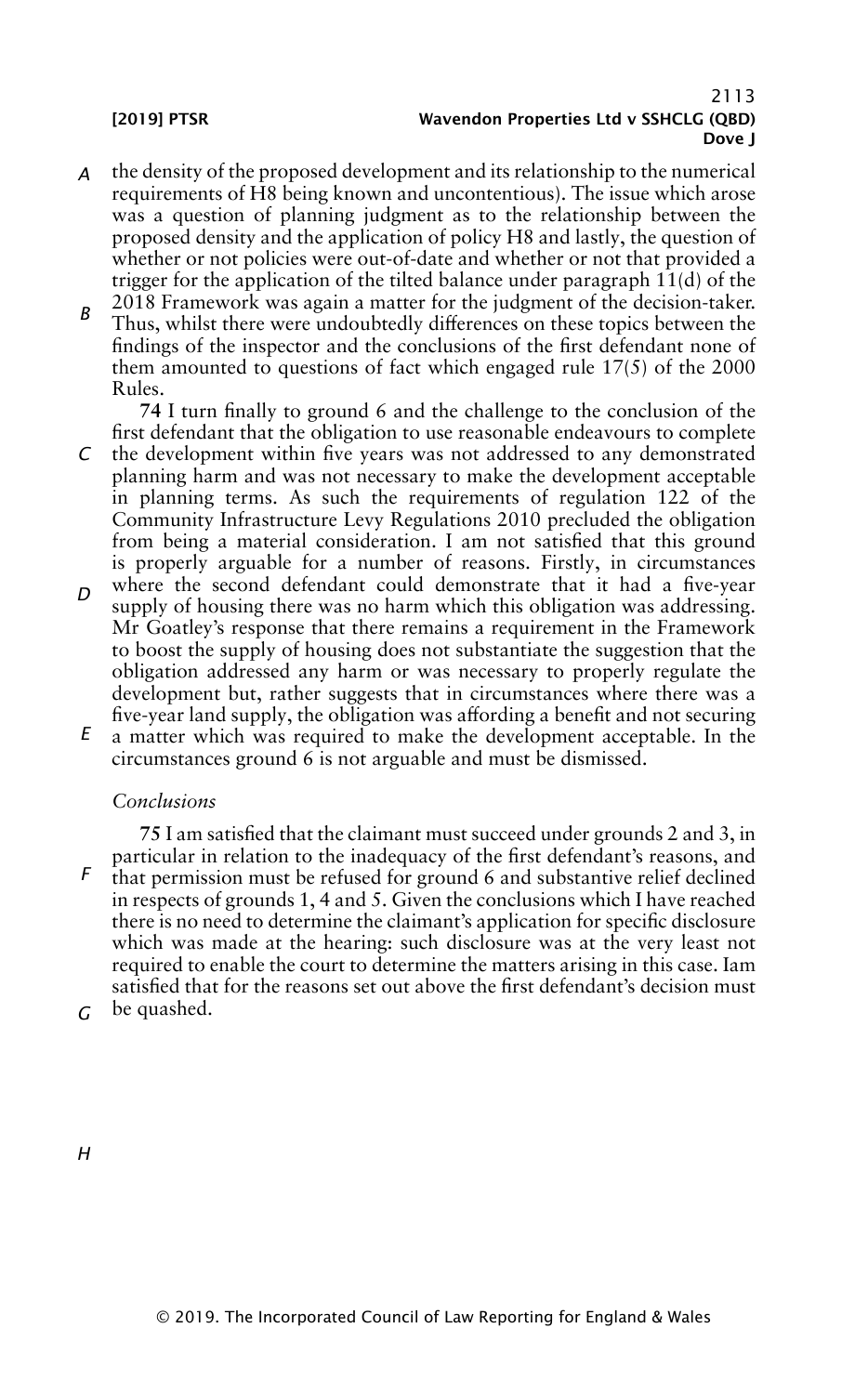# Appendix

# Annex 1

# Table 10. Sites which are extant housing allocations

| <b>Site Address</b>     | <b>Status</b>              | <b>MKC</b><br>Supply<br>$(2018 -$ | <b>SPRU</b><br>Supply<br>$(2018 -$ | Difference | <b>SPRU Comments</b>        |
|-------------------------|----------------------------|-----------------------------------|------------------------------------|------------|-----------------------------|
|                         |                            | 2023)                             | 2023)                              |            |                             |
| Campbell                | Allocated in<br>2005 local | 300                               | $\theta$                           | $-300$     | No planning application     |
| Park<br>Remainder       |                            |                                   |                                    |            | submitted or approved.      |
|                         | plan                       |                                   |                                    |            |                             |
| (Northside)<br>Land off |                            | 16                                | $\mathbf{0}$                       | $-16$      |                             |
|                         | SAP<br>Allocation          |                                   |                                    |            | No planning application     |
| Hampstead               |                            |                                   |                                    |            | submitted or approved.      |
| Gate (SAP7)             |                            |                                   |                                    |            |                             |
| Land off                | SAP                        | 25                                | $\mathbf{0}$                       | $-25$      | No planning application     |
| Harrowden<br>(SAP8)     | Allocation                 |                                   |                                    |            | submitted or approved.      |
| Reserve Site            | <b>Reserve Site</b>        | 10                                | $\theta$                           | $-10$      | No planning application     |
| off Hendrix             | in 2005 local              |                                   |                                    |            | submitted or approved.      |
| Drive                   | plan                       |                                   |                                    |            |                             |
| Land off                | SAP                        | 22                                | $\theta$                           | $-22$      | No planning application     |
| Singleton               | Allocation                 |                                   |                                    |            | submitted or approved.      |
| Drive (SAP1)            |                            |                                   |                                    |            |                             |
| Land north              | <b>SAP</b>                 | 14                                | $\theta$                           | $-14$      | No planning application     |
| of Vernier              | Allocation                 |                                   |                                    |            | submitted or approved.      |
| Crescent                |                            |                                   |                                    |            |                             |
| (SAP3)                  |                            |                                   |                                    |            |                             |
| Site 4 Vernier          | Reserve site               | 10                                | $\Omega$                           | $-10$      | No planning application     |
| Crescent                | in the 2005                |                                   |                                    |            | submitted or approved.      |
|                         | local plan                 |                                   |                                    |            |                             |
| Manifold                | SAP                        | 18                                | $\mathbf{0}$                       | $-18$      | No planning application     |
| Lane (SAP10)            | Allocation                 |                                   |                                    |            | submitted or approved.      |
| Land at                 | SAP                        | 60                                | $\theta$                           | $-60$      | No planning application     |
| Daubeney                | Allocation                 |                                   |                                    |            | submitted or approved.      |
| Gate (SAP6)             |                            |                                   |                                    |            |                             |
| Lakes Estate            | NP                         | 130                               | $\theta$                           | $-130$     | No planning applications    |
| Neighbourhood           | Allocation                 |                                   |                                    |            | submitted or approved on    |
| Plan Sites              |                            |                                   |                                    |            | any of the sites in the NP. |
| <b>Reserve Site</b>     | Reserve site               | 30                                | $\mathbf{0}$                       | $-30$      | No planning application     |
| Hindhead                | in 2005 local              |                                   |                                    |            | submitted or approved.      |
| Knoll                   | plan                       |                                   |                                    |            |                             |
| Reserve Site            | Reserve site               | 50                                | $\mathbf{0}$                       | $-50$      | No planning application     |
| Lichfield               | in 2005 local              |                                   |                                    |            | submitted or approved.      |
| Down                    | plan                       |                                   |                                    |            |                             |

*A*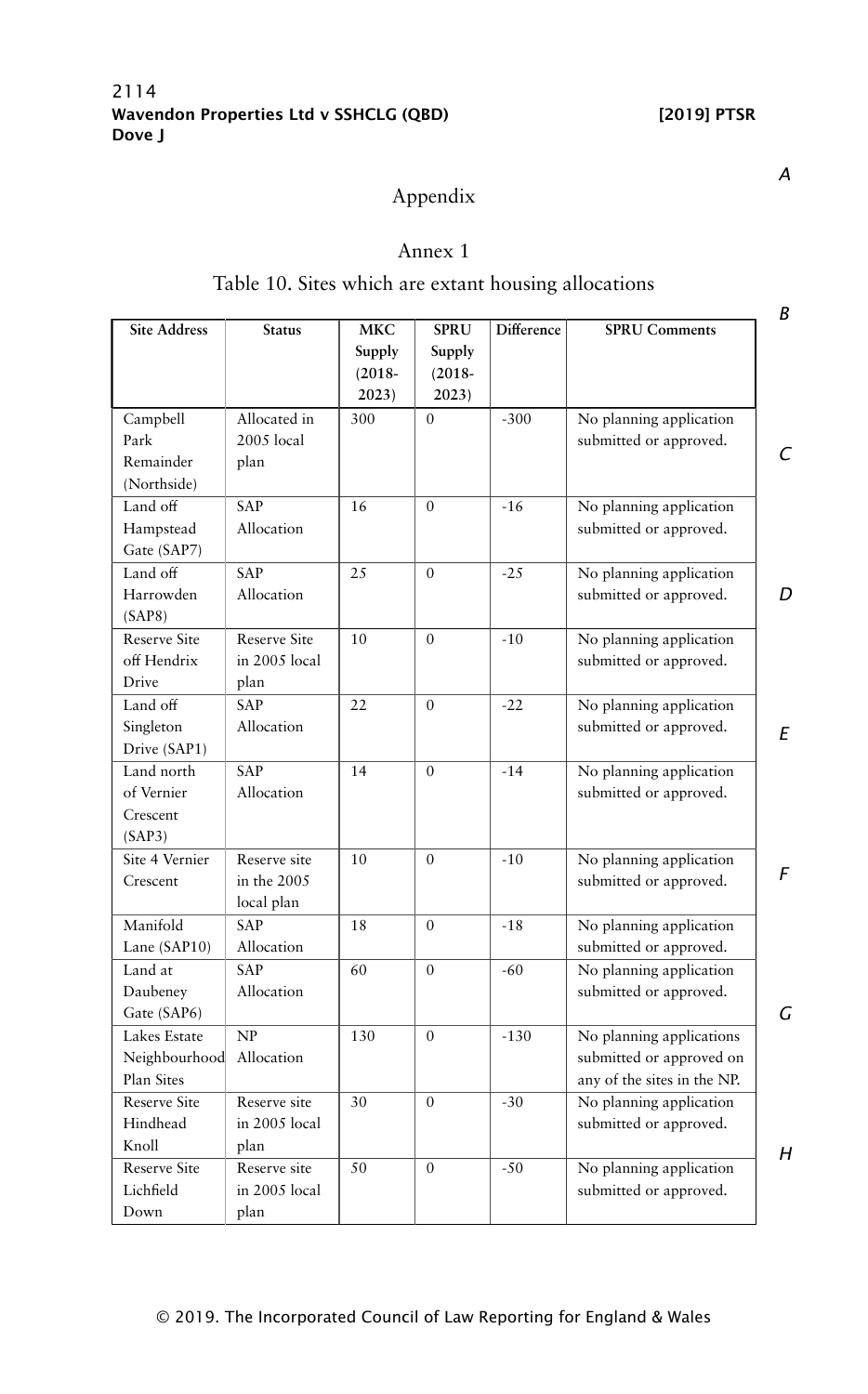| A | <b>Site Address</b> | <b>Status</b>   | <b>MKC</b> | <b>SPRU</b>  | Difference | <b>SPRU Comments</b>    |
|---|---------------------|-----------------|------------|--------------|------------|-------------------------|
|   |                     |                 | Supply     | Supply       |            |                         |
|   |                     |                 | $(2018 -$  | $(2018 -$    |            |                         |
|   |                     |                 | 2023)      | 2023)        |            |                         |
|   | Land at             | <b>SAP</b>      | 110        | $\theta$     | $-110$     | No planning application |
|   | Walton              | Allocation      |            |              |            | submitted or approved.  |
| B | Manor,              |                 |            |              |            |                         |
|   | Groveway/           |                 |            |              |            |                         |
|   | Simpson             |                 |            |              |            |                         |
|   | Road                |                 |            |              |            |                         |
|   | (SAP13)             |                 |            |              |            |                         |
|   | <b>Reserve Site</b> | <b>SAP</b>      | 22         | $\theta$     | $-22$      | No planning application |
|   | 3, East of          | Allocation      |            |              |            | submitted or approved.  |
| C | Snehsall            |                 |            |              |            |                         |
|   | Street              |                 |            |              |            |                         |
|   | (SAP11)             |                 |            |              |            |                         |
|   | Tickford            | NP              | 325        | $\Omega$     | $-325$     | No planning application |
|   | Fields              | Allocation      |            |              |            | submitted or approved.  |
|   | Police Station      | NP              | 14         | $\Omega$     | $-14$      | No planning application |
| D | Houses, High        | Allocation/2005 |            |              |            | submitted or approved.  |
|   | Street              | LP Allocation   |            |              |            |                         |
|   | Total               |                 | 1,156      | $\mathbf{0}$ | $-1,156$   |                         |

# Annex 2

# Table 11. Sites with outline planning consent only

|   | <b>Site Address</b> | Outline      | <b>MKC</b> | <b>SPRU</b> | Difference | <b>SPRU Comments</b>     |
|---|---------------------|--------------|------------|-------------|------------|--------------------------|
|   |                     |              | Supply     | Supply      |            |                          |
|   |                     |              | $(2018 -$  | $(2018 -$   |            |                          |
|   |                     |              | 2023)      | 2023)       |            |                          |
|   | Land at             | 06/00220/    | 291        | $\Omega$    | $-291$     | Outline permission       |
| F | <b>Brooklands</b>   | <b>MKPCO</b> |            |             |            | only. No change since    |
|   | 2,501 Units         |              |            |             |            | publication of Council's |
|   | Outline             |              |            |             |            | data. Various conditions |
|   |                     |              |            |             |            | discharged.              |
|   | Tattenhoe           | 06/00856/    | 82         | $\Omega$    | $-82$      | Outline permission       |
|   | Park 2              | <b>MKPCO</b> |            |             |            | only. No change since    |
| G |                     |              |            |             |            | publication of Council's |
|   |                     |              |            |             |            | data. Various conditions |
|   |                     |              |            |             |            | discharged.              |
|   | Tattenhoe           | 06/00856/    | 120        | $\Omega$    | $-120$     | Outline permission       |
|   | Park 3              | <b>MKPCO</b> |            |             |            | only. No change since    |
|   |                     |              |            |             |            | publication of Council's |
|   |                     |              |            |             |            | data. Various conditions |
| H |                     |              |            |             |            | discharged.              |

*E*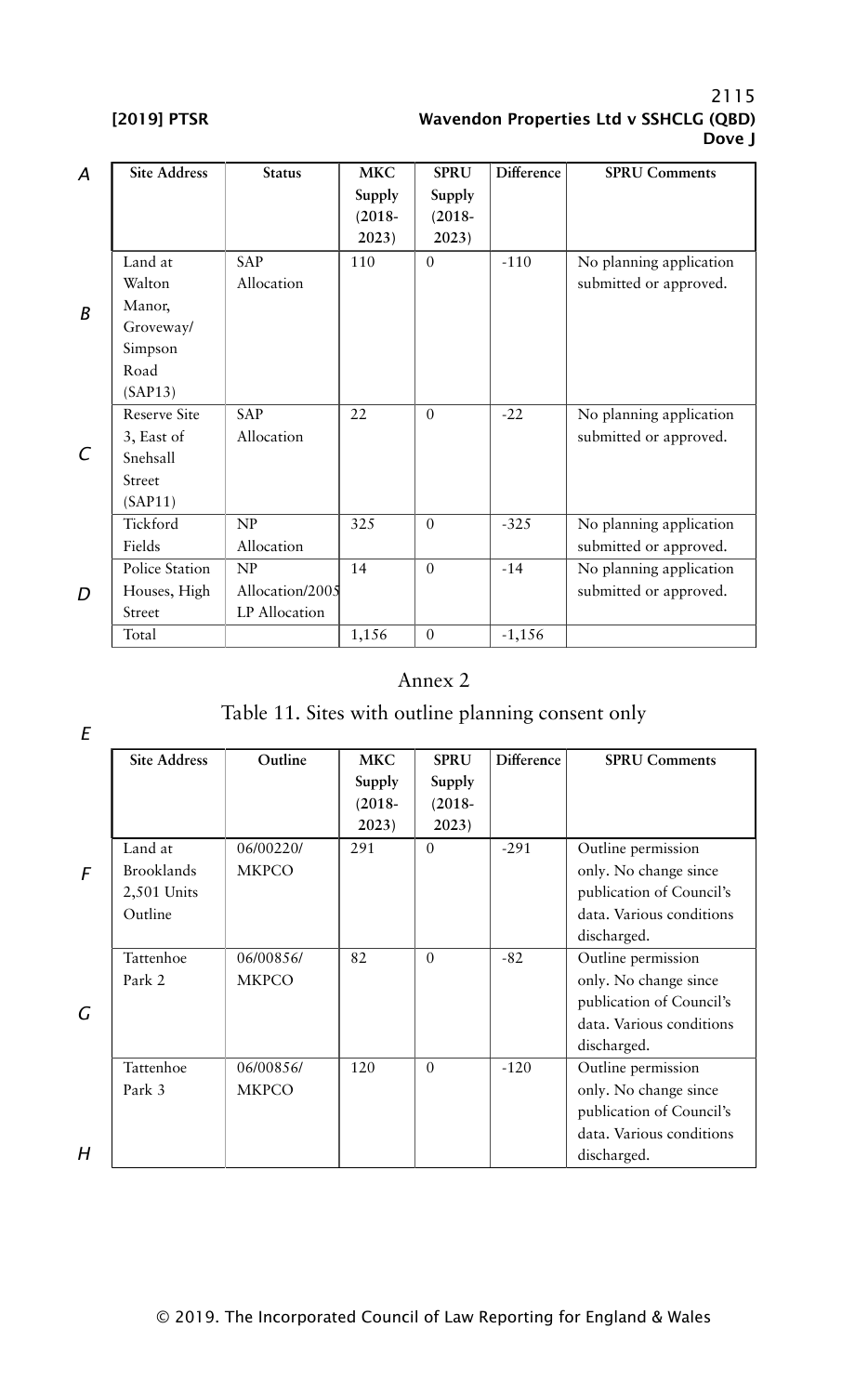| <b>Site Address</b>                                  | Outline                   | <b>MKC</b>                   | <b>SPRU</b>                  | Difference | <b>SPRU Comments</b>                                                                                                                                                                                                                                | A      |
|------------------------------------------------------|---------------------------|------------------------------|------------------------------|------------|-----------------------------------------------------------------------------------------------------------------------------------------------------------------------------------------------------------------------------------------------------|--------|
|                                                      |                           | Supply<br>$(2018 -$<br>2023) | Supply<br>$(2018 -$<br>2023) |            |                                                                                                                                                                                                                                                     |        |
| Tattenhoe<br>Park 4                                  | 06/00856/<br><b>MKPCO</b> | 70                           | $\mathbf{0}$                 | $-70$      | Outline permission<br>only. No change since<br>publication of Council's<br>data. Various conditions<br>discharged.                                                                                                                                  | B      |
| Tattenhoe<br>Park 5                                  | 06/00856/<br><b>MKPCO</b> | 20                           | $\mathbf{0}$                 | $-20$      | Outline permission<br>only. No change since<br>publication of Council's<br>data. Various conditions<br>discharged.                                                                                                                                  | C      |
| <b>WEA AREA</b><br>$10.1 - 10.3$<br><b>REMAINDER</b> | 05/00291/<br><b>MKPCO</b> | 912                          | $\Omega$                     | $-912$     | Outline permission<br>only. Only change<br>since publication<br>of data is there is<br>now a RM Pending<br>for 129 dwellings<br>under 18/01724/REM<br>submitted by Bovis<br>Homes.                                                                  | D      |
| WEA Area 11<br>Remainder                             | 06/00123/<br><b>MKPCO</b> | 550                          | $\mathbf{0}$                 | $-550$     | Outline permission<br>only. Only change<br>since publication of<br>data is there is now<br>a RM pending for<br>347 dwellings under<br>reference 18/02142/REM<br>submitted by Barratt/<br>David Wilson Homes.                                        | E      |
| Ripper Land                                          | 17/00303/<br><b>OUT</b>   | 120                          | $\mathbf{0}$                 | $-120$     | Outline permission<br>only. No change since<br>publication of Council's<br>data. No conditions<br>discharged. Outline<br>application submitted by<br>Minton Wavendon.                                                                               | F<br>G |
| Haynes Land                                          | 14/02167/<br>OUTEIS       | 164                          | $\overline{0}$               | $-164$     | 164 Dwellings in the<br>supply comprises<br>the element of land<br>remaining with outline<br>permission only.<br>RM now pending<br>under 18/02183/REM<br>submitted by Barratt/<br>David Wilson Homes for<br>174 dwellings on Phase 3,<br>Parcel B3. | Н      |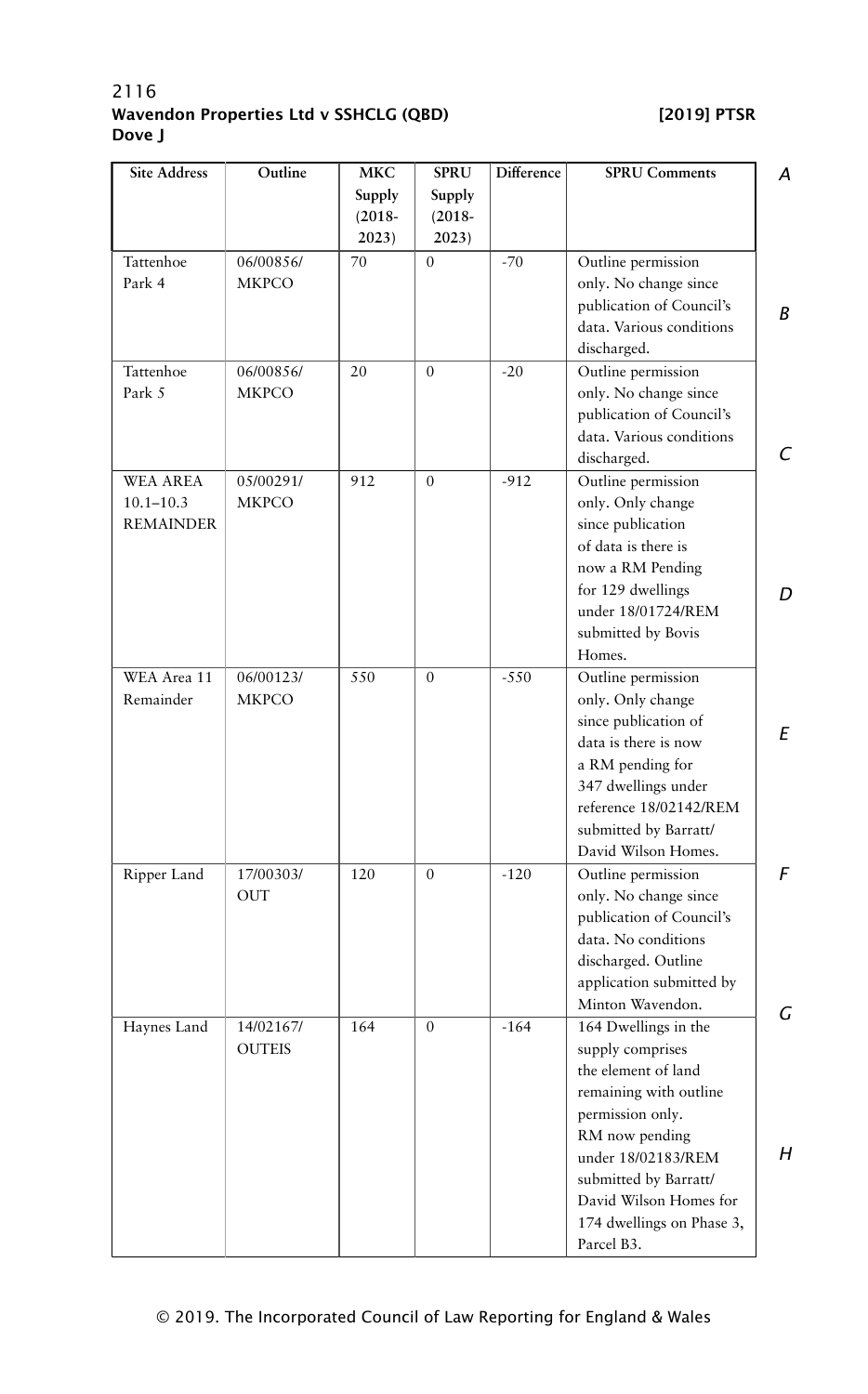| А | <b>Site Address</b> | Outline       | <b>MKC</b> | <b>SPRU</b>      | Difference | <b>SPRU Comments</b>        |
|---|---------------------|---------------|------------|------------------|------------|-----------------------------|
|   |                     |               | Supply     | Supply           |            |                             |
|   |                     |               | $(2018 -$  | $(2018 -$        |            |                             |
|   |                     |               | 2023)      | 2023)            |            |                             |
|   | Eagle Farm          | 13/02381/     | 125        | $\mathbf{0}$     | $-125$     | 125 dwellings comprises     |
|   |                     | <b>OUTEIS</b> |            |                  |            | element of land             |
|   |                     |               |            |                  |            | remaining with outline      |
| В |                     |               |            |                  |            | permission only. No RM      |
|   |                     |               |            |                  |            | applications have yet       |
|   |                     |               |            |                  |            | been submitted.             |
|   | Golf Course         | 14/00350/     | 100        | $\mathbf{0}$     | $-100$     | Outline permission          |
|   | Land                | <b>OUTEIS</b> |            |                  |            | only. No change since       |
|   |                     |               |            |                  |            | publication of Council's    |
| C |                     |               |            |                  |            | data. No conditions         |
|   |                     |               |            |                  |            | discharged. Application     |
|   |                     |               |            |                  |            |                             |
|   |                     |               |            |                  |            | was submitted by Merton     |
|   |                     |               |            |                  |            | College, University of      |
|   |                     |               |            |                  |            | Oxford and Wavendon         |
|   |                     |               |            |                  |            | Residential Properties llp. |
| D | Church Farm         | 14/01610/     | 100        | $\overline{0}$   | $-100$     | Outline permission          |
|   | (Connolly           | <b>OUT</b>    |            |                  |            | only. No change since       |
|   | Homes)              |               |            |                  |            | publication of Council's    |
|   |                     |               |            |                  |            | data. One condition         |
|   |                     |               |            |                  |            | discharged in March         |
|   |                     |               |            |                  |            | 2018. Application was       |
| Ε |                     |               |            |                  |            | submitted by Connolly       |
|   |                     |               |            |                  |            | Homes.                      |
|   | Newton Leys         | 02/01337/     | 62         | $\mathbf{0}$     | $-62$      | Outline permission          |
|   |                     | <b>OUT</b>    |            |                  |            | only. No change since       |
|   |                     |               |            |                  |            | publication of Council's    |
|   |                     |               |            |                  |            | data. Various conditions    |
|   |                     |               |            |                  |            | discharged. Conditions      |
| F |                     |               |            |                  |            | are being discharged by     |
|   |                     |               |            |                  |            | Taylor Wimpey.              |
|   | Eaton Leys          | 15/01533/     | 270        | $\mathbf{0}$     | $-270$     | Outline permission          |
|   |                     | <b>OUTEIS</b> |            |                  |            | only. No change since       |
|   |                     |               |            |                  |            | publication of Council's    |
|   |                     |               |            |                  |            | data. Various conditions    |
|   |                     |               |            |                  |            | discharged by Gallagher     |
| G |                     |               |            |                  |            | Estates.                    |
|   | Land at             | 16/02174/     | $10\,$     | $\boldsymbol{0}$ | $-10$      | Outline permission          |
|   | Skew Bridge         | <b>OUT</b>    |            |                  |            | only. No change since       |
|   | Cottage,            |               |            |                  |            | publication of Council's    |
|   | Drayton             |               |            |                  |            | data. No conditions         |
|   | Road                |               |            |                  |            | discharged. Application     |
| H |                     |               |            |                  |            | submitted by the            |
|   |                     |               |            |                  |            | landowner, not a            |
|   |                     |               |            |                  |            | housebuilder.               |
|   |                     |               |            |                  |            |                             |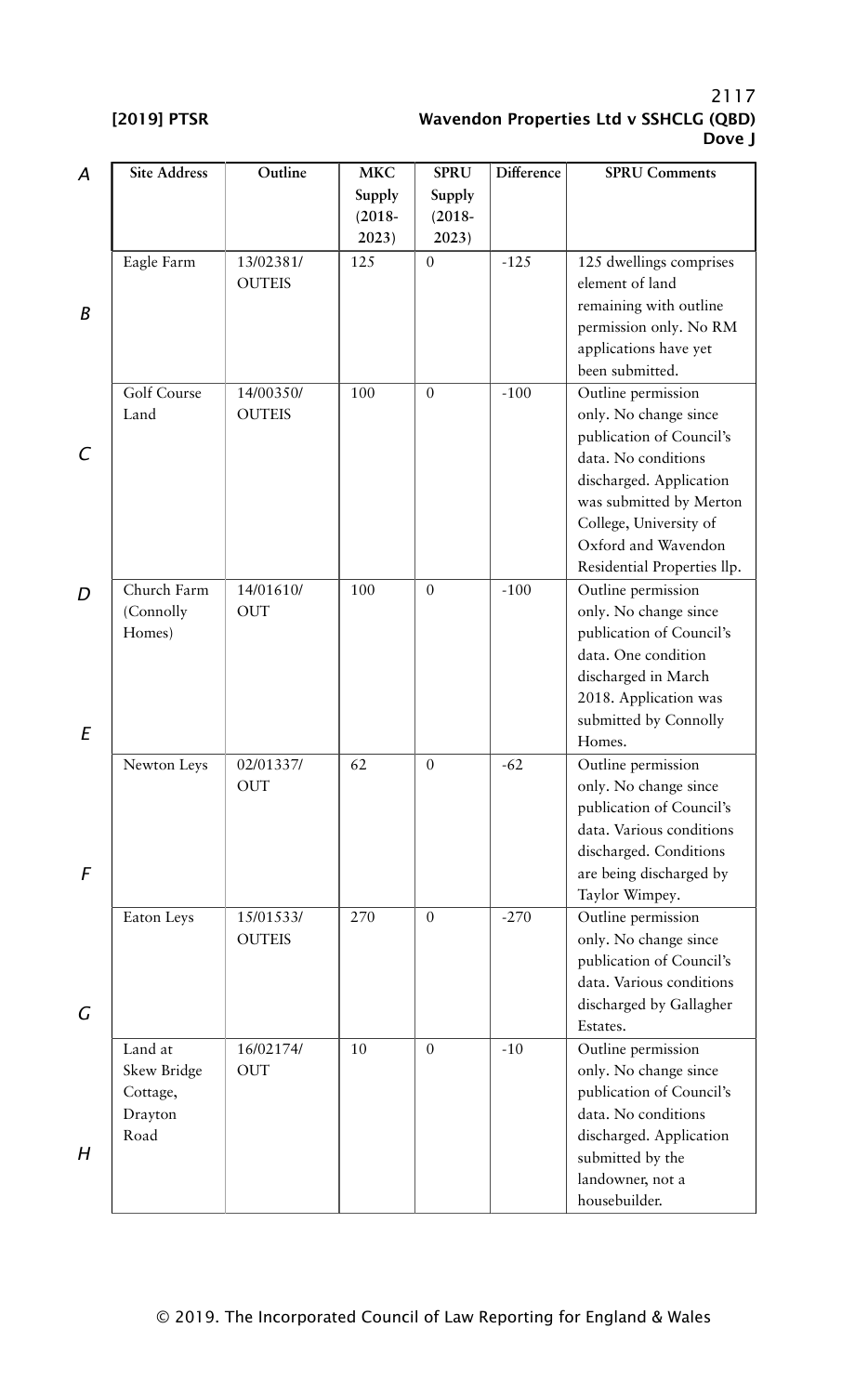| <b>Site Address</b>                                          | Outline                                              | <b>MKC</b>          | <b>SPRU</b>        | Difference | <b>SPRU Comments</b>                                                                                                                                                                                                                                                                                                                                | A      |
|--------------------------------------------------------------|------------------------------------------------------|---------------------|--------------------|------------|-----------------------------------------------------------------------------------------------------------------------------------------------------------------------------------------------------------------------------------------------------------------------------------------------------------------------------------------------------|--------|
|                                                              |                                                      | Supply<br>$(2018 -$ | Supply             |            |                                                                                                                                                                                                                                                                                                                                                     |        |
|                                                              |                                                      | 2023)               | $(2018 -$<br>2023) |            |                                                                                                                                                                                                                                                                                                                                                     |        |
| Broughton<br>Atterbury<br>(SAP14) Self<br><b>Build Plots</b> | <b>SAP</b><br>Allocation/<br>17/00736/<br><b>OUT</b> | 15                  | $\overline{0}$     | $-15$      | Outline application<br>approved in August 2018<br>and was submitted by<br>Morris Homes for 15<br>self-build units. No RM                                                                                                                                                                                                                            | В      |
| 76-83<br>Shearmans                                           | 15/00268/<br><b>OUT</b>                              | 14                  | $\mathbf{0}$       | $-14$      | or conditions discharged.<br>No reserved matters<br>application submitted,<br>and no conditions<br>discharged. Application<br>was submitted by<br>the landowner not a<br>housebuilder.                                                                                                                                                              | C      |
| Land At<br>Towergate,<br>Groveway<br>(SAP12)                 | 17/03205/<br><b>OUT</b>                              | 105                 | $\Omega$           | $-105$     | Outline permission<br>September 2018.<br>Submitted by HCA. One<br>condition discharged.                                                                                                                                                                                                                                                             | D      |
| Railcare<br>Maintenance<br>Depot,<br>Stratford<br>Road       | 15/02030/<br><b>OUTEIS</b>                           | 75                  | $\mathbf{0}$       | $-75$      | Outline planning<br>permission only.<br>No reserved matters<br>application or conditions<br>discharged. Application<br>submitted by St Modwen.                                                                                                                                                                                                      | E      |
| SW of<br>BWMC,<br>Duncombe<br>Street                         | 16/01430/<br><b>OUT</b>                              | 12                  | $\mathbf{0}$       | $-12$      | Outline application<br>is still pending, and<br>therefore does not<br>yet have planning<br>permission. Went to<br>committee in December<br>2016 recommend for<br>approval. Committee<br>minutes not available<br>online, but presumption<br>is approved subject<br>to S106. Application<br>was submitted by<br>the landowner not a<br>housebuilder. | F<br>G |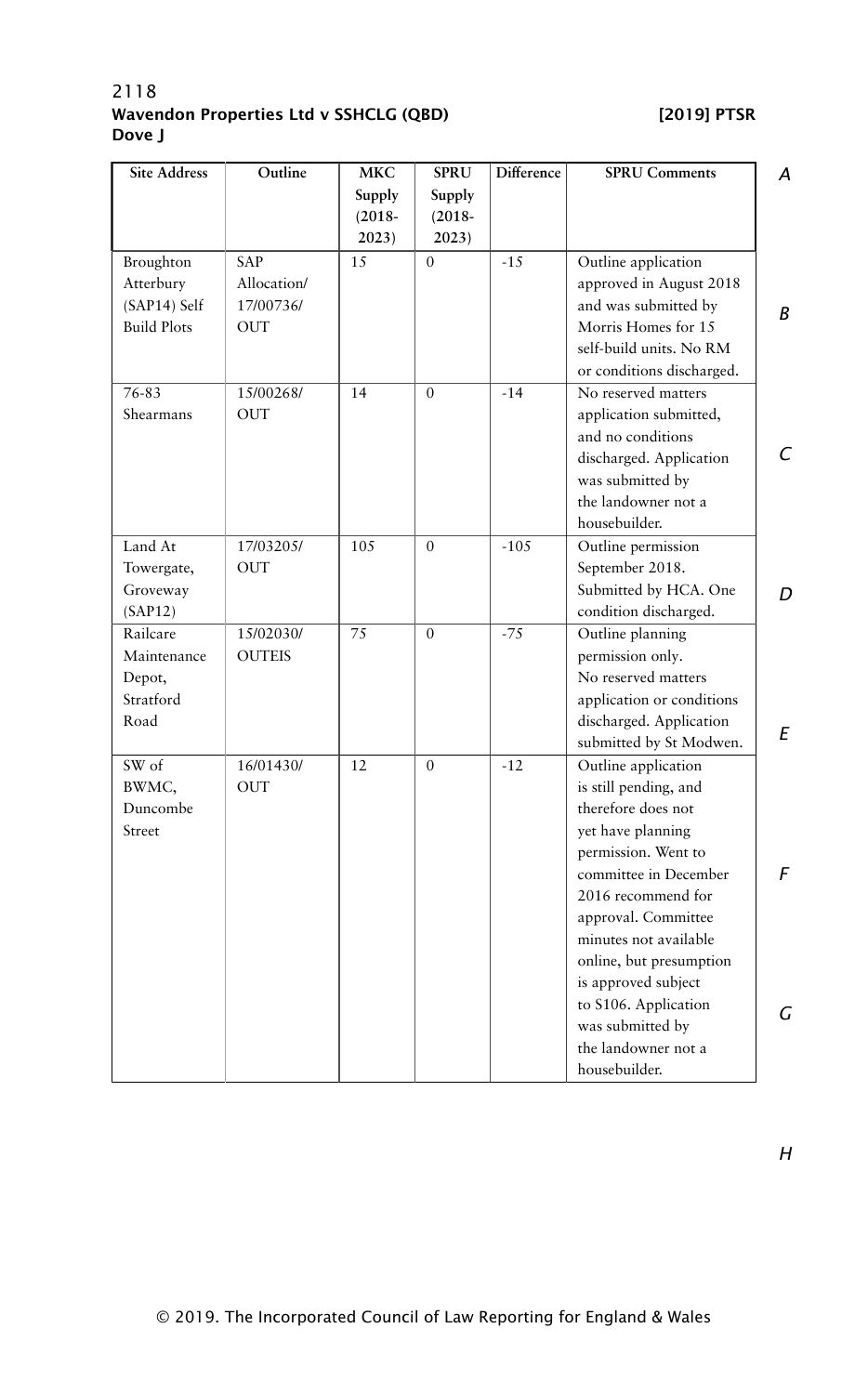| А | Site Address | Outline    | <b>MKC</b> | <b>SPRU</b>  | Difference | <b>SPRU Comments</b>       |
|---|--------------|------------|------------|--------------|------------|----------------------------|
|   |              |            | Supply     | Supply       |            |                            |
|   |              |            | $(2018 -$  | $(2018 -$    |            |                            |
|   |              |            | 2023)      | 2023)        |            |                            |
|   | Timbold      | 17/02616/  | 130        | $\mathbf{0}$ | $-130$     | Hybrid application:        |
|   | Drive (SAP9) | <b>OUT</b> |            |              |            | outline for 148 dwellings, |
|   |              |            |            |              |            | details for 47 bed         |
| B |              |            |            |              |            | hospital. No conditions    |
|   |              |            |            |              |            | discharged. No change      |
|   |              |            |            |              |            | since publication          |
|   |              |            |            |              |            | of Council's data.         |
|   |              |            |            |              |            | Application was            |
|   |              |            |            |              |            | submitted by MKDP and      |
| C |              |            |            |              |            | Spire Healthcare, not a    |
|   |              |            |            |              |            | housebuilder.              |
|   | Land east    | 16/00762/  | 36         | $\mathbf{0}$ | $-36$      | Outline permission         |
|   | of Tillbrook | <b>OUT</b> |            |              |            | only. No change since      |
|   | Farm         |            |            |              |            | publication of Council's   |
|   |              |            |            |              |            | data. No conditions        |
| D |              |            |            |              |            | discharged. Application    |
|   |              |            |            |              |            | was submitted by Paliser   |
|   |              |            |            |              |            | Investments Ltd who are    |
|   |              |            |            |              |            | not a housebuilder.        |
|   | Maltings     | 17/01536/  | 32         | $\Omega$     | $-32$      | Outline permission         |
|   | Field        | <b>OUT</b> |            |              |            | only. No change since      |
|   |              |            |            |              |            | publication of Council's   |
| Ε |              |            |            |              |            | data. No conditions        |
|   |              |            |            |              |            | discharged. Application    |
|   |              |            |            |              |            | was submitted by           |
|   |              |            |            |              |            | The Trustees of Lord       |
|   |              |            |            |              |            | Carrington's 1963          |
|   |              |            |            |              |            | Settlement (1 & 2)         |
| F |              |            |            |              |            | Funds who are not a        |
|   |              |            |            |              |            | housebuilder.              |
|   | Off Long     | 16/02937/  | 101        | $\mathbf{0}$ | $-101$     | Outline permission only.   |
|   | Street Road  | <b>OUT</b> |            |              |            | RM pending under           |
|   |              |            |            |              |            | 18/01608/REM for 141       |
|   |              |            |            |              |            | dwellings submitted by     |
|   |              |            |            |              |            | Davidson Developments.     |
| G |              |            |            |              |            | Various applications to    |
|   |              |            |            |              |            | discharge conditions are   |
|   |              |            |            |              |            | pending.                   |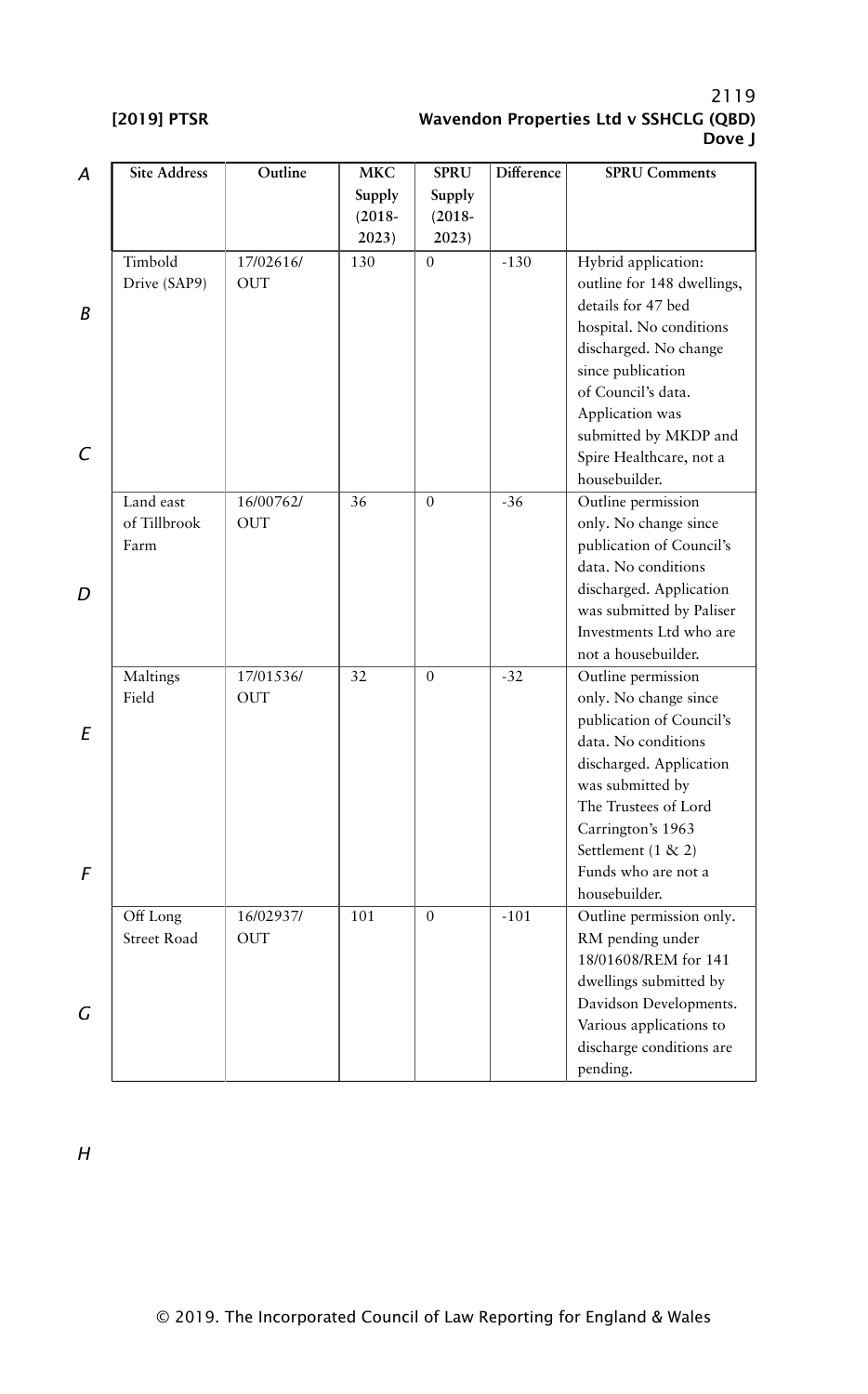| <b>Site Address</b>  | Outline    | <b>MKC</b> | <b>SPRU</b>  | Difference | <b>SPRU Comments</b>     | A |
|----------------------|------------|------------|--------------|------------|--------------------------|---|
|                      |            | Supply     | Supply       |            |                          |   |
|                      |            | $(2018 -$  | $(2018 -$    |            |                          |   |
|                      |            | 2023)      | 2023)        |            |                          |   |
| Land off             | 17/00165/  | 65         | $\theta$     | $-65$      | Outline permission       |   |
| Olney Road,          | <b>OUT</b> |            |              |            | only. No change since    |   |
| Lavendon             |            |            |              |            | publication of Council's | B |
|                      |            |            |              |            | data. No conditions      |   |
|                      |            |            |              |            | discharged. Application  |   |
|                      |            |            |              |            | was submitted by         |   |
|                      |            |            |              |            | Gladman Developments     |   |
|                      |            |            |              |            | who are a lead developer |   |
|                      |            |            |              |            | but not a housebuilder.  |   |
| Former               | 14/02060/  | 33         | $\mathbf{0}$ | $-33$      | RM Pending for           | C |
| Employment           | <b>OUT</b> |            |              |            | 33 dwellings under       |   |
| Allocation           |            |            |              |            | reference 18/00799/      |   |
| Phase 2              |            |            |              |            | REM by Lioncourt         |   |
|                      |            |            |              |            | Homes. No conditions     |   |
|                      |            |            |              |            | discharged.              |   |
| Land West of         | 17/00939/  | 250        | $\theta$     | $-250$     | Only permitted in July   | D |
| Yardley Road         | <b>OUT</b> |            |              |            | 2018. No RM and no       |   |
| and West             |            |            |              |            | conditions discharged.   |   |
| of Aspreys           |            |            |              |            | Application submitted by |   |
| Olney                |            |            |              |            | Providence Land who are  |   |
|                      |            |            |              |            | not a housebuilder?      |   |
| Land south           | 16/00688/  | 50         | $\theta$     | $-50$      | No RM and no             |   |
| of Lavendon          | <b>OUT</b> |            |              |            | conditions have been     | E |
| Road Farm            |            |            |              |            | discharged. Submitted by |   |
|                      |            |            |              |            | Francis Jackson Homes.   |   |
| Frosts Garden        | 14/00703/  | 53         | $\mathbf{0}$ | $-53$      | Application to vary      |   |
| Centre, Wain         | <b>OUT</b> |            |              |            | approved plans was       |   |
| Close                |            |            |              |            | approved in June 2018 by |   |
|                      |            |            |              |            | Careys New Homes.        | F |
| Land north           | 15/02337/  | 134        | $\theta$     | $-134$     | Outline only. No RM.     |   |
| of Wavendon          | <b>OUT</b> |            |              |            | Various conditions have  |   |
| <b>Business Park</b> |            |            |              |            | been discharged by       |   |
|                      |            |            |              |            | Abbey Development.       |   |
|                      |            |            | $\theta$     |            |                          |   |
| Total                |            | 4,101      |              | $-4,101$   |                          |   |

*G*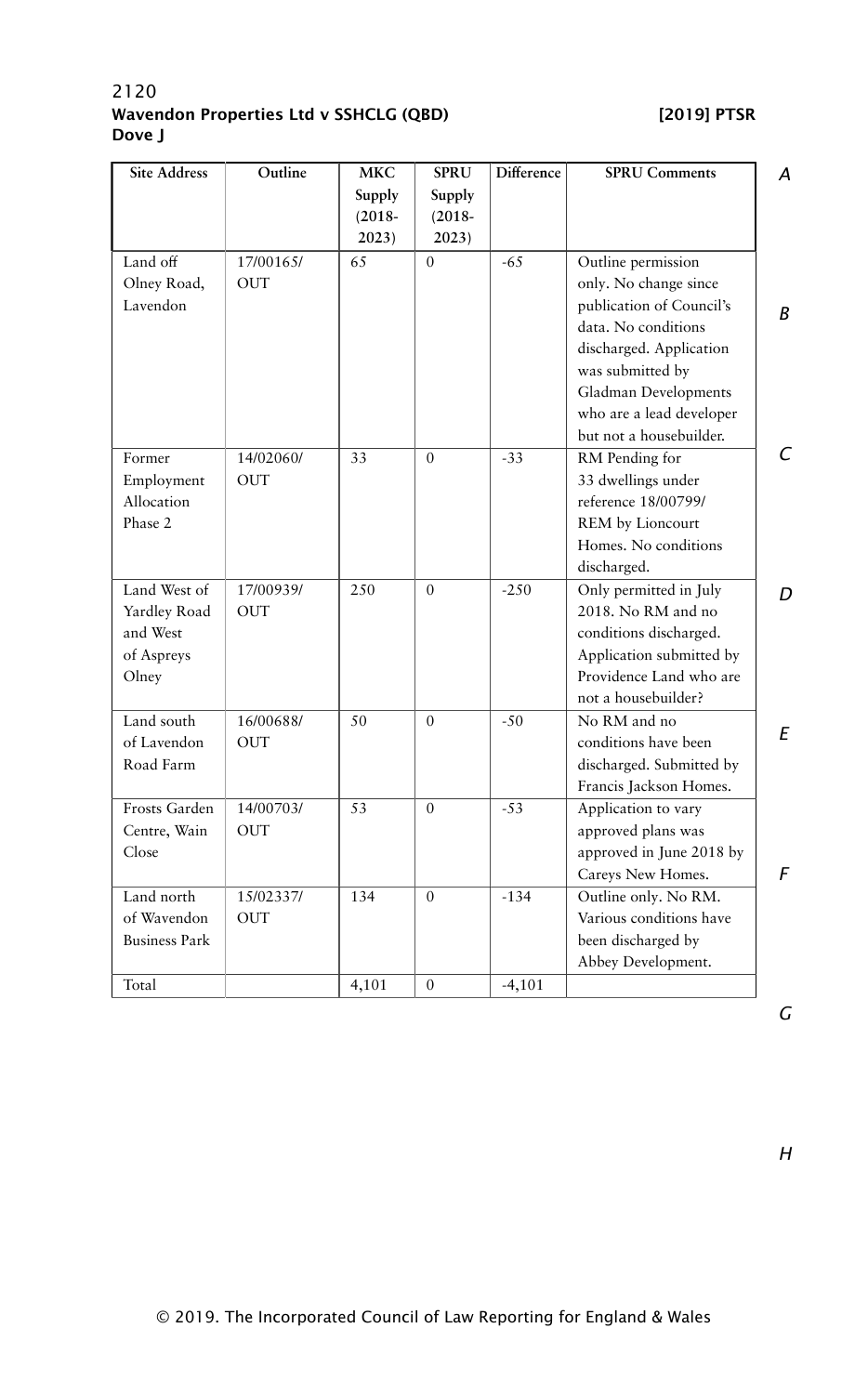*A*

# Annex 3

Table 12. Adjusted trajectory of sites with detailed planning permission

| B | Site              | MKC<br>Supply<br>$(2018 -$ | <b>SPRU</b><br>Supply<br>$(2018 -$ | Adjusted to be<br>2018 Framework<br>Compliant | Adjusted to be<br>2018 Framework<br>Compliant | Difference |
|---|-------------------|----------------------------|------------------------------------|-----------------------------------------------|-----------------------------------------------|------------|
|   |                   | 2023)                      | 2023)<br>(RGB)                     | (Removal of outline)<br>and allocation with   | including Build Out<br>Rates for Sites with   |            |
|   |                   |                            | Proof)                             | no clear evidence                             | <b>FUL/RM Consent</b>                         |            |
|   |                   |                            |                                    | of delivery)                                  | as per RGB Proof                              |            |
|   | <b>WEA</b>        | 2,820                      | 1,600                              | 1,358                                         | 1,358                                         | $-1,462$   |
| C | <b>Brooklands</b> | 1,307                      | 800                                | 1,016                                         | 800                                           | $-507$     |
|   | Strategic         | 1,888                      | 940                                | 1,279                                         | 940                                           | $-948$     |
|   | Reserve           |                            |                                    |                                               |                                               |            |
|   | Tattenhoe         | 292                        | 300                                | $\Omega$                                      | $\Omega$                                      | $-292$     |
|   | Park              |                            |                                    |                                               |                                               |            |
|   | Total             | 6,307                      | 3,640                              | 3,653                                         | 3,098                                         | $-3,209$   |

*D*

# Annex 4

# Table 13. Five-year supply calculation using standard methodology

| E |                                                                           | MKC (no<br>adjustments) | SPRU (with<br>adjustments to be<br>2018 Framework<br>compliant) | SPRU (with adjustments<br>to be 2018 Framework<br>compliant and adjustments<br>to delivery rates on sites<br>with FUL/RM consent) |
|---|---------------------------------------------------------------------------|-------------------------|-----------------------------------------------------------------|-----------------------------------------------------------------------------------------------------------------------------------|
|   | Standard<br>methodology                                                   | 1,604                   | 1,604                                                           | 1,604                                                                                                                             |
| F | Five-year supply<br>requirement<br>(1,604x5)                              | 8,020                   | 8,020                                                           | 8,020                                                                                                                             |
|   | Five-year supply<br>requirement<br>$(2018 - 2023)$<br>including 5% buffer | 8,421                   | 8,421                                                           | 8,421                                                                                                                             |
| G | Annual supply<br>required                                                 | 1,684                   | 1,684                                                           | 1,684                                                                                                                             |
|   | Supply                                                                    | 12,920                  | 7,663                                                           | 7,108                                                                                                                             |
|   | Difference                                                                | $+4,499$                | $-758$                                                          | $-1,313$                                                                                                                          |
|   | Five-year housing<br>land supply position                                 | $7.67$ years            | $4.55$ years                                                    | $4.22$ years                                                                                                                      |